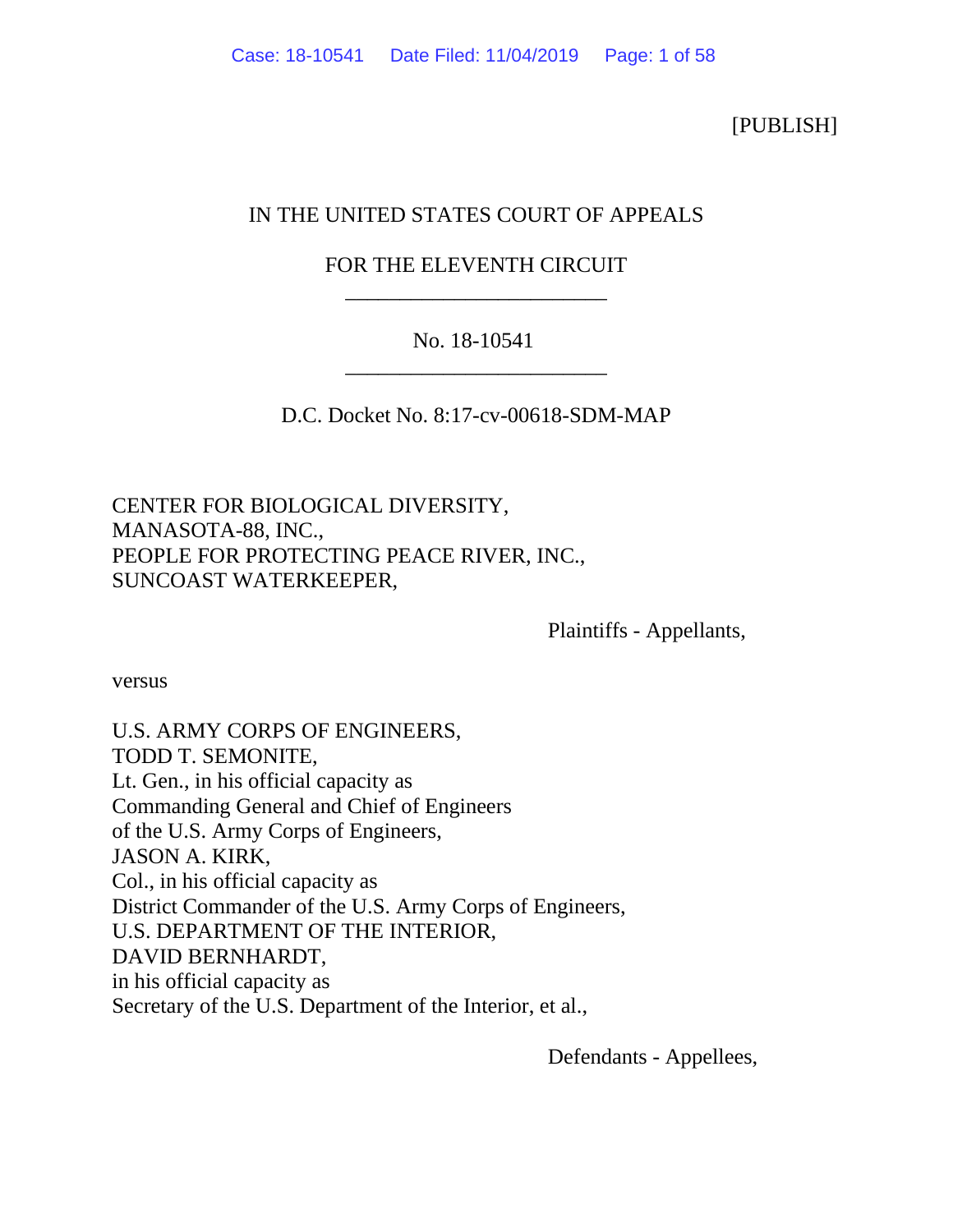MOSAIC FERTILIZER, LLC,

Intervenor-Defendant - Appellee.

Appeal from the United States District Court for the Middle District of Florida

\_\_\_\_\_\_\_\_\_\_\_\_\_\_\_\_\_\_\_\_\_\_\_\_

\_\_\_\_\_\_\_\_\_\_\_\_\_\_\_\_\_\_\_\_\_\_\_\_

(November 4, 2019)

Before ED CARNES, Chief Judge, and MARTIN and ROGERS,<sup>\*</sup> Circuit Judges. ROGERS, Circuit Judge:

Under the Clean Water Act, the Army Corps of Engineers regulates discharges into wetlands that are waters of the United States, and must consider the direct and indirect environmental effects of such discharges before issuing a permit to discharge. Mining for phosphate ore (used to make phosphoric acid that is in turn used to make fertilizer) produces dredged and fill material that Mosaic, a fertilizer manufacturer engaged in phosphate mining, seeks to discharge into such wetlands. The subsequent process of manufacturing fertilizer from the mined phosphate ore generates a radioactive byproduct, phosphogypsum. The primary question in this case is whether the Corps must take into account certain environmental effects of producing and storing phosphogypsum—distant in time

<span id="page-1-0"></span><sup>∗</sup> Honorable John M. Rogers, United States Circuit Judge for the Sixth Circuit, sitting by designation.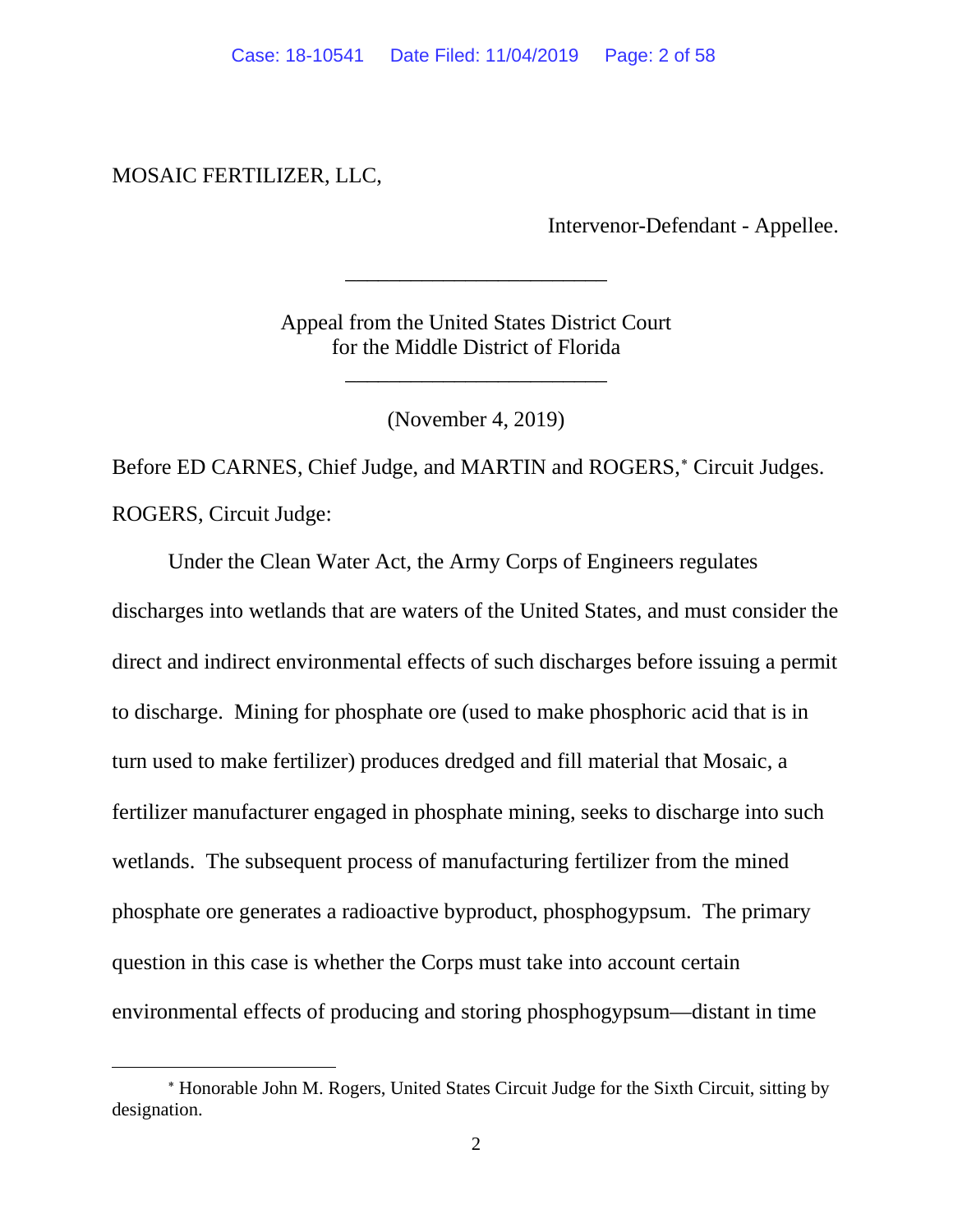and place from the wetland discharges accompanying the phosphate mining merely because phosphogypsum is a byproduct of manufacturing fertilizer from the mined ore. While it is true that the Corps must consider indirect environmental effects, the Supreme Court has made clear that indirect effects must be proximate, and do not include effects that are insufficiently related to an agency's action. *Dep't of Transp. v. Pub. Citizen*, 541 U.S. 752, 767 (2004). In assessing this proximate cause limitation, the Corps may reasonably take into account the fact that the distantly caused effects in question are subject to independent regulatory schemes. *Id.* In granting the discharge permit in this case without addressing the environmental effects of phosphogypsum, the Corps relied in part on the fact that other agencies directly regulate these effects. Such reasoning in this case by the Corps was not arbitrary, capricious, or an abuse of discretion. Other bases asserted for rejecting the Corps' discharge permit also lack merit, and the district court accordingly properly upheld the Corps' permit.

## **I.**

Mosaic wishes to extend its mining operations within the central Florida phosphate mining district. Mosaic must obtain mining permits from the Florida Department of Environmental Protection ("FDEP"), which, under authority delegated to it by the EPA, issues permits for phosphate mining in Florida, with conditions and requirements regarding pollutant discharge. *See* 33 U.S.C.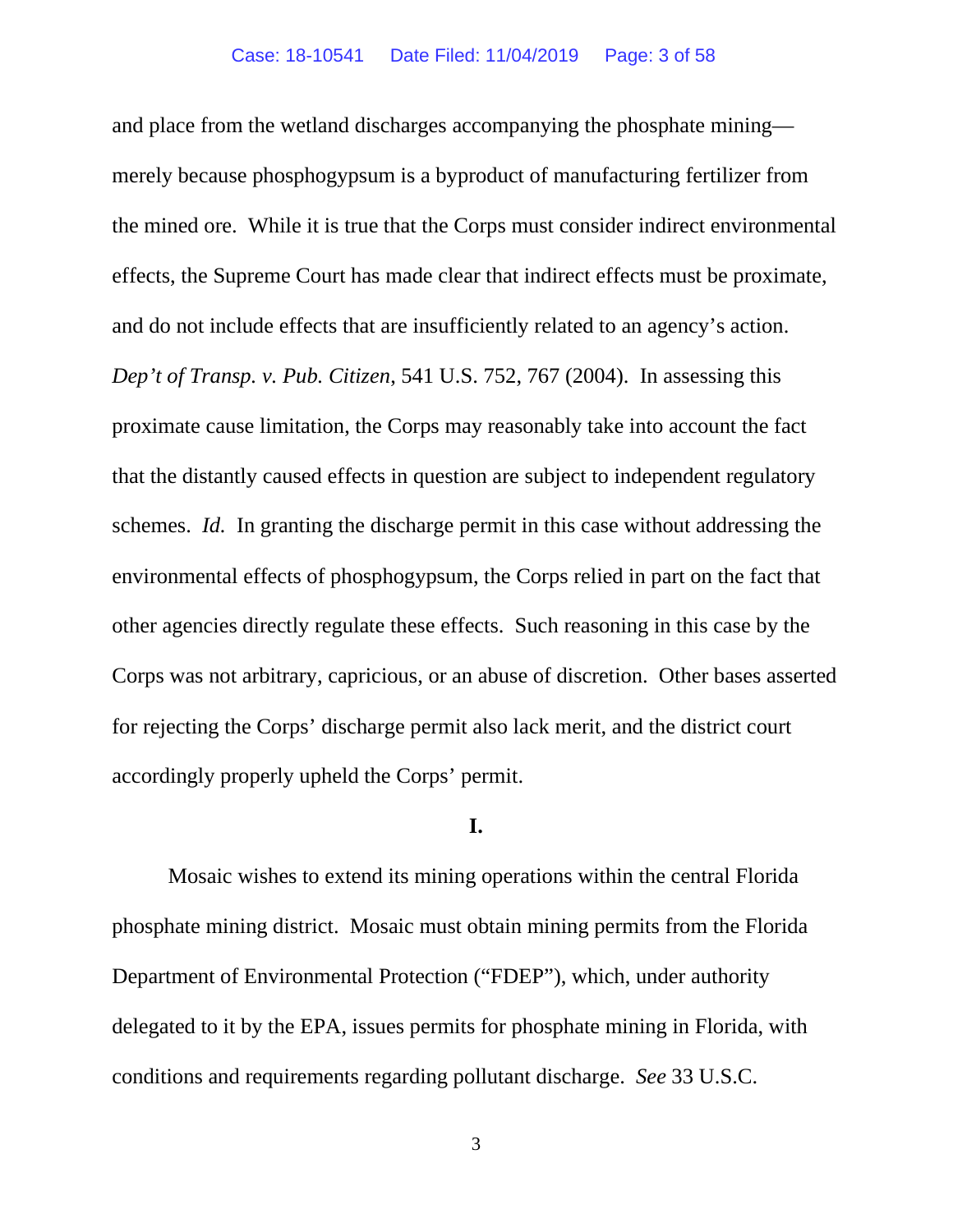§§ 1311(a), 1342(a) (describing the National Pollutant Discharge Elimination System ("NPDES") permit program). In connection with these planned mining operations, Mosaic seeks to discharge dredged and fill material into waters of the United States. This activity is subject to regulation under the Clean Water Act, which prohibits the discharge of pollutants into the waters of the United States absent an appropriate permit. *See id.* § 1344(a). The Corps has regulatory authority over the applicable permit here, the Section 404 permit, to allow the discharge of dredged or fill material into navigable waters. *See id.* § 1344.

In 2010 and 2011, Mosaic sought four Section 404 permits under the Clean Water Act to carry out this discharge activity.<sup>[1](#page-3-0)</sup> The Corps' issuance of a Section 404 permit counts as a major federal action, so the Corps was required to consider the environmental impact of issuing such a permit to Mosaic, which it did. As documented in its 500-page report, the Corps considered—among many other things—direct effects, such as how the discharge of dredged material into surrounding wetlands might affect the water quality of those wetlands. *See* 40 C.F.R. § 1508.8(a). The Corps also considered indirect effects, such as how that discharge might through stormwater runoff be carried to and affect the quality of distant waters. *Id.* § 1508.8(b).

<span id="page-3-0"></span><sup>&</sup>lt;sup>1</sup> Mosaic's predecessor, CF Industries, applied for the permit at issue. Mosaic and CF later merged. We refer to the combined entity as Mosaic throughout for convenience.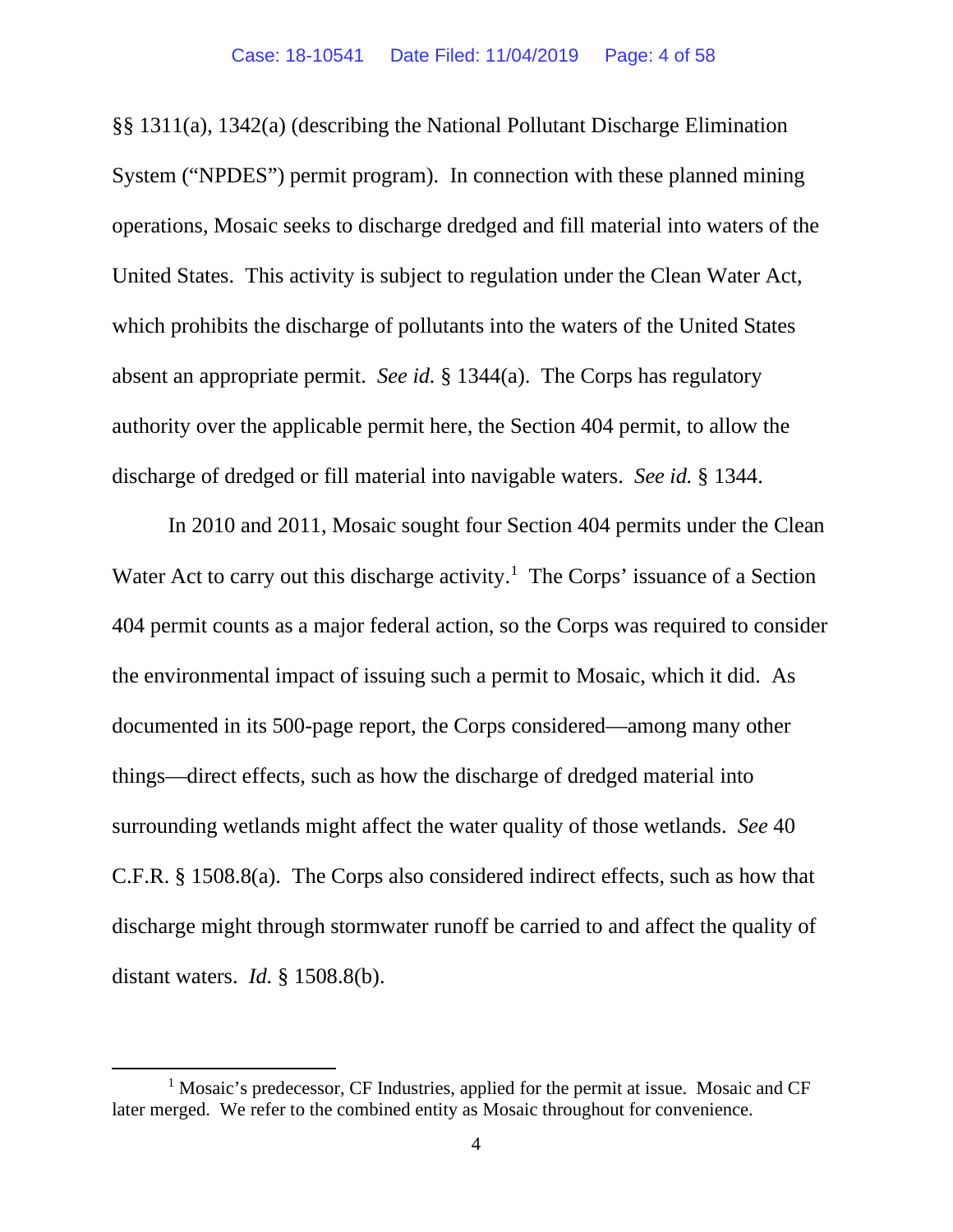Because the Corps' action constitutes a major federal action, the Corps must also comply with the National Environmental Policy Act ("NEPA"). NEPA requires federal agencies to "take a 'hard look' at the potential environmental consequences of their actions." *Ohio Valley Envt'l Coal v. Aracoma Coal Co.*, 556 F.3d 177, 191 (4th Cir. 2009) (quoting *Robertson v. Methow Valley Citizens Council*, 490 U.S. 332, 350 (1989)). Under NEPA, agencies are required to produce environmental-impact statements that account for the direct, indirect, and cumulative effects of major proposed actions. Direct effects are "caused by the action and occur at the same time and place"; indirect effects "are caused by the action and are later in time or farther removed in distance, but are still reasonably foreseeable." 40 C.F.R. § 1508.8. By "reasonably foreseeable," the regulations mean effects that are "sufficiently likely to occur that a person of ordinary prudence would take [them] into account in reaching a decision." *See EarthReports, Inc. v. FERC*, 828 F.3d 949, 955 (D.C. Cir. 2016) (quoting *Sierra Club v. FERC*, 827 F.3d 36, 47 (D.C. Cir. 2016)).

The Corps determined that Mosaic's four mining-related projects had similarities that provided a basis for evaluating their environmental consequences together in one area-wide environmental-impact statement. The area-wide environmental-impact statement served as the project-specific NEPA analysis for each of the four permit applications. In 2016, the Corps published a draft Section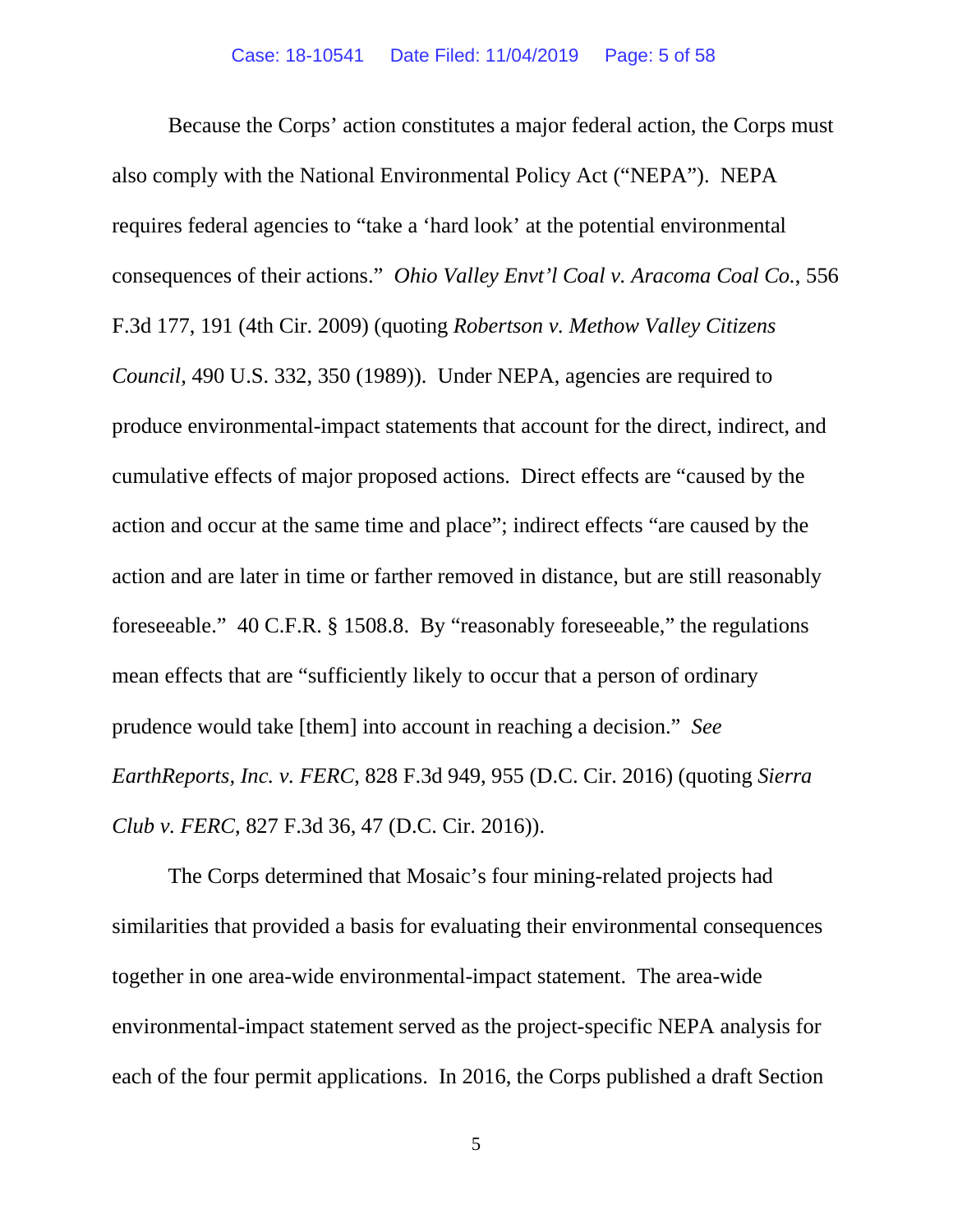404 analysis and public-interest review for one of the proposed projects, the South Pasture Mine Extension. In doing so, the Corps also prepared a supplemental environmental assessment focusing on the South Pasture Mine Extension, to be read in conjunction with the area-wide environmental-impact statement for purposes of NEPA. In connection with the proposed Section 404 permit for the South Pasture Mine Extension, the Corps formally consulted with the Fish and Wildlife Service to obtain a biological opinion analyzing the potential effects that the mine extension would have on certain species. Ultimately, in November 2016, the Corps issued Mosaic a Section 404 permit for the South Pasture Mine Extension.

Accordingly, Mosaic will be able to discharge dredged and fill material into the waters of the United States in connection with mining phosphate at the South Pasture Mine Extension for subsequent use in fertilizer production. Phosphate mining is a form of strip mining. After excavating the sand, clay, and phosphate ore from the site, Mosaic engages in a beneficiation process to separate the sand and clay from the valuable phosphate ore. The phosphate ore is then transported to Mosaic's fertilizer plants for processing into phosphoric acid. Phosphoric acid in turn is used to produce fertilizer. But the process of producing phosphoric acid generates waste in the form of phosphogypsum, a radioactive byproduct. Approximately five tons of phosphogypsum waste is created for every ton of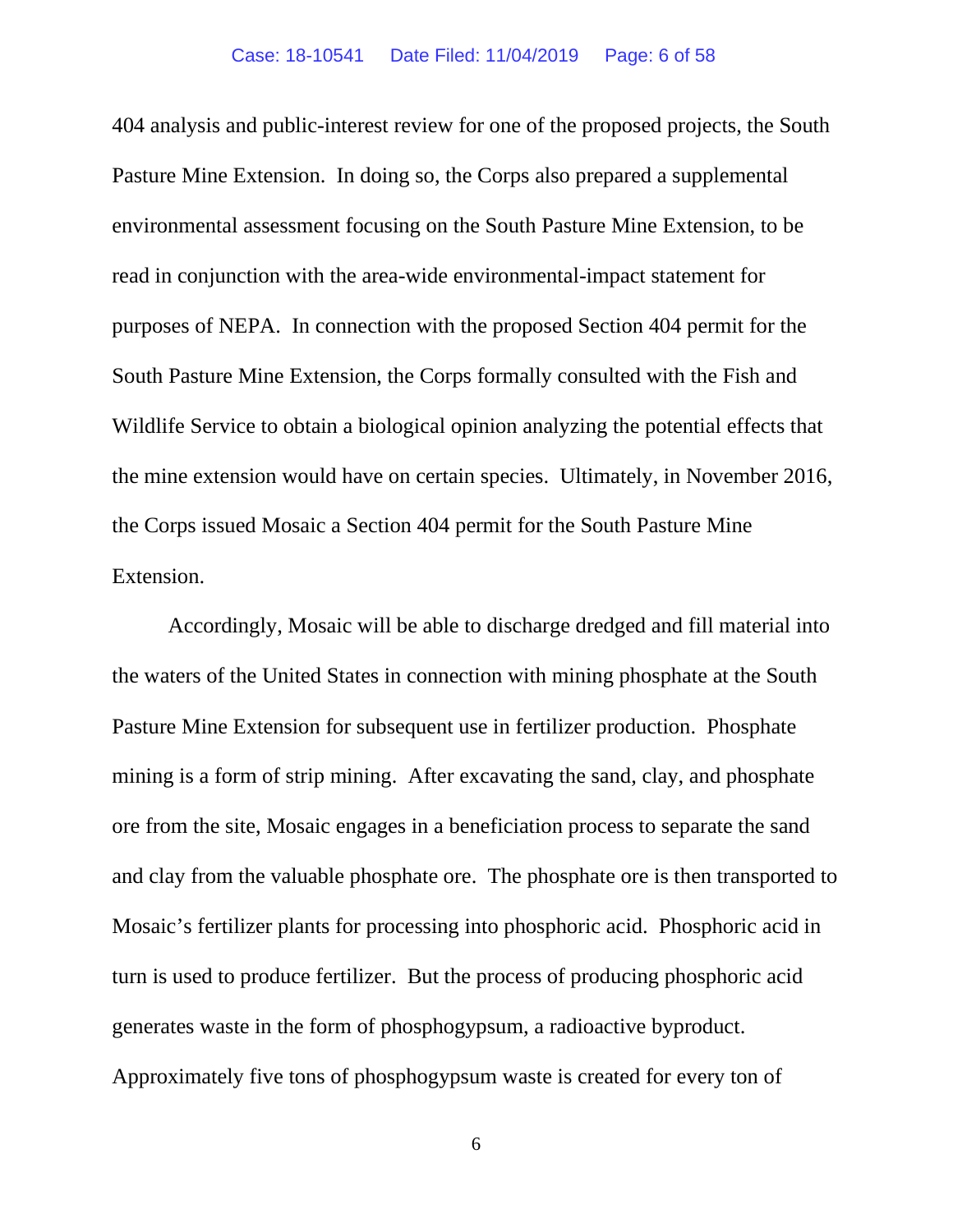useful phosphoric acid produced, for a total of over 30 million tons generated each year. Because phosphogypsum contains radioactive uranium and other metals that the EPA considers to pose a risk to humans and the environment, it must be stored and left to "weather" (reduce in radioactivity) in large open-air "stacks" that are hundreds of acres wide and hundreds of feet tall. The Corps determined that the environmental effects of phosphogypsum production and storage fell outside the scope of its NEPA review. This led Bio Diversity to file suit.

Bio Diversity's complaint raises several claims under the Administrative Procedure Act ("APA"), NEPA, and the Endangered Species Act. The Corps moved for and was granted summary judgment. The district court found that there was nothing arbitrary and capricious about the Corps' determination that phosphogypsum stacks fell outside the scope of its NEPA analysis. Rather, the district court found that the Corps rationally treated fertilizer plants and their phosphogypsum waste as independent from the mining activities authorized by the Section 404 permit. The district court also approved the Corps' decision to analyze all four closely related projects in a single area-wide environmental-impact statement for NEPA purposes. Finally, the court rejected Bio Diversity's claim under the Endangered Species Act that the Corps was required to consult with the Fish and Wildlife Service before finalizing the area-wide environmental-impact statement. Bio Diversity appeals.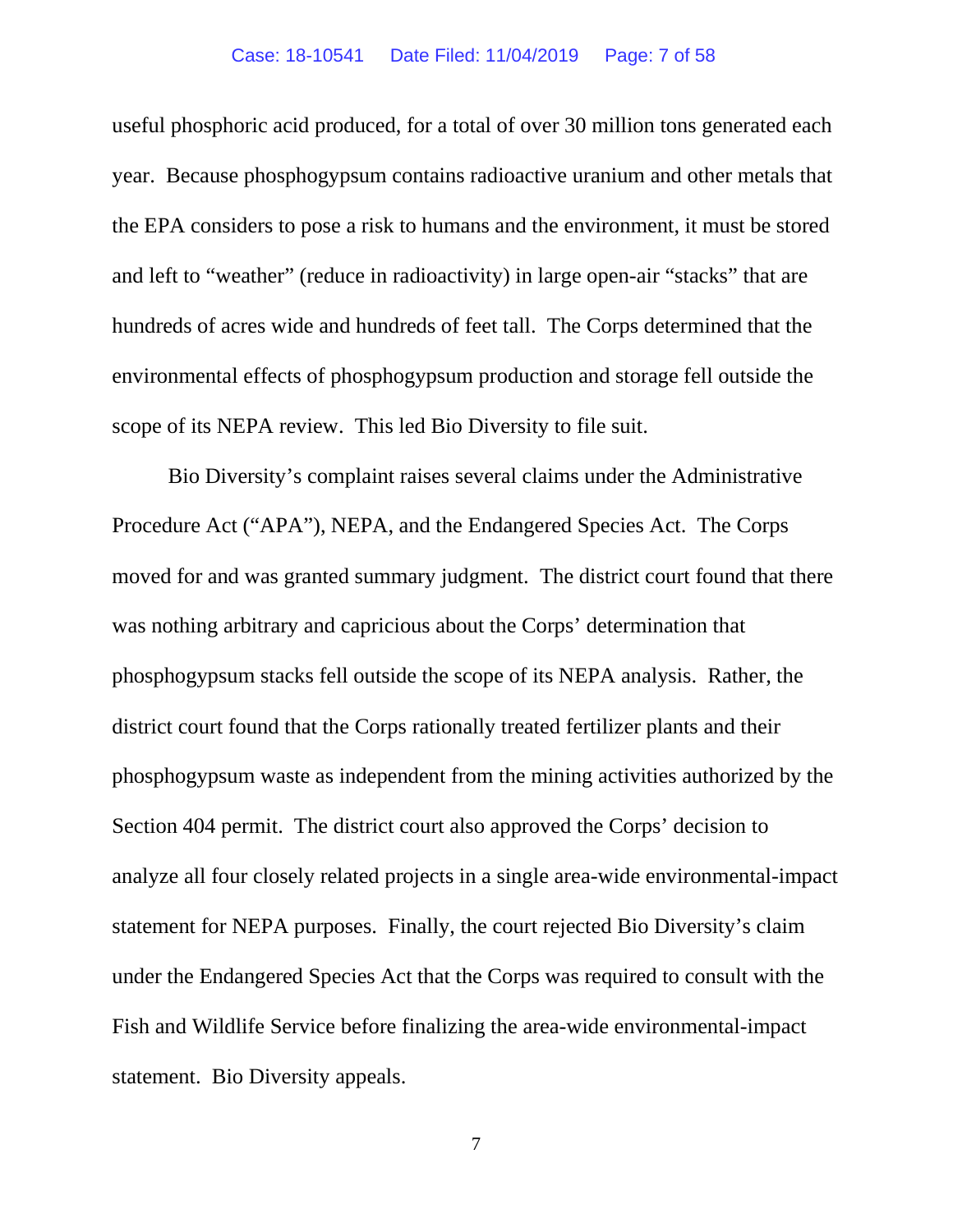**II.**

As the district court properly determined, it was reasonable for the Corps to conclude that the environmental effects of phosphogypsum production and storage fell outside the scope of its NEPA review. NEPA and its regulations require agencies to consider only those effects caused by the agency's action, but phosphogypsum-related effects are caused by the Corps' Section 404 permit in only the most attenuated sense. In traditional legal terms, even if the Corps' permit is a but-for cause of those effects, it is not a proximate—or legally relevant cause. Moreover, because the Corps lacks the authority to regulate phosphogypsum wholesale, the "rule of reason" instructs that the Corps need not consider its effects. Finally, the Corps' scoping decision is consistent with its own regulations, the Corps' interpretation of which is entitled to deference.

NEPA requires agencies to consider the "environmental impact of the proposed action." 42 U.S.C. § 4332(C)(i). Here, the Corps' action is the issuance of a Section 404 permit authorizing the discharge of dredged and fill material into United States waters. The Corps did not issue a mining permit, nor a permit to produce fertilizer or to store phosphogypsum—it has no jurisdiction to regulate or authorize any of that. Having defined the federal action, "[t]o determine whether [NEPA] requires consideration of a particular effect, [the court] must look at the relationship between that effect and the change in the physical environment caused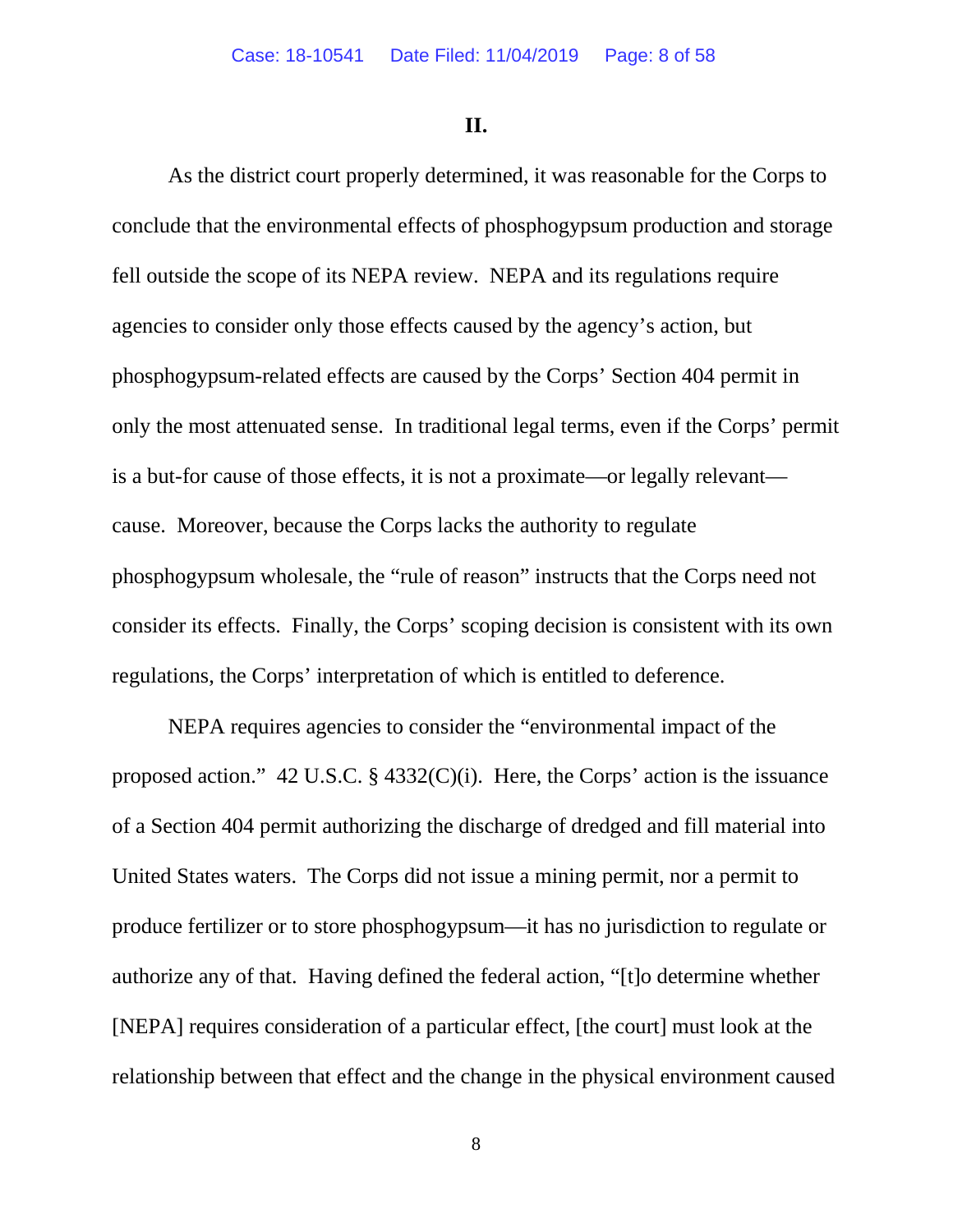by the major federal action at issue." *Metro. Edison Co. v. People Against Nuclear Energy*, 460 U.S. 766, 773 (1983). Only the effects caused by that change in the environment—here, the discharge into U.S. waters—is relevant under NEPA.

Phosphogypsum-related effects are, at most, tenuously caused by the discharge of dredged and fill material allowed by the Corps' permit. Phosphogypsum is a byproduct not of dredging and filling—nor even of phosphate mining or beneficiation—but of fertilizer production. Further, the fertilizer production takes place far from and long after the Corps-permitted discharges. Further still, the EPA and the FDEP—not the Corps—directly regulate fertilizer plants and phosphogypsum, including the "design, construction, operation, and maintenance of phosphogypsum stack systems." *See* 42 U.S.C. § 6901 *et seq*. Mosaic's fertilizer production will add to existing gypstacks, as they are called, but will not result in any new stacks. Even the nearest fertilizer plants and gypstacks to the South Pasture Mine Extension receive phosphate rock from many different sources outside of the Corps' jurisdiction. That means that gypstacks and the effects of phosphogypsum will continue to exist so long as, and to the extent that, Florida and the EPA allow—regardless of the Corps' permitting decision.

Bio Diversity focuses on what it deems a but-for causal relationship between the Corps' permit and the production of phosphogypsum. That relationship focuses on the fact that Mosaic's fertilizer plants, which produce phosphogypsum,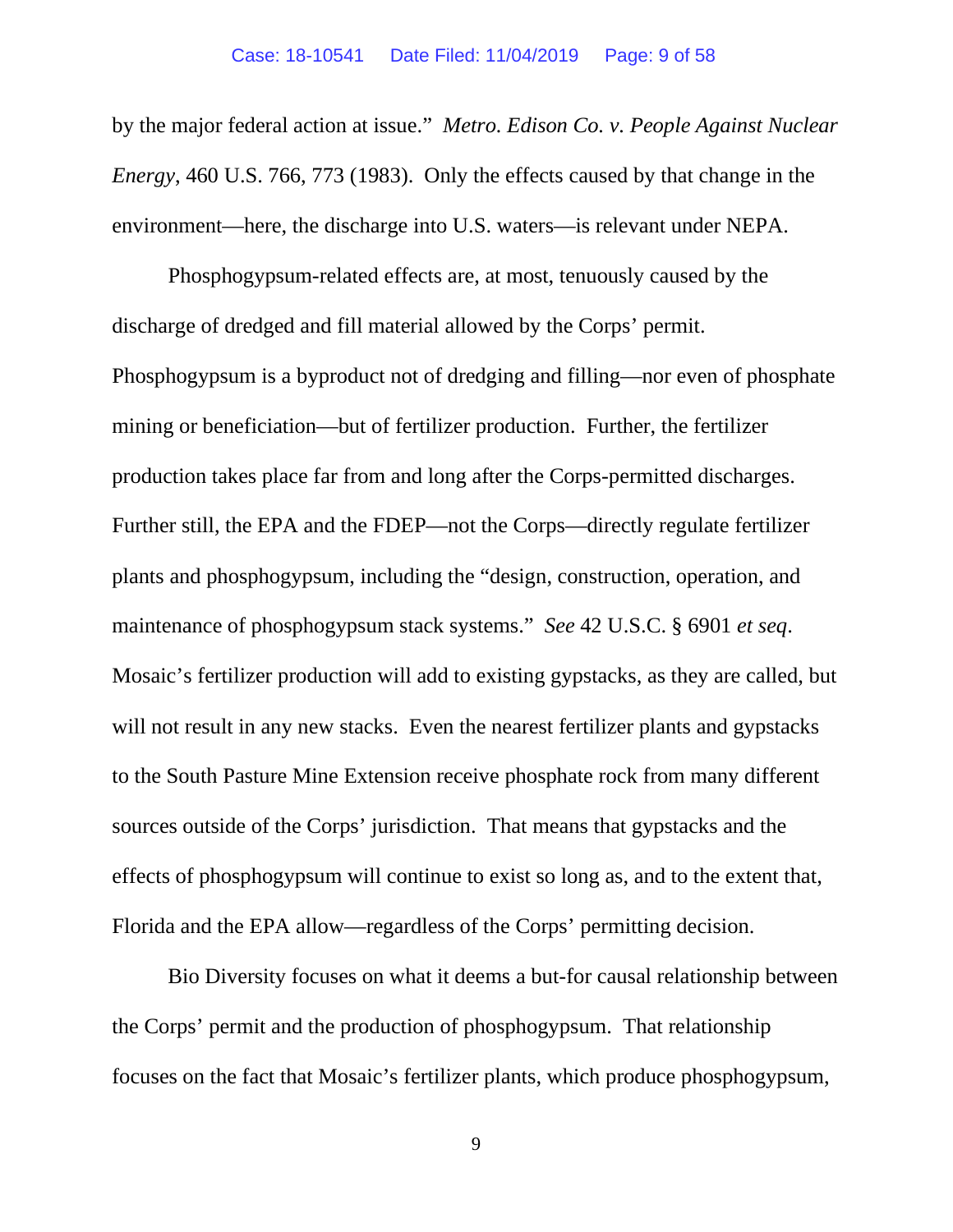receive phosphate ore from local mines the company also owns. Bio Diversity therefore contends that "but for" the Corps' Section 404 permit, phosphogypsum's environmental effects would be diminished because Mosaic would not be able to obtain as much phosphate, thereby reducing its fertilizer (and phosphogypsum byproduct) production, if it could not discharge dredged and fill material into U.S. waters, which necessarily accompanies Mosaic's phosphate mining here. But the happenstance that Mosaic is the company mining the phosphate and discharging dredged and fill material into U.S. waters, and also the company running the fertilizer plant that produces phosphogypsum, does not change the fact that these events are insufficiently related to one another. NEPA does not stretch this far.

NEPA does not cover all "effects that are 'caused by' a change in the physical environment in the sense of 'but for' causation." *Metro. Edison Co.*, 460 U.S. at 774. Instead, NEPA requires a "reasonably close causal relationship between a change in the physical environment and the effect at issue," akin to the "familiar doctrine of proximate cause." *See id.* Agencies and courts must "look to the underlying policies or legislative intent in order to draw a manageable line between those causal changes that may make an actor responsible for an effect and those that do not." *Id.* at 774 n.7. The Corps reasonably determined that its Section 404 permit is not a proximate cause of attenuated phosphogypsum-related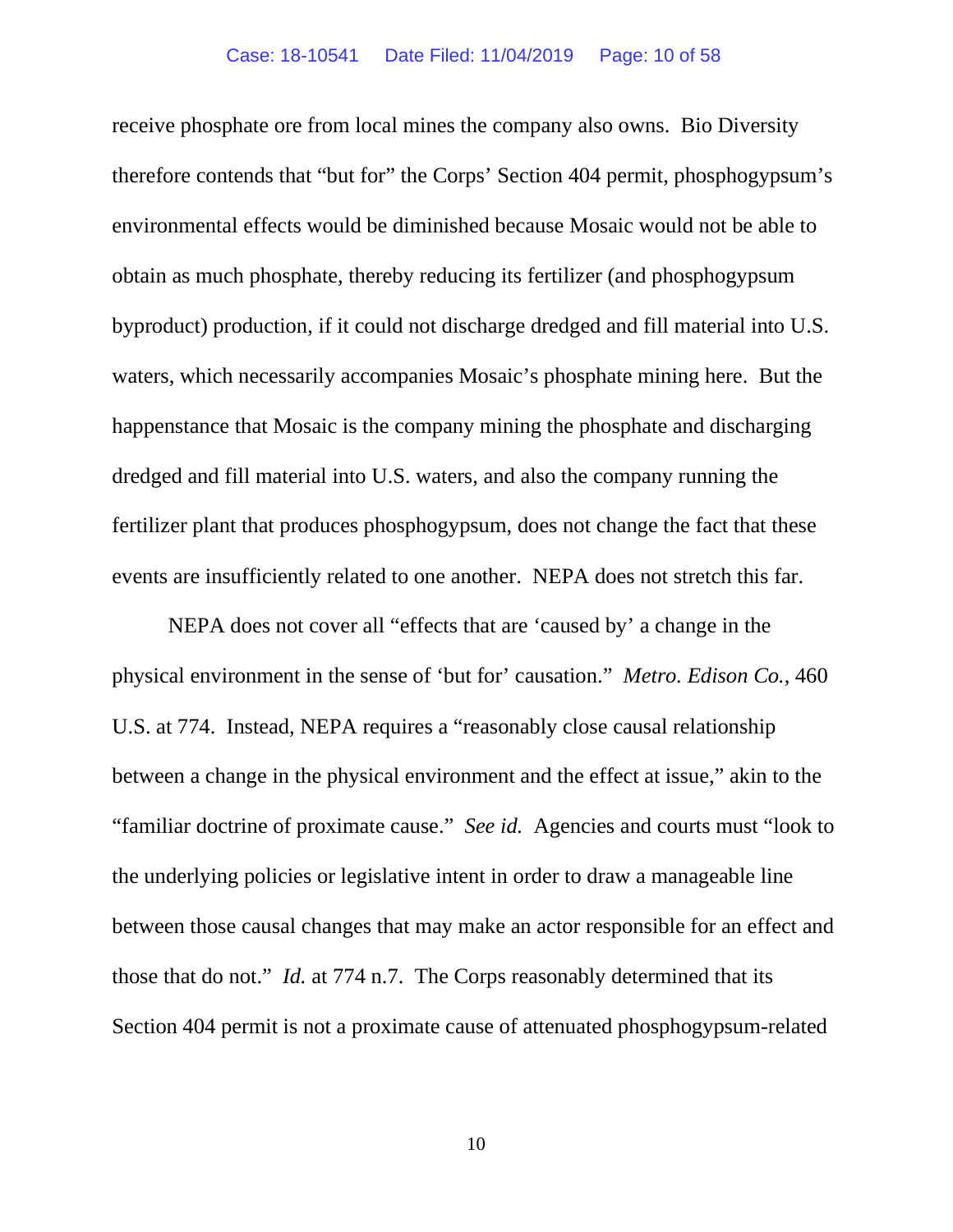effects, and the competing line suggested by Bio Diversity is anything but manageable.

Whatever causal relationship exists between the Corps-approved discharges and the effects of phosphogypsum, it is not a reasonably close one. Phosphogypsum is created and stored miles from the authorized discharges. In addition, phosphogypsum will only be created so long as Mosaic continues to operate in the fertilizer industry, the market continues to demand fertilizer with phosphoric acid, and phosphogypsum's regulators continue to permit its creation and storage throughout Florida. Intervening events such as these ordinarily break the causal chain.

Given this tenuous causal chain, it was sensible for the Corps to draw the line at the reaches of its own jurisdiction, leaving the effects of phosphogypsum to phosphogypsum's regulators. The Corps' line respects the jurisdictional boundaries set by Congress and inherent in state–federal cooperation. The Clean Water Act empowers the Corps to grant Section 404 permits to "restore and maintain the chemical, physical, and biological integrity of the Nation's waters" by regulating "the discharge of pollutants into the navigable waters." 33 U.S.C. § 1251(a)(1). No federal law empowers the Corps to protect the environment writ large or to regulate phosphate mining as such, much less fertilizer production or phosphogypsum stacking. Whatever federal regulatory powers there are over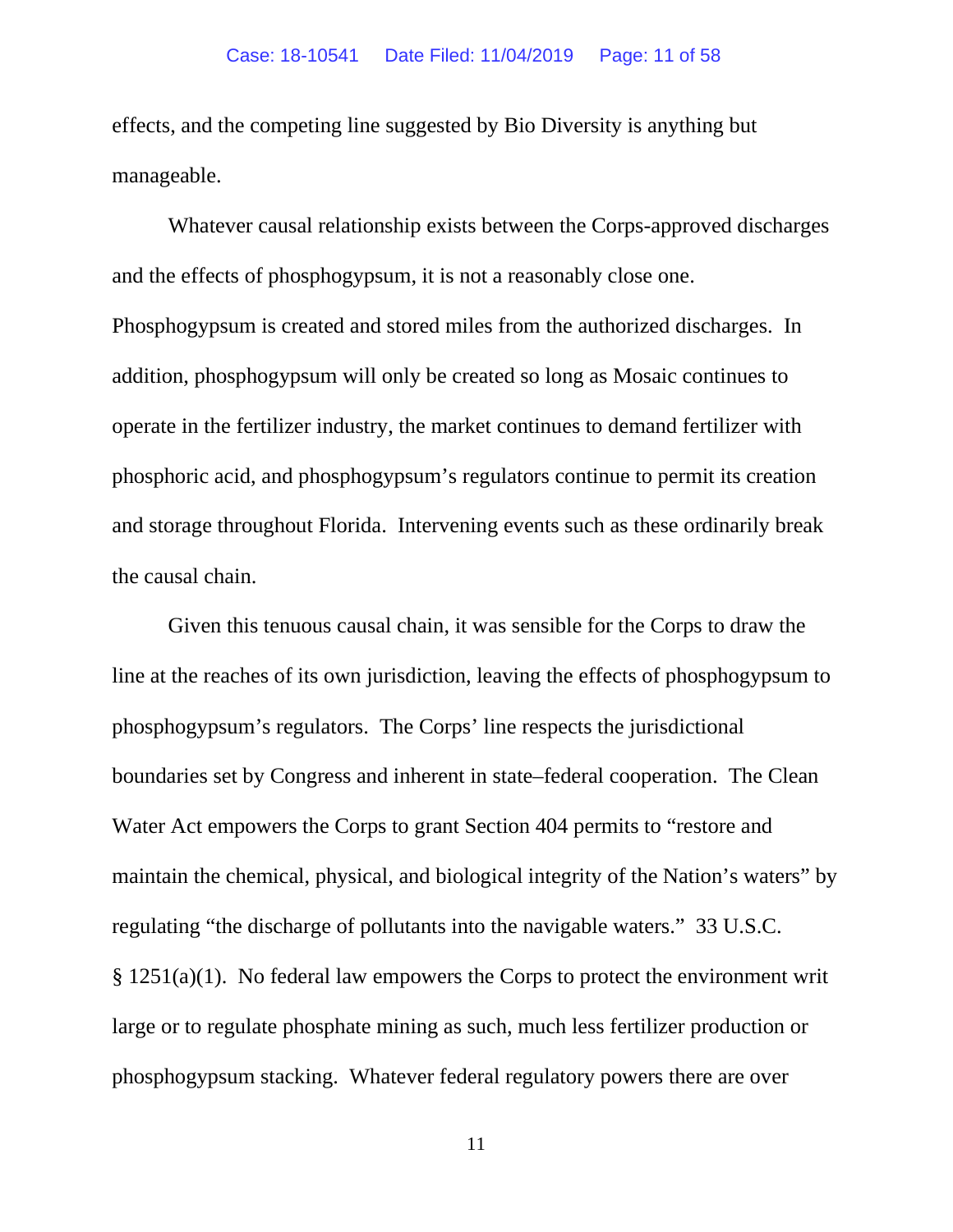phosphogypsum-related effects, Congress granted to the EPA, leaving the bulk of control over phosphate mining and fertilizer production to the states. *See* 42 U.S.C. § 6901 *et seq*. Requiring the Corps to enter those regulatory spheres not only offends congressional design but risks duplicative, incongruous, and unwise regulation. Because the Corps does not generally regulate phosphogypsum, it has no subject-matter expertise in that area.

"The scope of the agency's inquiries must remain manageable if NEPA's goal of 'ensur[ing] a fully informed and well considered decision' is to be accomplished." *Metro. Edison Co.*, 460 U.S. at 776 (quoting *Vermont Yankee Nuclear Power Corp. v. NRDC*, 435 U.S. 519, 558 (1978)). Far from manageable, the new inquiries required of the Corps would bog down agency action in the name of duplicative and potentially incoherent regulation.

The Corps' decision not to consider phosphogypsum-related effects is fully justified by the rule of reason announced in *Public Citizen*. 541 U.S. at 767. The rule of reason "ensures that agencies determine whether and to what extent to prepare an [environmental-impact statement] based on the usefulness of any new potential information to the decisionmaking process." *Id.* Thus, "where an agency has no ability to prevent a certain effect due to its limited statutory authority over the relevant actions, the agency cannot be considered a legally relevant 'cause' of the effect." *Id.* at 770.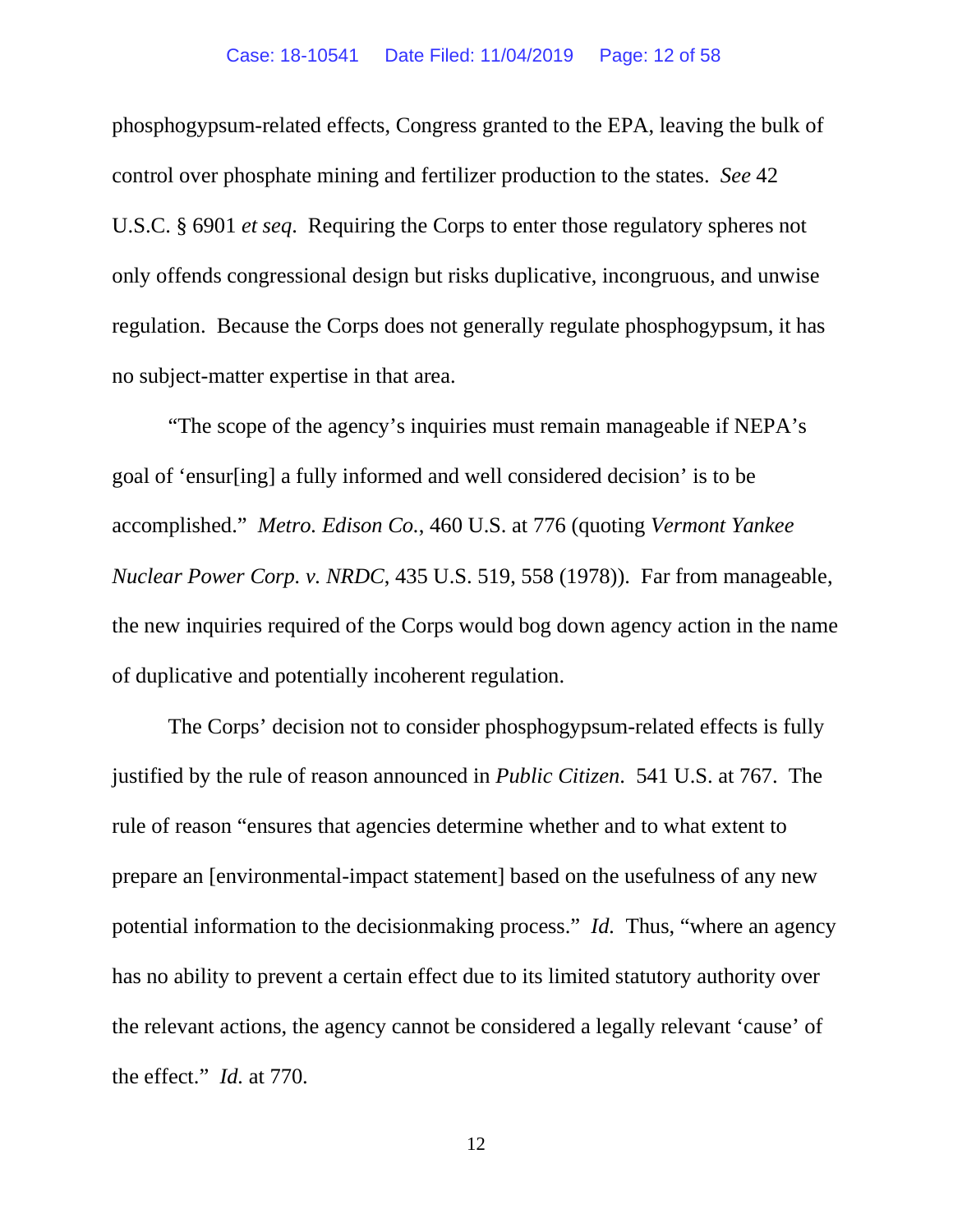The Corps has no categorical statutory authority under the Clean Water Act to prevent phosphogypsum-related effects apart from the possibility that they are direct, indirect, or cumulative effects of the discharges into U.S. waters. This supports the Corps' decision not to consider those effects. Section 404 of that Act authorizes the Corps to "issue permits . . . for the discharge of dredged or fill material into the navigable waters at specified disposal sites." 33 U.S.C. § 1344(a). That section further authorizes the Corps to reject such a permit "whenever [it] determines . . . that the discharge of such materials into such area will have an unacceptable adverse effect on municipal water supplies, shellfish beds and fishery areas (including spawning and breeding areas), wildlife, or recreational areas." *Id.* § 1344(c). The Corps has no categorical power to refuse a permit for any other reason, such as its dislike of the applicant's business or downstream effects not sufficiently caused by "the discharge of such materials." The Corps accordingly properly relied upon the fact that phosphogypsum-related effects are primarily regulated by other agencies in its determination not to consider those effects, and did so without violating NEPA.

This makes good sense in light of the existing regulatory landscape over phosphogypsum. Mosaic and others already produce fertilizer in Florida, and gypstacks will exist in Florida regardless of the Corps' actions. Thus, current and future phosphogypsum will cause environmental effects with or without the Corps'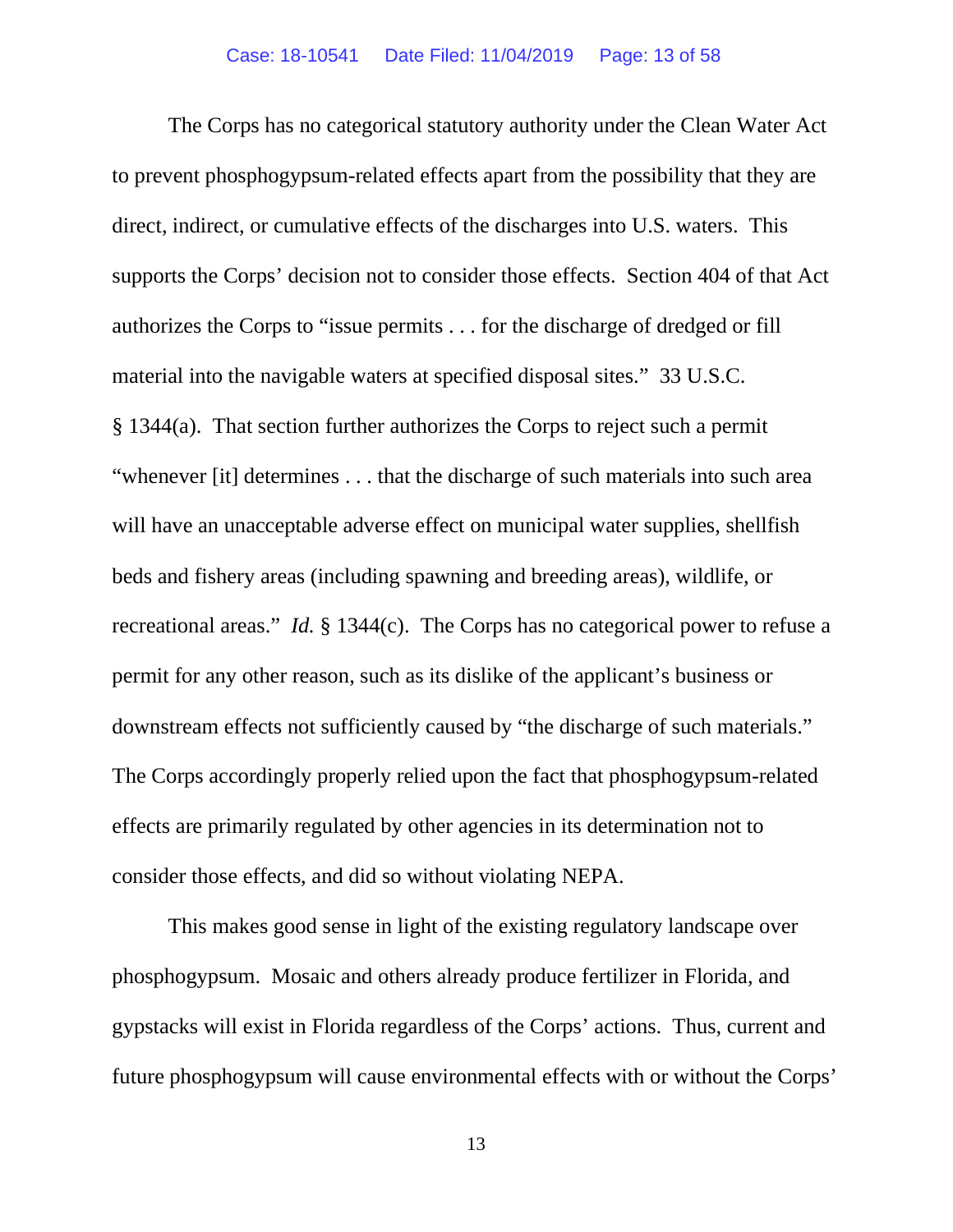permit—subject only to regulation by Florida and the EPA. On the flip side, Florida or the EPA could regulate those gypstacks out of existence even if the Corps were to grant Mosaic its Section 404 permit. Requiring the Corps to consider the effects of phosphogypsum is not reasonable when it is independent of the regulators more directly responsible for evaluating those effects.

Further, that the Corps could indirectly mitigate future phosphogypsumrelated effects by conditioning the supply of phosphate ore does not mean the Corps must consider wielding its regulatory powers with that ulterior motive in mind. The rule of reason turns, at least in part, on the agency's statutory authority, not on what outcomes an agency might achieve through indirect coercion. If the Corps were required to consider all effects that it might indirectly police—even those far from its proper sphere of regulatory authority—its NEPA review would have to account for every conceivable environmental effect of fertilizer's use. It is foreseeable, for instance, that farmers will use Mosaic's fertilizer to treat their crops and that some fertilizer will be carried by stormwater runoff into sewers and streams. Extending Bio Diversity's logic, because the Corps could indirectly mitigate those effects by denying Mosaic its Section 404 permit and thereby choking its fertilizer plants of phosphate, the Corps must consider the environmental effects of crop fertilization. That cannot be right.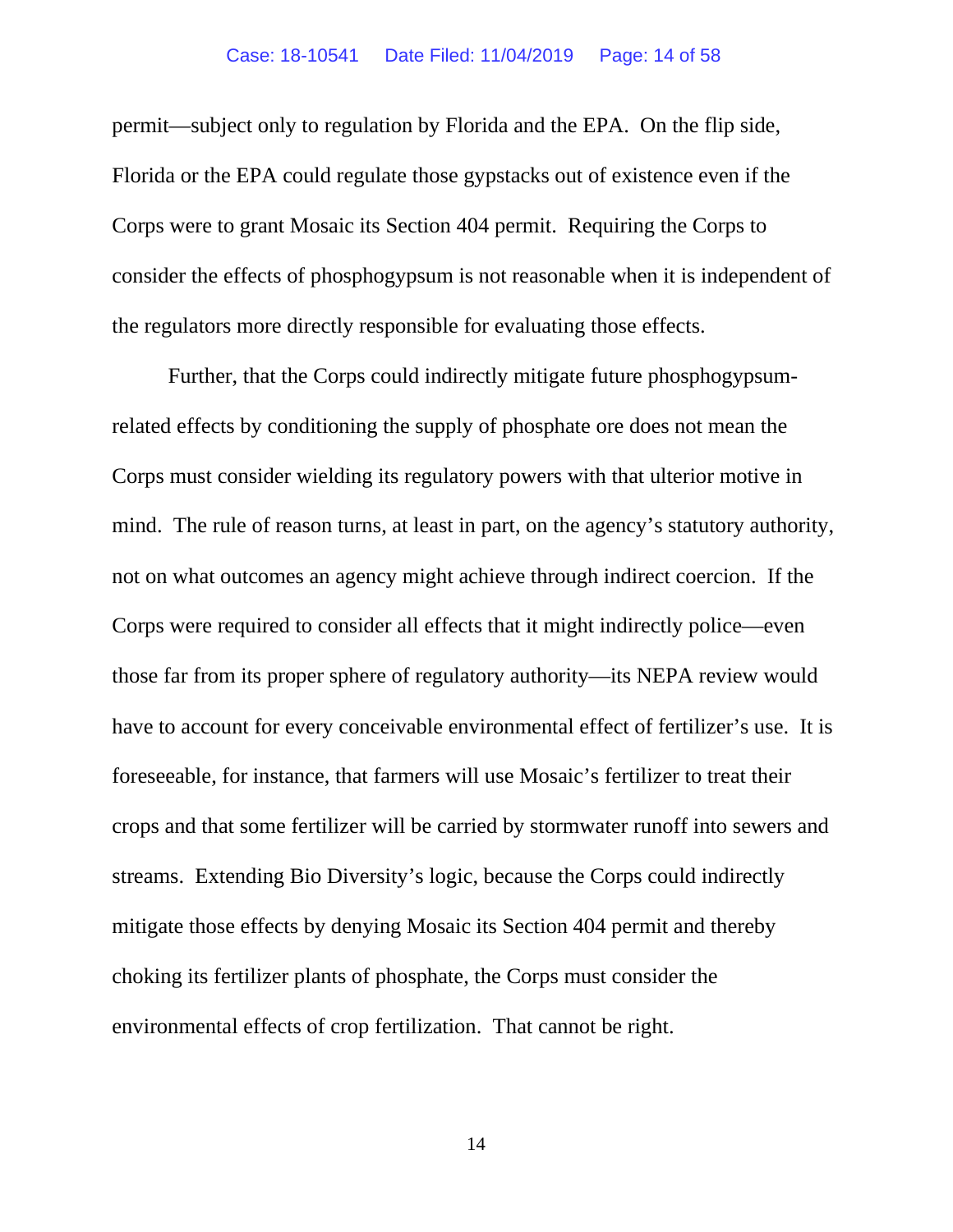*Public Citizen* flatly held that "where an agency has no ability to prevent a certain effect due to its limited statutory authority over the relevant actions, the agency cannot be considered a legally relevant 'cause' of the effect." 541 U.S. at 770. There, an agency within the Department of Transportation was tasked with setting federal safety standards and registration requirements for Mexicandomiciled commercial vehicles operating in the United States. *See id.* at 758–59. In earlier years, Congress had enacted a moratorium on the agency's registration of Mexican-domiciled motor carriers. Eventually, Congress and the President agreed to lift the moratorium—but only after the agency promulgated new safety and registration rules. *See id.* at 760. In the course of that rulemaking, the agency conducted a NEPA analysis of the environmental effects of its proposed rules, such as the effects on air quality caused by the increased number of roadside inspections its new rules would bring about. *See id.* at 761. An environmental group sued, contending that the agency was required to consider the environmental effects of the increased number of Mexican-domiciled motor carriers operating within the U.S. because of the lifting of the moratorium. That was necessary, according to the environmental group, because the agency's rulemaking was a but-for cause of the lifting of the moratorium. *See id.* at 765–66.

Despite this "but for" relationship between the agency's rulemaking and the lifting of the moratorium, the Supreme Court held that NEPA did not require the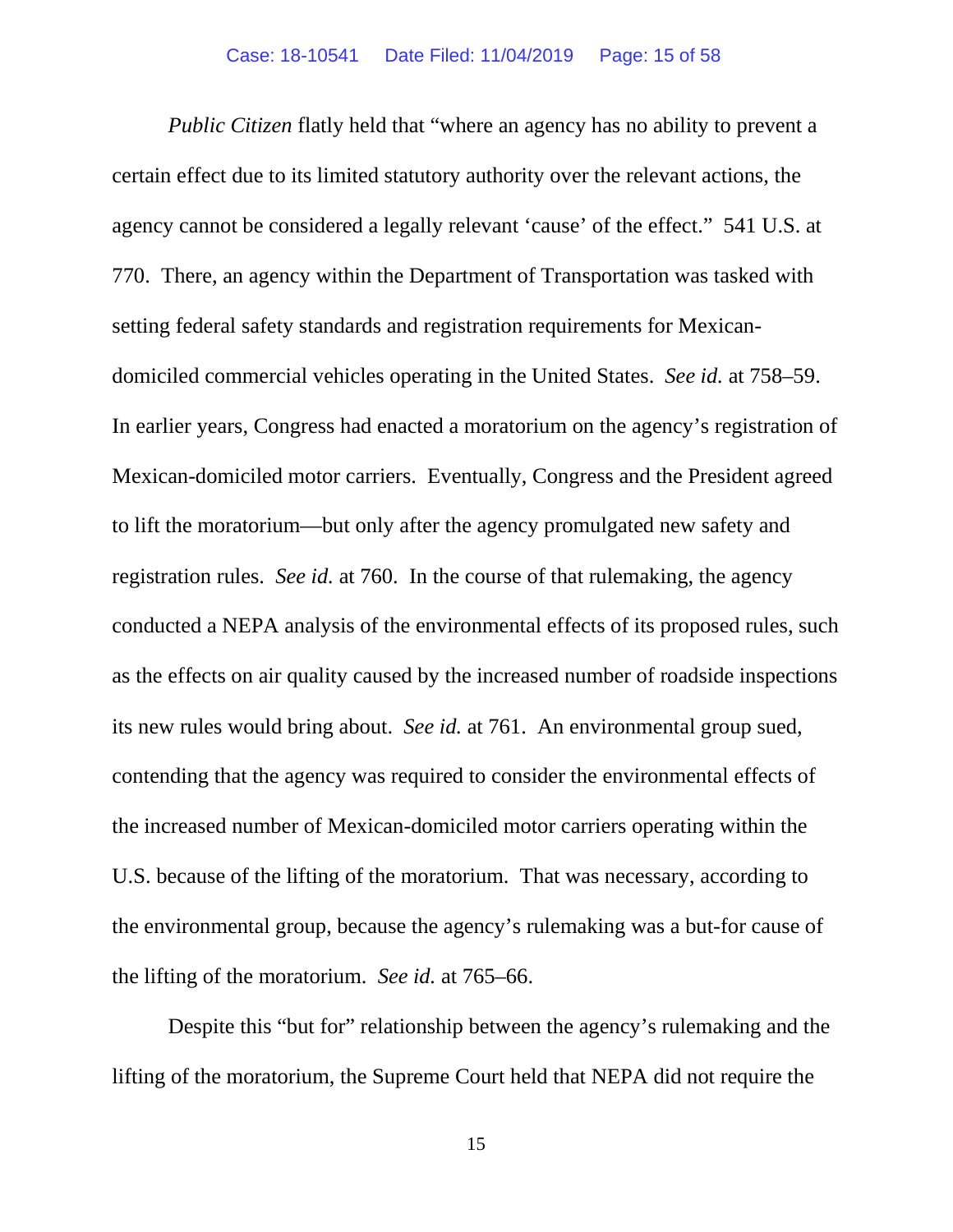#### Case: 18-10541 Date Filed: 11/04/2019 Page: 16 of 58

agency to consider effects that it "ha[d] no ability categorically to prevent." *See id.* at 768. That followed because the rule of reason recognizes that it is pointless to require agencies to consider information they have no power to act on, or effects they have no power to prevent. In *Public Citizen*, the agency had the statutory authority only to promulgate safety and regulation standards—not to keep the moratorium in place or modify its lifting, which only Congress and the President could do.

That rule applies in much the same way here. The Corps has no ability categorically to prevent fertilizer production or the creation and storage of phosphogypsum. As in *Public Citizen*, it is irrelevant that the Corps' action is, in an attenuated way, a but-for cause of phosphogypsum production, because Florida and the EPA have primary authority to regulate or prevent phosphogypsum's creation and storage. Thus, here too it would be pointless to require the Corps to gather and examine information regarding effects that it has no authority to prevent.

It is true that the agency in *Public Citizen* had no discretion to refuse registration (absent the moratorium) to a motor carrier that complied with its regulations. But that is beside the point. Individual registration was not at issue; rulemaking was, and the agency did have discretion to set safety and registration standards. The Supreme Court rejected the idea that the agency could indirectly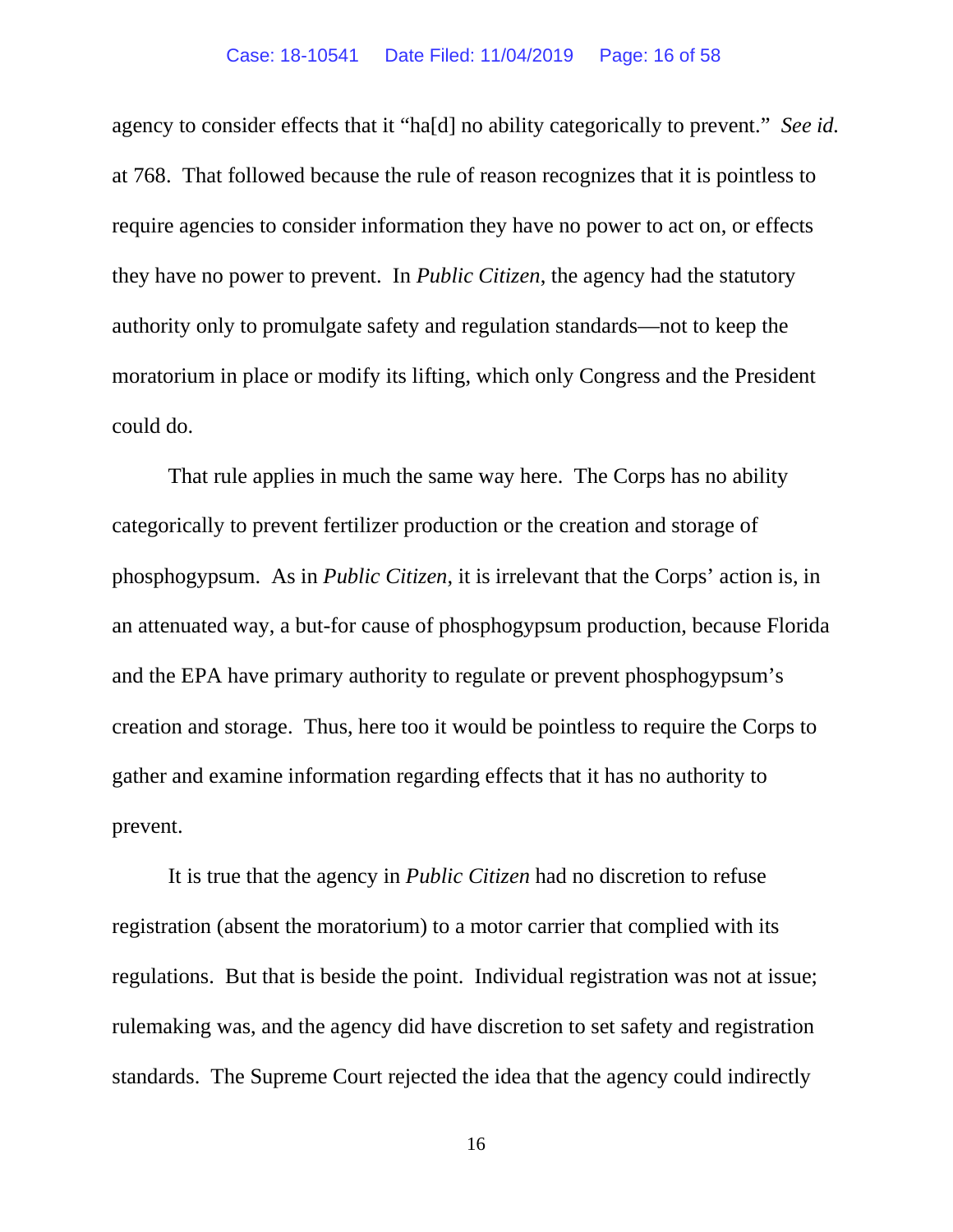mitigate the environmental effects of lifting the moratorium by (i) not promulgating any new rules or (ii) setting burdensome standards so that fewer motor carriers could meet them and operate in the U.S. *See id.* at 765–68. The Court held that it was not enough that the agency could, in fact, mitigate those effects, when the agency was not statutorily authorized to base its decision on those ancillary effects. *See id.* The same is true here: The Corps could, in fact, mitigate the effects of phosphogypsum by rejecting the Section 404 permit and choking off Mosaic's supply of phosphate ore. But the Corps is not statutorily authorized to base its permitting decision on environmental effects that are so indirectly caused by its action.

The Corps could conceivably hinge its permitting decision on the effects of phosphogypsum, but only by ignoring the Clean Water Act's text and misapplying its implementing regulations. The Clean Water Act does not give the Corps the discretion to deny a Section 404 permit for any reason of its choosing. Although the first subsection of § 1344 says the Corps "may issue permits . . . for the discharge of dredged or fill material into the navigable waters at specified disposal sites," 33 U.S.C. § 1344(a), the Act also provides that the Corps

is authorized to deny or restrict the use of any defined area for specification . . . as a disposal site [i.e., deny a permit], whenever [it] determines . . . that the discharge of such materials into such area will have an unacceptable adverse effect on municipal water supplies, shellfish beds and fishery areas (including spawning and breeding areas), wildlife, or recreational areas.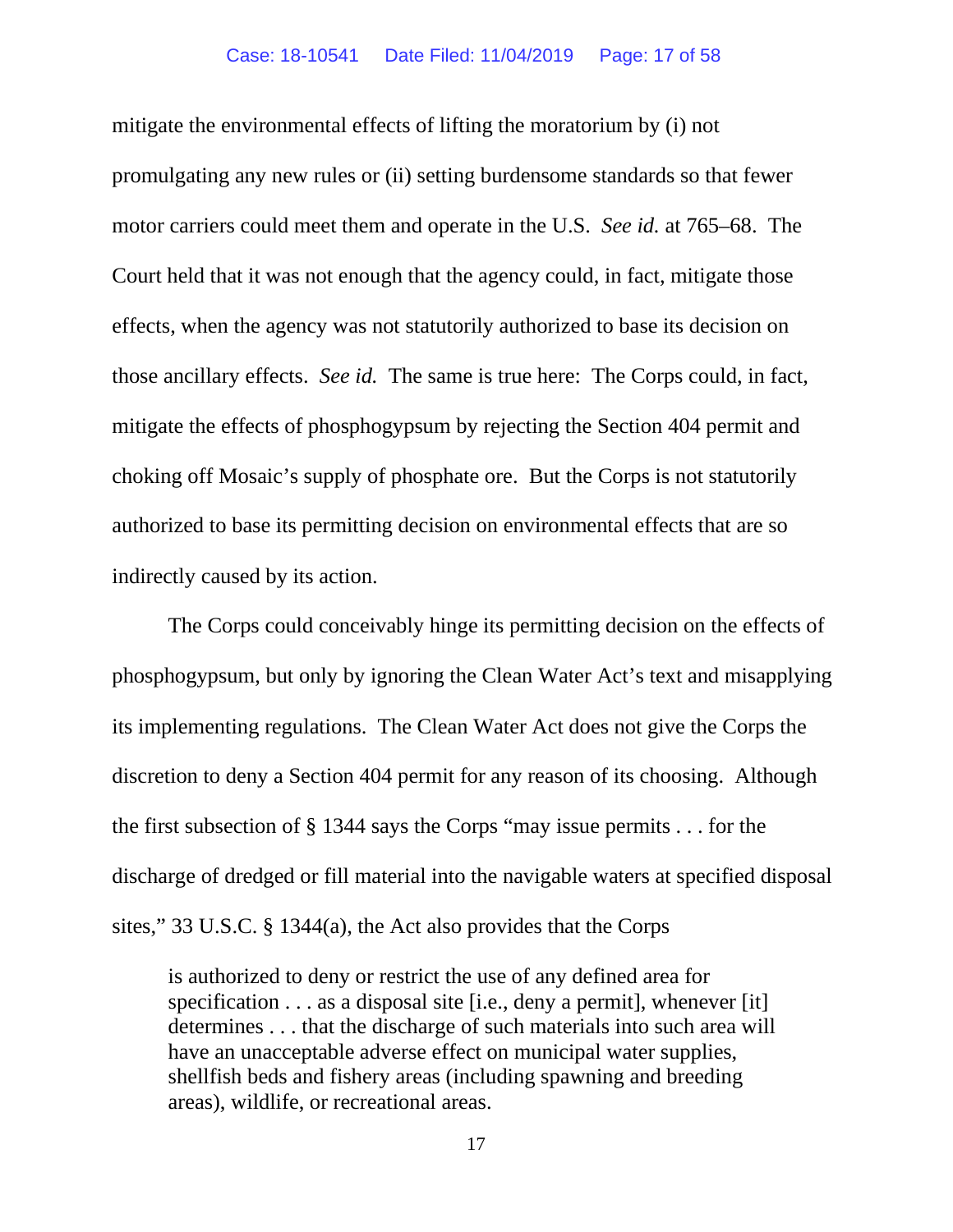*Id.* § 1344(c). Read together, those provisions limit the Corps' discretion to grant or issue permits. The Corps may not deny a permit for any reason under the sun including its distaste for later conduct the applicant will engage in—but only if the allowed *discharge* will directly, indirectly, or cumulatively have an unacceptable environmental effect. And the scope of that analysis is bounded by proximate cause and the rule of reason. Because the Corps cannot deny a permit because of phosphogypsum effects, which are beyond the scope of § 1344(c), the Corps was not required to consider those effects. *See Pub. Citizen*, 541 U.S. at 767–68. Thus, as in *Public Citizen*, the Corps' Section 404 permit for the discharge of dredged material is not a proximate cause of the effects of Mosaic's fertilizer production, and such effects need not be considered under NEPA.

The same is true under the Clean Water Act's implementing regulations. Those regulations require the Corps to conduct a public-interest review before granting a permit, but that obligation is not an authorization to deny a permit based on the environmental impacts of non-agency action. In the first place, regulations cannot contradict their animating statutes or manufacture additional agency power. *See, e.g.*, *FDA v. Brown & Williamson Tobacco Corp.*, 529 U.S. 120, 125–26 (2000); *Manhattan Gen. Equip. Co. v. Comm'r of Internal Revenue*, 297 U.S. 129, 134–35 (1936). Because the statute authorizes the Corps to deny a permit only if the discharge itself will have an unacceptable environmental impact, the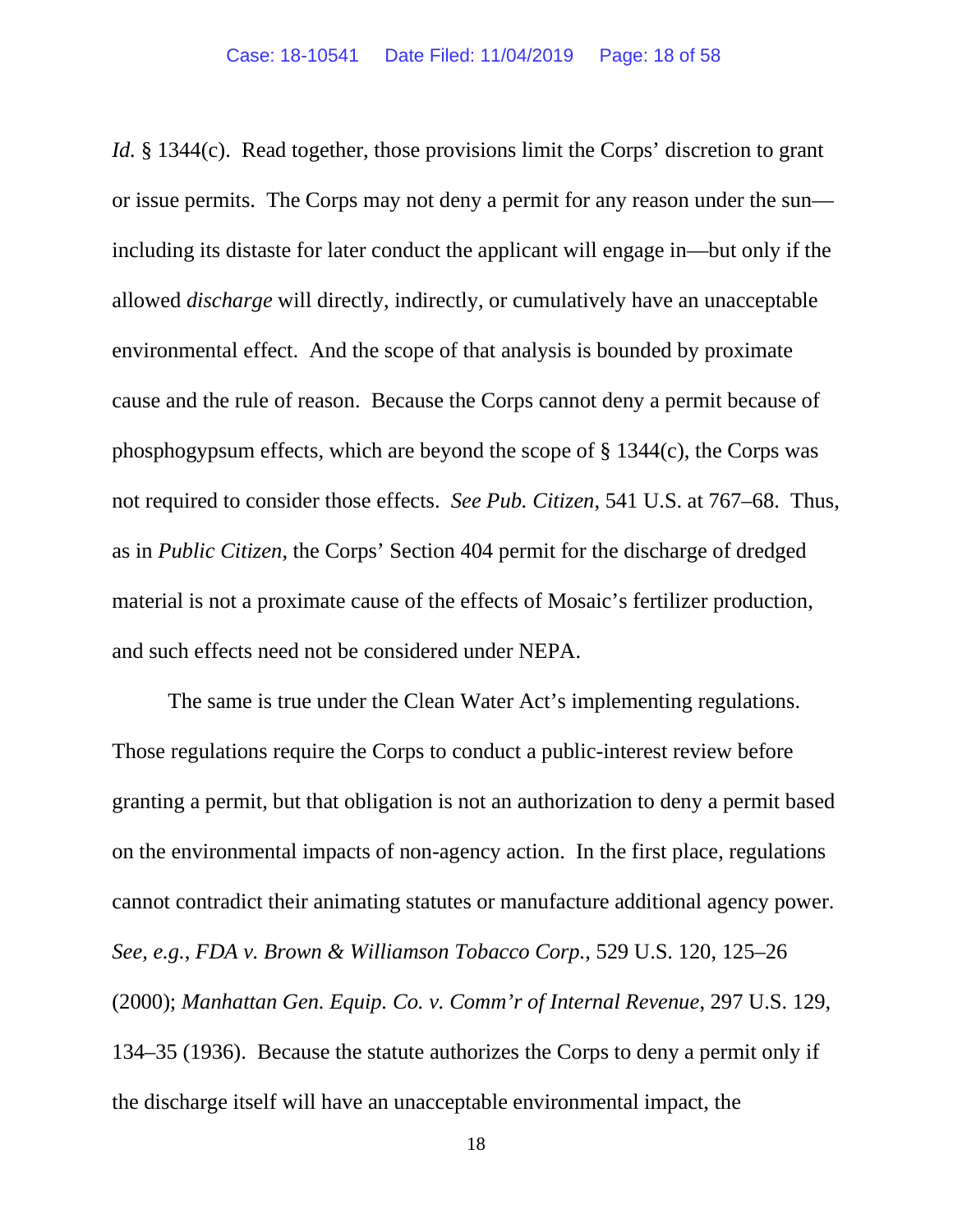regulations cannot empower the Corps to deny permits for any other reason including downstream phosphogypsum-related effects of fertilizer production.

The regulations also focus the Corps' review on the effects of its action. The regulations provide that "[t]he decision whether to issue a permit will be based on an evaluation of the probable impacts, including cumulative impacts, *of the proposed activity and its intended use* on the public interest." 33 C.F.R. § 320.4(a)(1) (emphasis added). Again, the "proposed activity" is the proposed federal action that triggers NEPA—here, the issuance of the discharge permit. Obligating the Corps to consider whether the discharge of dredged and fill material is in the public interest, is not the same as authorizing the Corps to consider whether fertilizer production and its consequences are in the public interest.

To take an alternative, unbounded view of the public-interest review would be to appoint the Corps de facto environmental-policy czar. Rather than consider whether the Corps' own action is in the public interest, that broader view would have the Corps consider whether fertilizer production and use is really worth the cost. And that could be just the beginning. The next time the Corps is asked to approve a section of a gas pipeline running through a wetland, would the Corps be required to consider whether the country's reliance on fossil fuels is really in the public interest?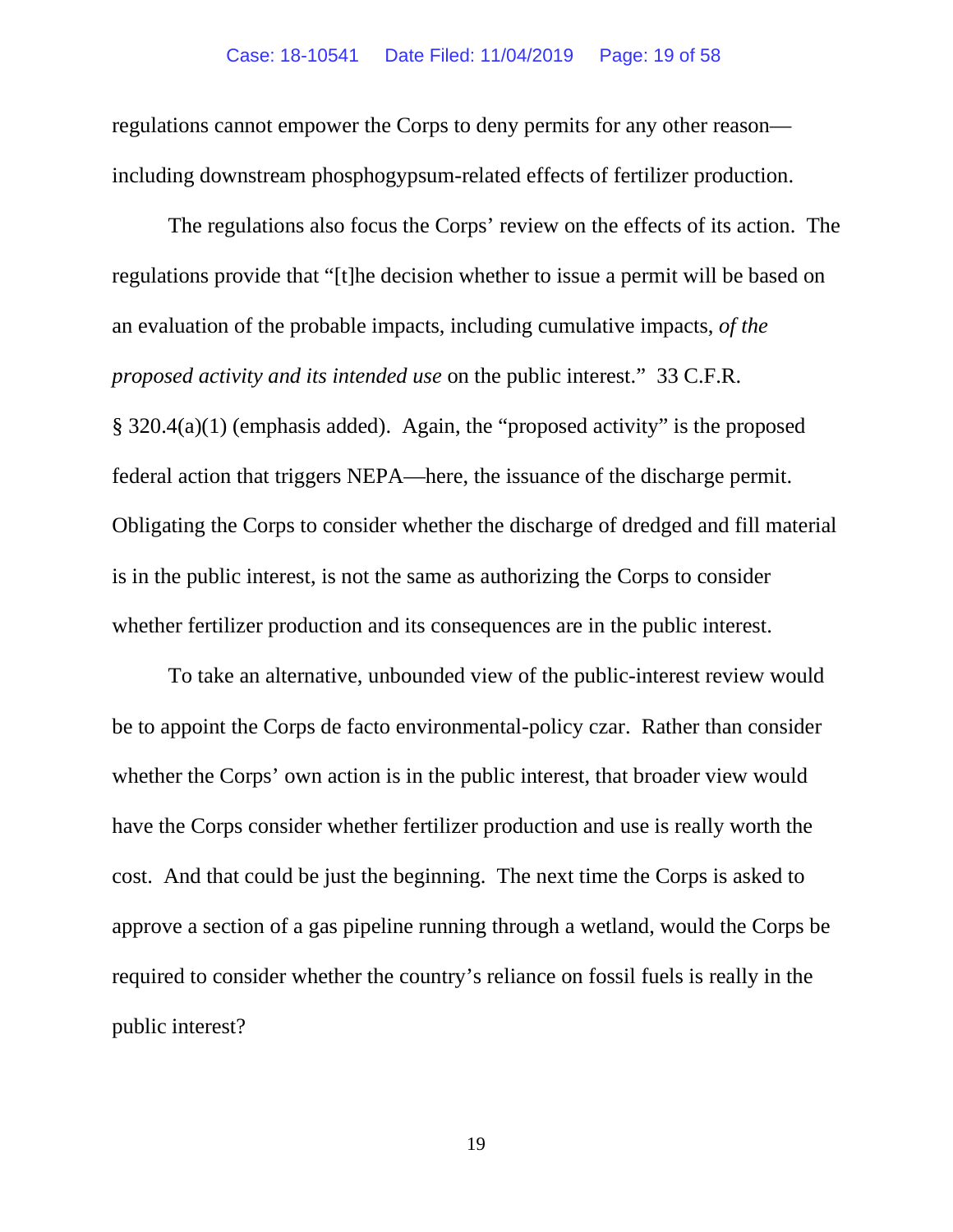The D.C. Circuit's outlier opinion in *Sabal Trail* provides little support for Bio Diversity's argument. *See Sierra Club v. FERC* (*Sabal Trail*), 867 F.3d 1357 (D.C. Cir. 2017). There, FERC authorized the construction and operation of a pipeline network that would feed gas directly to power plants that would burn the gas. *See id.* at 1363. The Sierra Club sued and argued that FERC failed to consider the greenhouse-gas effects of burning that gas at the power plants. The D.C. Circuit, over a powerful dissent, held that FERC was required to consider those downstream environmental effects.

*Sabal Trail* is both questionable and distinguishable. First, the causal relationship between the agency action and the putative downstream effect was much closer there than it is here. FERC authorized a pipeline that would pump gas directly into a power plant to be burned, causing greenhouse-gas emissions. The Corps, on the other hand, approved only the discharge of dredged and fill material—one small piece of Mosaic's mining operations, which extracts a sand, clay, and phosphate ore mixture, which is supplied to beneficiation plants where the phosphate ore is separated out, which is then transported to fertilizer plants to make phosphoric acid, which results in phosphogypsyum byproduct, and the phosphoric acid is used to produce fertilizer. The phosphogypsum produced as a byproduct when phosphate ore is processed into phosphoric acid is only then stored around the state of Florida and liable to produce environmental effects.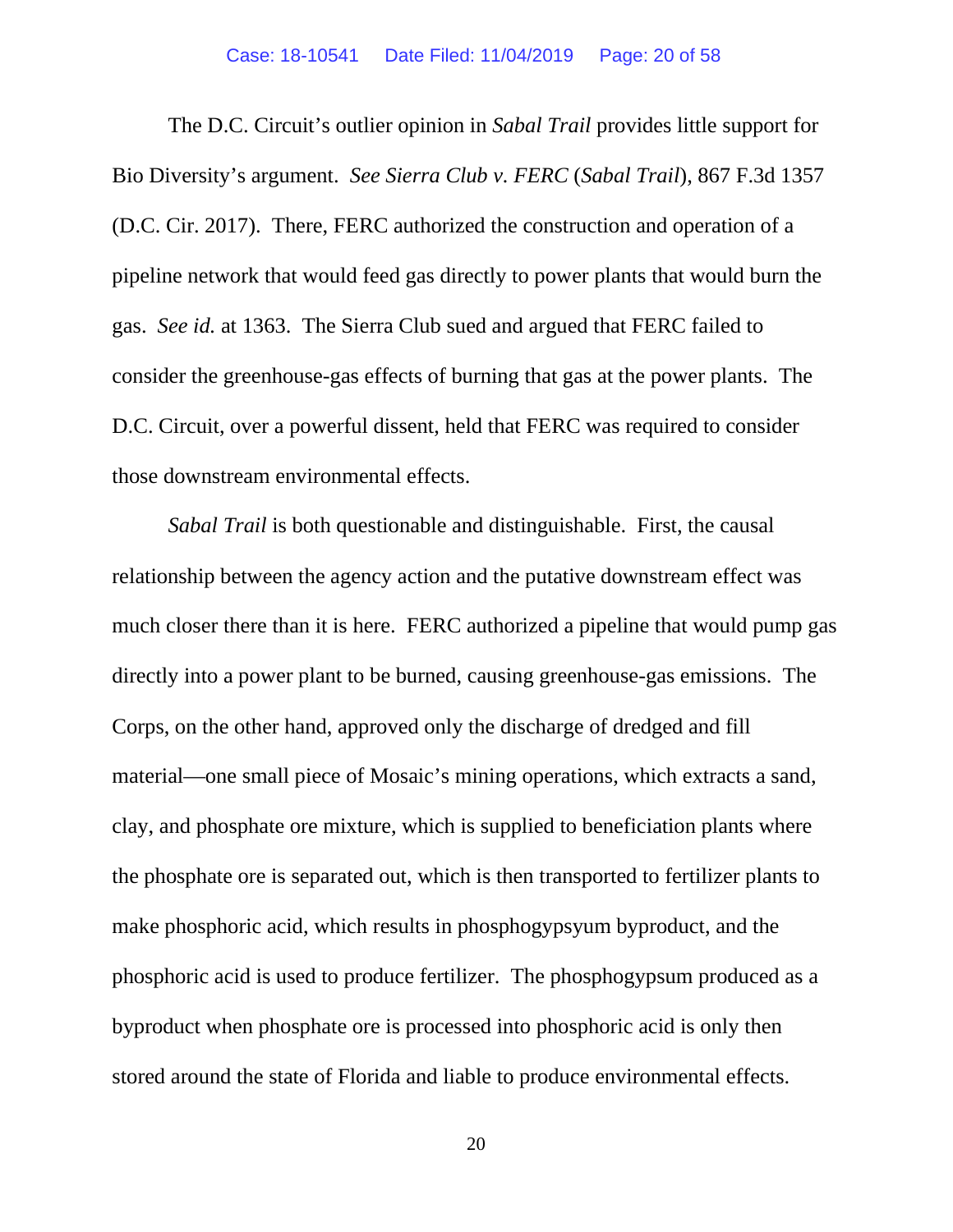That articulated causal chain bears little resemblance to the two-link version in *Sabal Trail*.

Second, the scope of the agency's statutory authority in *Sabal Trail* was much broader than the Corps' here, and the rule of reason hinges, in any given case, on the scope of the agency's statutory authority because an agency need not consider an effect it has no statutory authority to prevent. *See Pub. Citizen*, 541 U.S. at 770. In *Sabal Trail*, FERC was statutorily empowered to deny a pipeline certificate on the ground that its construction and operation "is [not] required by the present or future public convenience and necessity." *See* 15 U.S.C. § 717f(e). The *Sabal Trail* court understood that to mean "FERC could deny a pipeline certificate on the ground that the pipeline would be too harmful to the environment." *See Sabal Trail*, 867 F.3d at 1373. But here, as discussed, the Corps has no broad statutory authority to deny a discharge permit based on the public convenience and necessity of the operation of Mosaic's fertilizer plants. *See*  33 U.S.C. § 1344(c).

Third, *Sabal Trail* is at odds with earlier D.C. Circuit cases correctly holding that "the occurrence of a downstream environmental effect, contingent upon the issuance of a license from another agency with the sole authority to authorize the source of those downstream effects, cannot be attributed to the [agency]; its actions 'cannot be considered a legally relevant cause of the effect for NEPA purposes.'"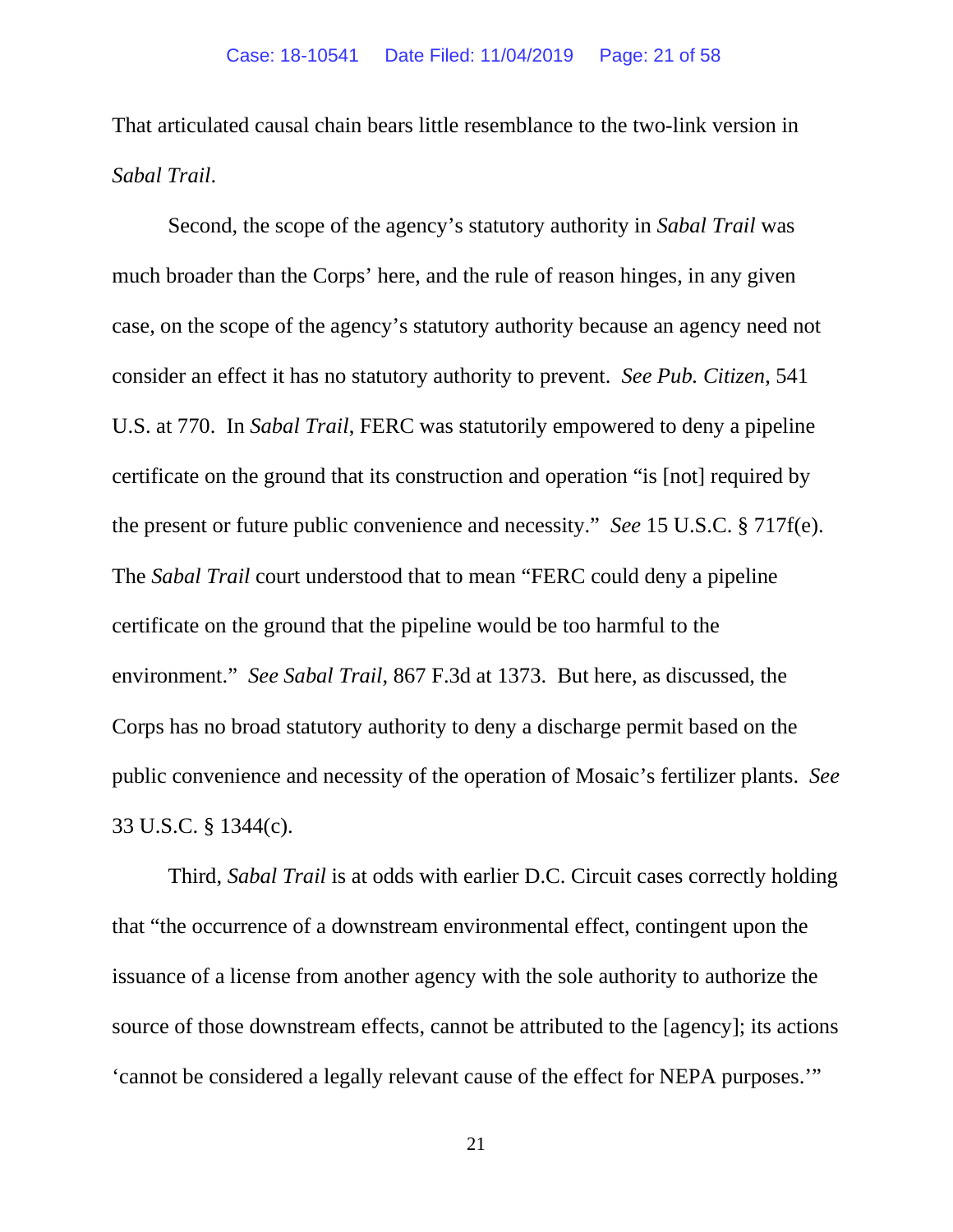*Sabal Trail*, 867 F.3d at 1381 (Brown, J., concurring in part and dissenting in part) (quoting *Sierra Club v. FERC* (*Freeport*), 827 F.3d 36, 47 (D.C. Cir. 2016) and citing *Sierra Club v. FERC* (*Sabine Pass*), 827 F.3d 59, 68 (D.C. Cir. 2016) and *EarthReports, Inc. v. FERC*, 828 F.3d 949, 952 (D.C. Cir. 2016)).

Fourth, the legal analysis in *Sabal Trail* is questionable at best. It fails to take seriously the rule of reason announced in *Public Citizen* or to account for the untenable consequences of its decision. The *Sabal Trail* court narrowly focused on the reasonable foreseeability of the downstream effects, as understood colloquially, while breezing past other statutory limits and precedents—such as *Metropolitan* and *Public Citizen*—clarifying what effects are cognizable under NEPA. *See id.* at 1380–81.

Under the rule of reason, agencies are not required to consider effects that they lack the statutory authority categorically to prevent. Here, the Corps lacks the authority categorically to prevent the effects of downstream fertilizer production, including those from phosphogypsum's creation and storage. Thus, the Corps acted reasonably in deciding not to consider those effects.

Finally, the Corps' decision is consistent also with the Corps' own regulations. At the very least, the regulations are ambiguous as to their exact application in this case. That means we are in the heartland of *Auer* deference: where "the law runs out, and policy-laden choice is what is left over." *See Kisor v.*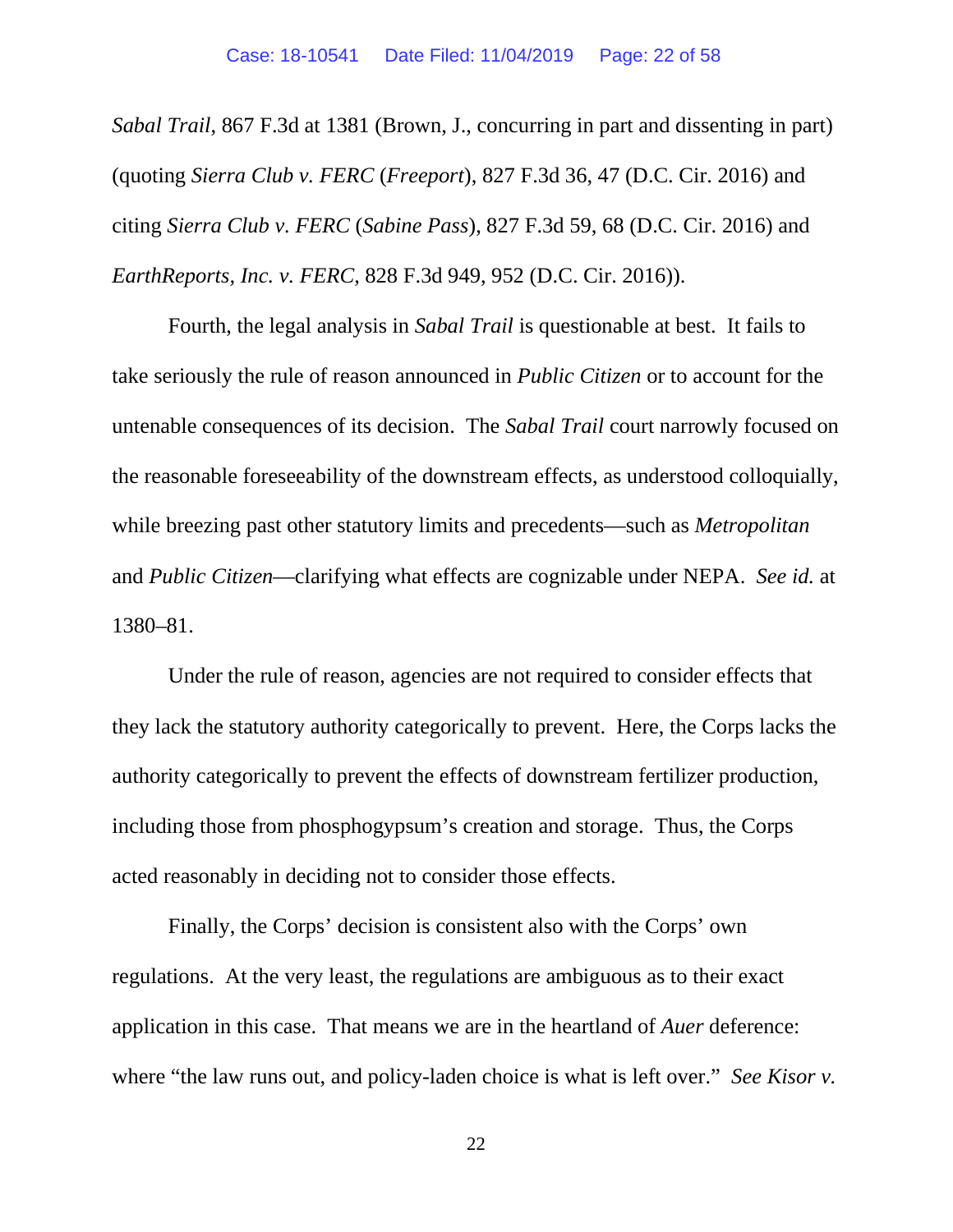*Wilkie*, 139 S. Ct. 2400, 2415 (2019). Because the Corps tailored its analysis according to a reasonable interpretation of its own regulations and its own substantive expertise, the Corps' interpretation should be deferred to. *See id.* at 2414–18; *Auer v. Robbins*, 519 U.S. 452, 461 (1997); *see also Aracoma*, 556 F.3d at 177.

The Corps' regulations anticipate that a permit applicant "may propose to conduct a specific activity requiring a [Corps permit] (e.g., construction of a pier in a navigable water of the United States) which is merely one component of a larger project (e.g., construction of an oil refinery on an upland area)." 33 C.F.R. pt. 325, app. B  $\S$  7(b)(1). That is what happened here: Mosaic proposed to discharge dredged and fill material into U.S. waters as merely one component of its larger mining operation. In those circumstances, the regulations provide that the Corps "should establish the scope of the NEPA document (e.g., the [Environmental Assessment] or [Environmental Impact Statement]) to address the *impacts of the specific activity requiring a [Corps] permit* and those portions of the entire project over which the [Corps] has sufficient control and responsibility to warrant Federal review." *See id.* (emphasis added). If that guidance were not clear enough, the statement accompanying the regulation is: "The Corps authorizes the discharge of dredged or fill material in 404 permits. Therefore, the activity the Corps studies in its NEPA document is the discharge of dredged or fill material." *Environmental*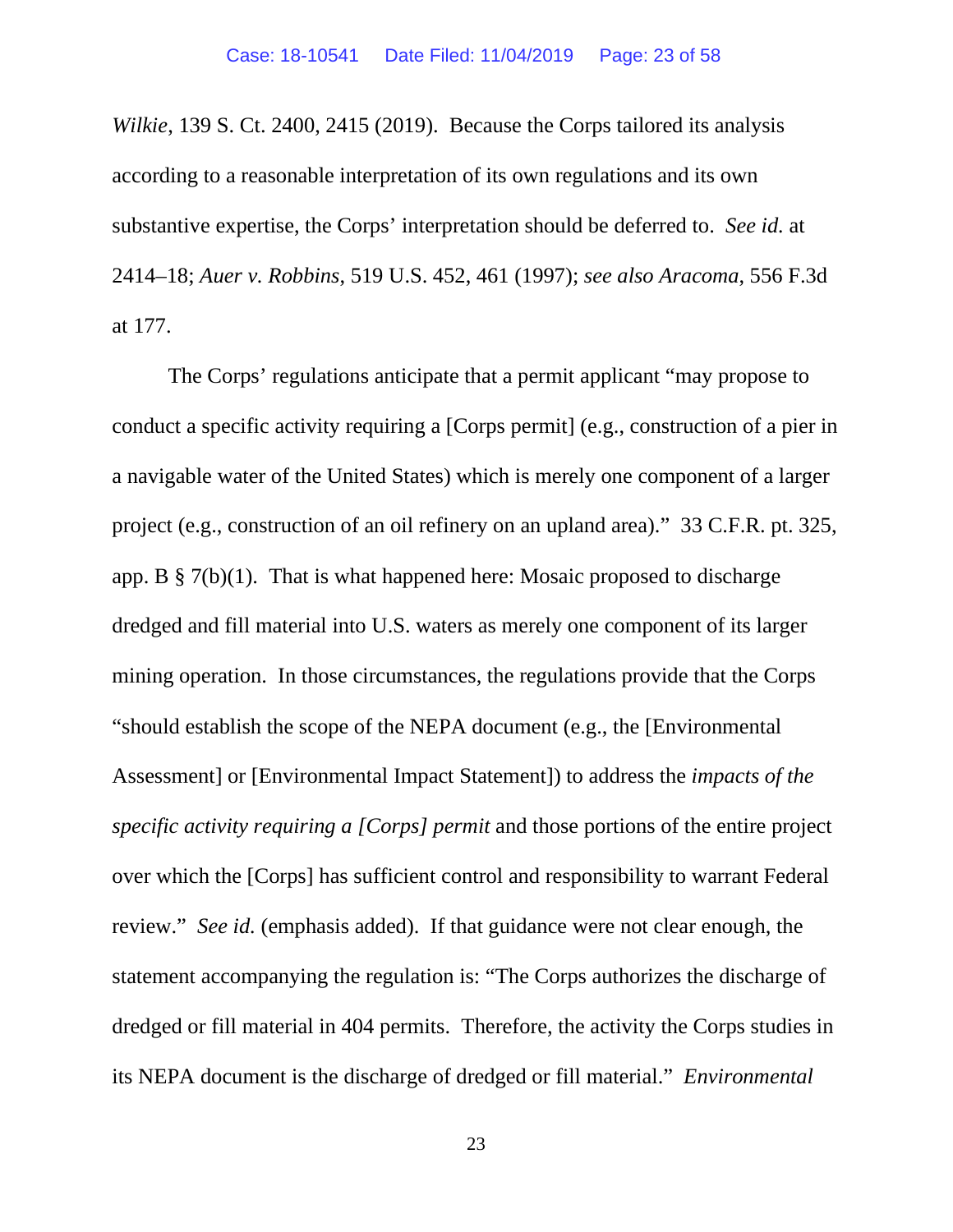*Quality Procedures for Implementing the National Environmental Policy Act (NEPA)*, 53 Fed. Reg. 3120, 3121 (Feb. 3, 1988). The Corps was required to study more only if it had "sufficient control and responsibility" over those other effects.

It was not arbitrary and capricious for the Corps to conclude that it did not have "sufficient control and responsibility" over Mosaic's downstream fertilizer production. Those plants already exist; they are not a part of Mosaic's proposed mining expansion. The plants and gypstacks are many miles away from where Mosaic would discharge into U.S. waters. Moreover, two other regulators—one state, one federal—have express control and responsibility over fertilizer production and phosphogypsum.

The hypotheticals included in the regulations squarely support the Corps' determination. For example, when a power plant is proposed to be built and the Corps' only involvement is to approve a connecting pipeline or road through U.S. waters, that permit "normally would not constitute sufficient" control and responsibility to expand the Corps' NEPA analysis to cover the portions of the facility outside its jurisdictional waters. *See* 33 C.F.R. pt. 325, app. B § 7(b)(3). The reasonableness of the Corps' decision here follows *a fortiori* from there. In that hypothetical, the Corps approved a pipeline or road that ran directly to the proposed power plant. Despite that close connection, the regulations did not extend control over the facility. Here, the relationship is nowhere near that close.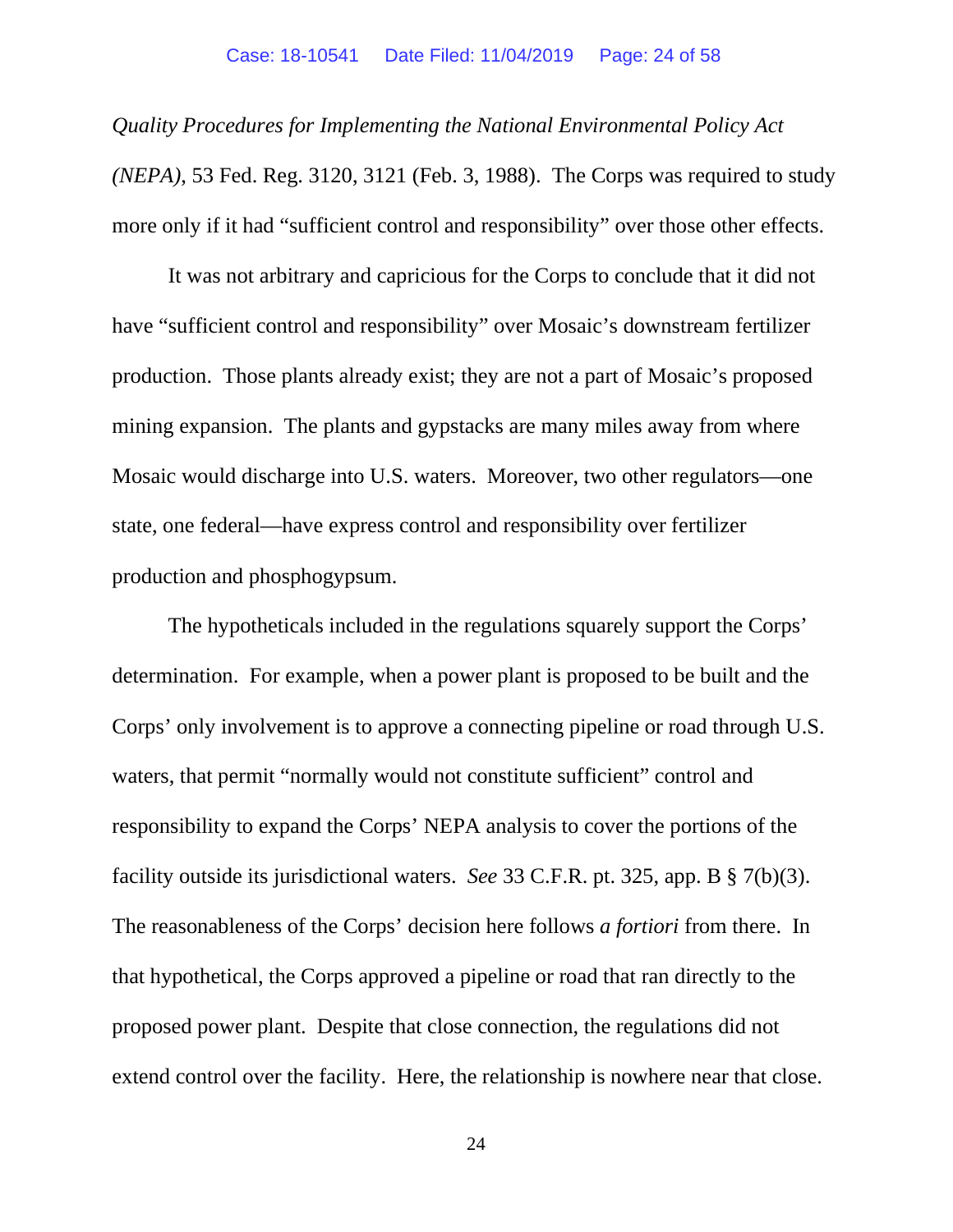The scope of the benefit of a project cannot, moreover, always define the scope of the agency's consideration. It is true that, under the regulations, "the scope of analysis used for analyzing both impacts and alternatives should be the same scope of analysis used for analyzing the benefits of a proposal." *See id.* § 7(b)(3). But this cannot mean that whenever an agency determination will help the local economy, for instance, it is required to consider whether the proposed activity may put some other employers out of business. Here, the argument is that the Corps violated § 7(b)(3) by including in its report that one "substantial indirect effect of the mining" is the "export of finished phosphate products and fertilizer through the Port of Tampa each year." The Corps was not, however, trying to have its cake and eat it too—it properly balanced the benefits of the project against its detriments. In doing so, it recognized that the overall project purpose was the extraction of phosphate ore within a practicable distance of Mosaic's beneficiation plants. It makes no sense to expand the required scope of the Corps' environmental consideration merely because the Corps explained why phosphate ore is mined in the first place—largely to be converted into phosphoric acid and used in fertilizer.

The obvious purpose of  $\S 7(b)(3)$  is to prevent the Corps from unfairly carving a project (over which it has control) into thin slices and then balancing the benefits of the overall project against the watered-down environmental impacts of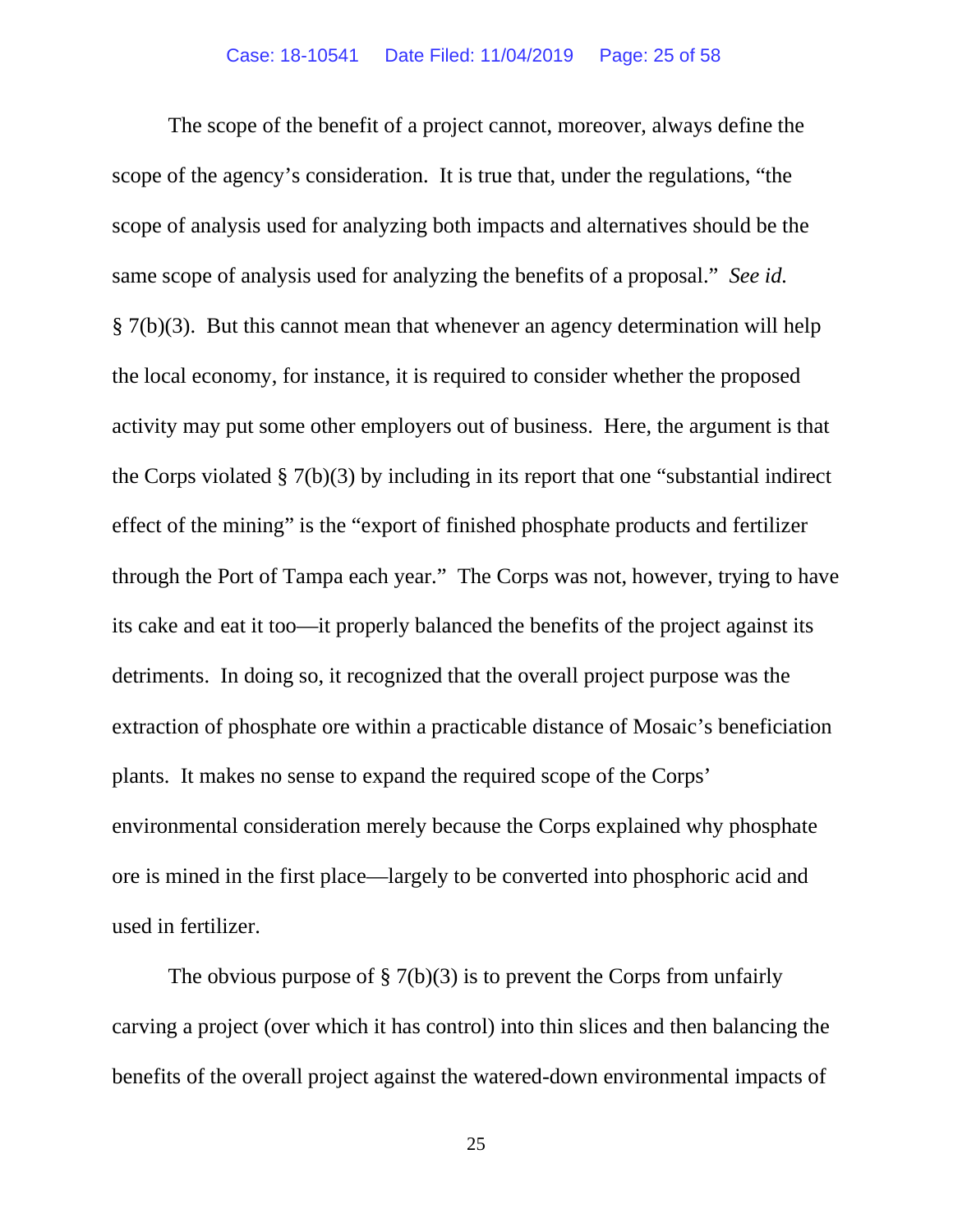each individual slice—in order to avoid a true study of the overall impacts. *Florida Wildlife Federation v. U.S. Army Corps of Engineers* shows how this works in action. 401 F. Supp. 2d 1298 (S.D. Fla. 2005). There, Palm Beach County made plans to build a research park, the development of which would require discharges into U.S. waters. The County applied for a Section 404 permit, but only in relation to one subdivision of the research park; it asked the Corps to evaluate that one subdivision independently from the much larger planned development, which would also require Section 404 permits. *See id.* at 1305. The Corps acquiesced and considered the environmental impacts of the subdivision alone. Yet, it balanced those minor negative impacts against the great benefits of the entire planned research park. *See id.* at 1332–33. By stacking the deck in that way, the Corps was able to justify, on paper, its conclusion that the permit would have no significant impact and thus avoid having to prepare an environmentalimpact statement at all. Following the admonition in the regulations, the court held that it was not proper to use a narrower scope for the effects analysis than for the benefits analysis. That case illustrates the import of  $\S 7(b)(3)$ , but this case is nothing like that one. Eschewing an evaluation of the effects of building a house by evaluating each piece of lumber one at a time is obviously different from evaluating the effects proximately caused by that construction without following the chain of causation to the ends of the earth.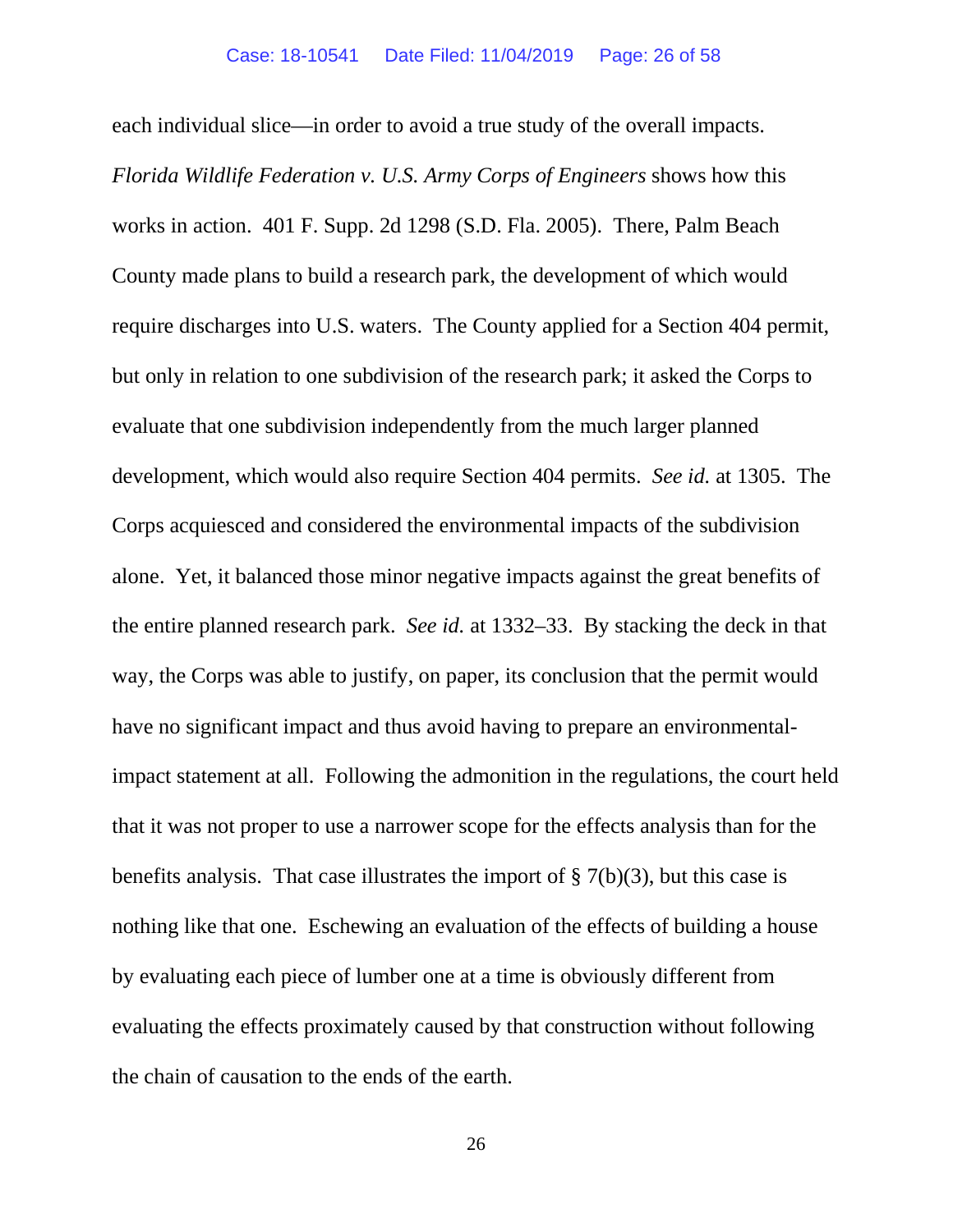In contrast, the regulations provide, by way of an example, that when the Corps approves only a portion of a pipeline feeding gas to a power plant, the Corps is generally not required to consider the impacts of the power plant's operation. *See* 33 C.F.R. pt. 325, app. B § 7(b)(3). But that conclusion cannot logically depend on the Corps' never mentioning in its impact statement that the pipeline's purpose is to feed gas to the power plant. If that were correct, how would the Corps explain the project or consider its public benefit without having to consider all manner of downstream effects way beyond the reasonable scope of required consideration?

At bottom, the Corps followed its own regulations in determining the scope of the NEPA analysis as it did. The Corps' reasonable interpretation should be deferred to. *See Kisor*, 139 S. Ct. at 2414–18.

Our sister circuits have ruled similarly. *See Aracoma*, 556 F.3d at 177; *Kentuckians for the Commonwealth v. U.S. Army Corps of Eng'rs*, 746 F.3d 698 (6th Cir. 2014). In these cases, the Corps approved Section 404 permits in connection with mining operations. In each, an environmental group argued that the Corps failed to take account of the downstream environmental effects of mining. In each, the court held that NEPA did not require consideration of those effects.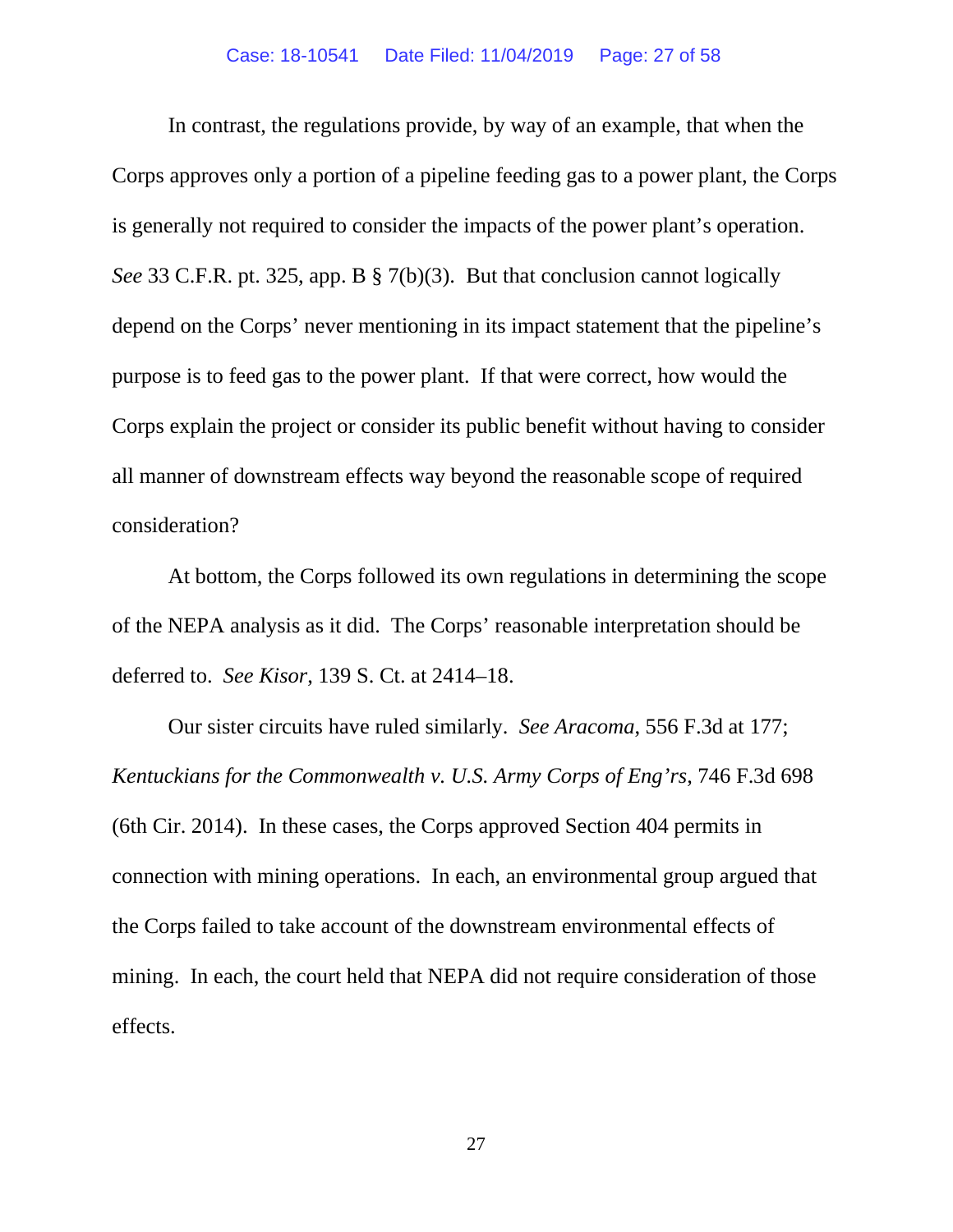In *Aracoma*, the Fourth Circuit appreciated both that "obtaining a § 404 permit is a 'small but necessary' component of the overall upland [mining] project," and that this fact alone did not give the Corps control and responsibility over the entire mining project. *See Aracoma*, 556 F.3d at 195. Looking to *Public Citizen*, and the state's regulation of coal mining, the court held that "under the plain language of the [Corps'] regulation, activity beyond the filling of jurisdictional waters is not within the Corps' 'control and responsibility' because upland environmental effects are 'not essentially a product of Corps action.'" *Id.* at 196–97 (citing 33 C.F.R. pt. 325, app. B § 7(b)(2) (2008)). The court added that, even were it to credit the environmental group's arguments, it "must still deem the regulation 'ambiguous,' and the Corps' interpretation would be entitled to deference." *See id.* at 197.

In *Kentuckians*, the Sixth Circuit applied more or less the same analysis in holding that the Corps was not required "to expand the scope of its review beyond the effects of the filling and dredging activity to the effects of the entire surface mining operation as a whole." *See* 746 F.3d at 707. Again, the court held that the Corps' determination was a reasonable interpretation of those regulations and entitled to deference. *See id.* at 707–08, 714. It added that the Corps' interpretation and determination "effectuated in practice" the principles underlying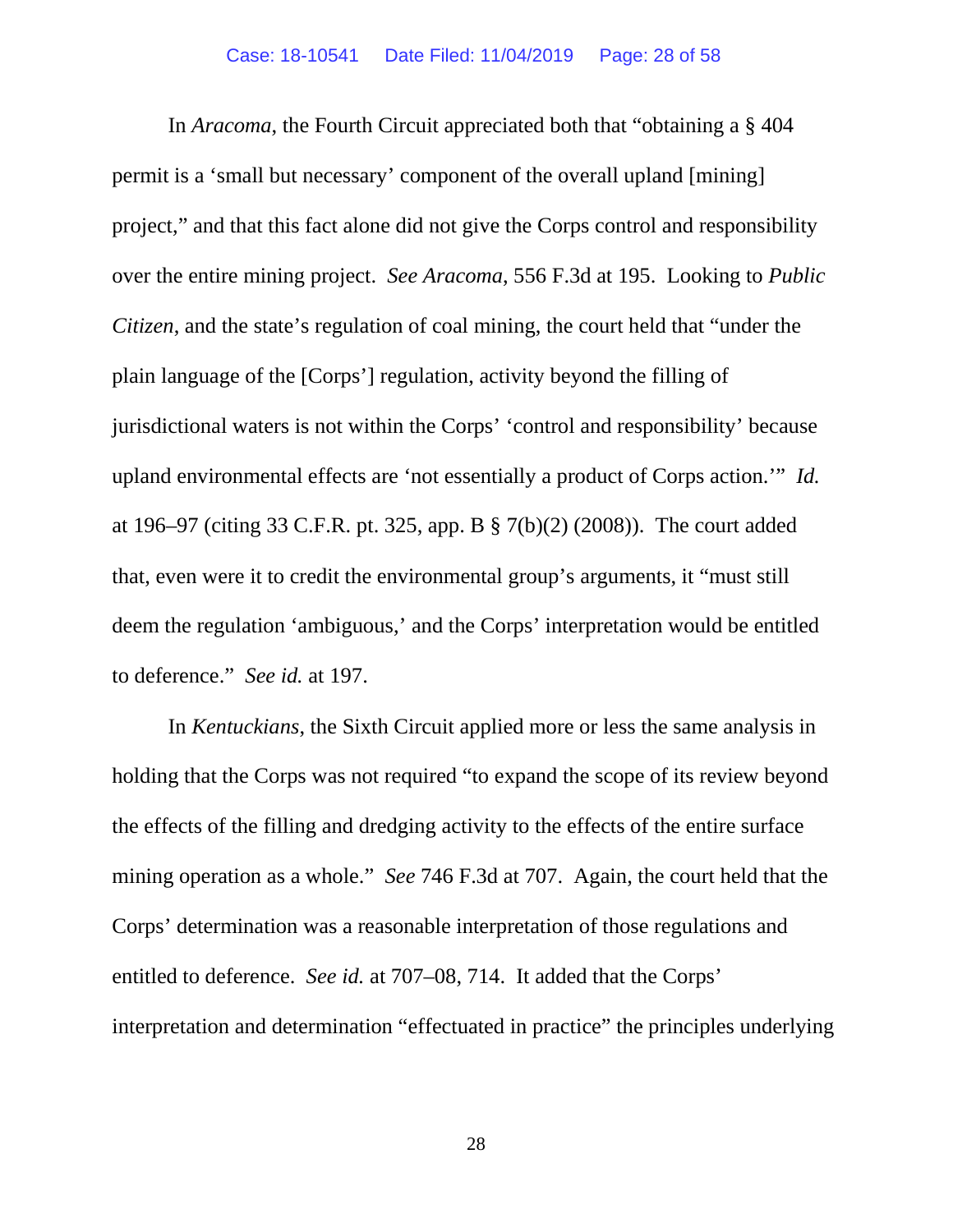the proximate-cause doctrine and rule of reason announced in *Metropolitan* and *Public Citizen*. *See id.* at 710.

These cases are not different merely because they dealt with coal mining rather than phosphate mining. Although it is true that Congress fleshed out in more detail the balance between federal and state regulatory control over coal mining, that same balance functionally exists in the context of phosphate mining. Florida has authority over phosphate mining, and the Corps has authority only over U.S. waters. *Public Citizen* and the Corps' regulations focus on the Corps' authority; that authority is the same here as it was in *Aracoma* and *Kentuckians*.

In short, requiring an analysis of the environmental effects of gypstacks in the context of this case expands NEPA's environmental consideration in an unwieldy and indefensible way. Taken to its logical conclusion, that view would expand consideration of the effects of dredging certain wetlands to require study of the environmental effects of far-flung activity like the use of fertilization in commercial farming.

## **III.**

The Corps otherwise complied with NEPA by issuing an area-wide environmental-impact statement, which served as the mine-specific impact statement for each of the four proposed mine sites, and following that up with a supplemental environmental assessment of the South Pasture Mine Extension,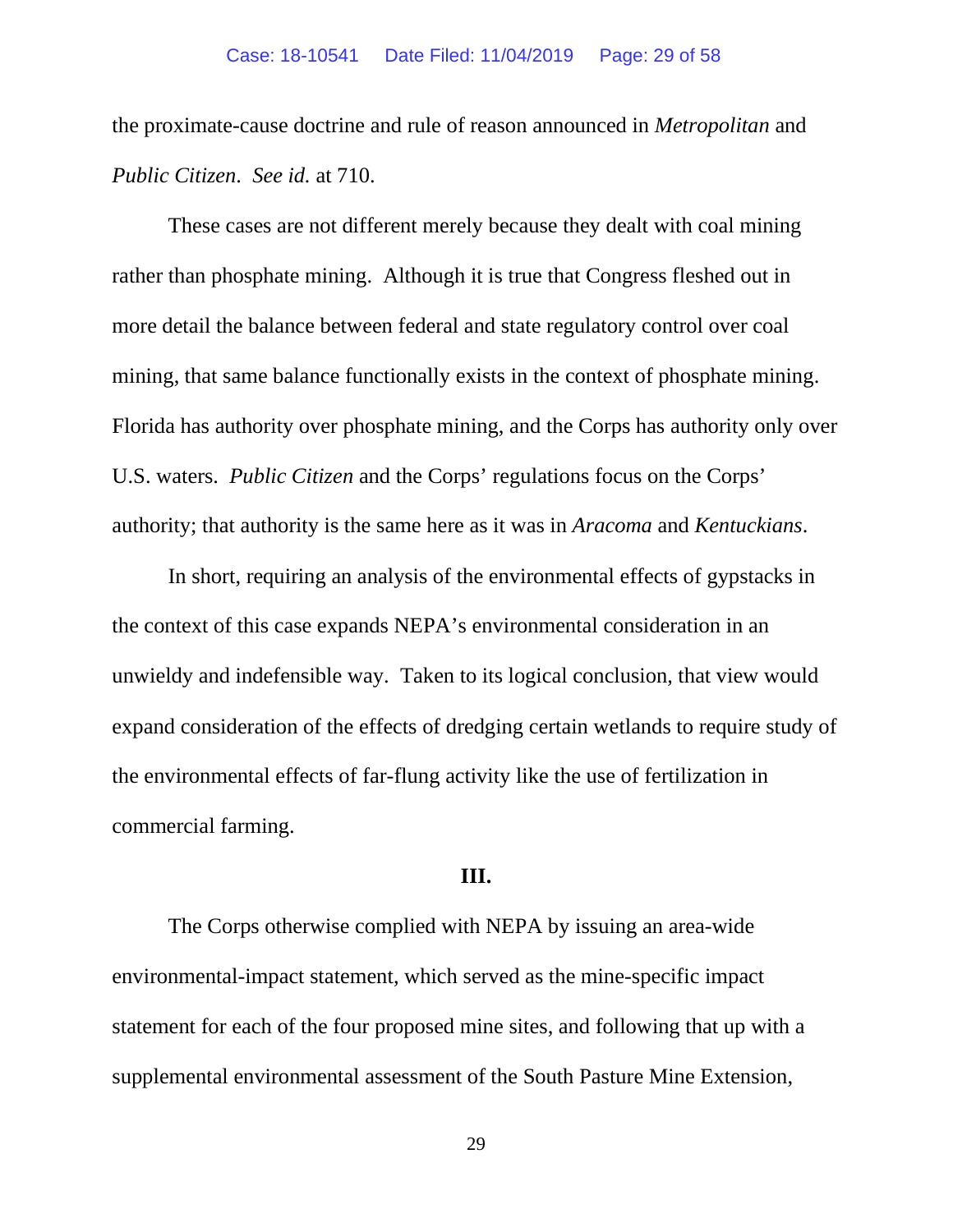before issuing the Section 404 permit related to that mine in a record of decision. Bio Diversity claims that this process skirted NEPA's implementing regulations and that the Corps was required to publish an additional impact statement for the South Pasture Mine Extension because of alleged new circumstances. Those claims are without merit.

Agencies have broad discretion to determine "how best to handle related, yet discrete, issues in terms of procedures and priorities." *Grunewald v. Jarvis*, 776 F.3d 893, 905 (D.C. Cir. 2015). The NEPA regulations specifically allow indeed, encourage—agencies to consider "[s]imilar actions" together in one environmental-impact statement where the actions "have similarities that provide a basis for evaluating their environmental consequences together, such as common timing or geography." 40 C.F.R § 1508.25(a)(3). The Corps here determined that the four proposed mining-related projects were "similar in geographic coverage, the periods of proposed activity, alternatives, and impacts." Thus, it was reasonable for the Corps to conclude that "[t]hese shared characteristics provide an additional basis for evaluating their environmental consequences in a single comprehensive [area-wide] EIS [environmental-impact statement]."

As Bio Diversity agrees, after the Corps prepared an impact statement to evaluate the environmental impacts of issuing the permit, it was required to publish a record of its decision, at the time of its decision. 33 C.F.R. § 230.14; 40 C.F.R.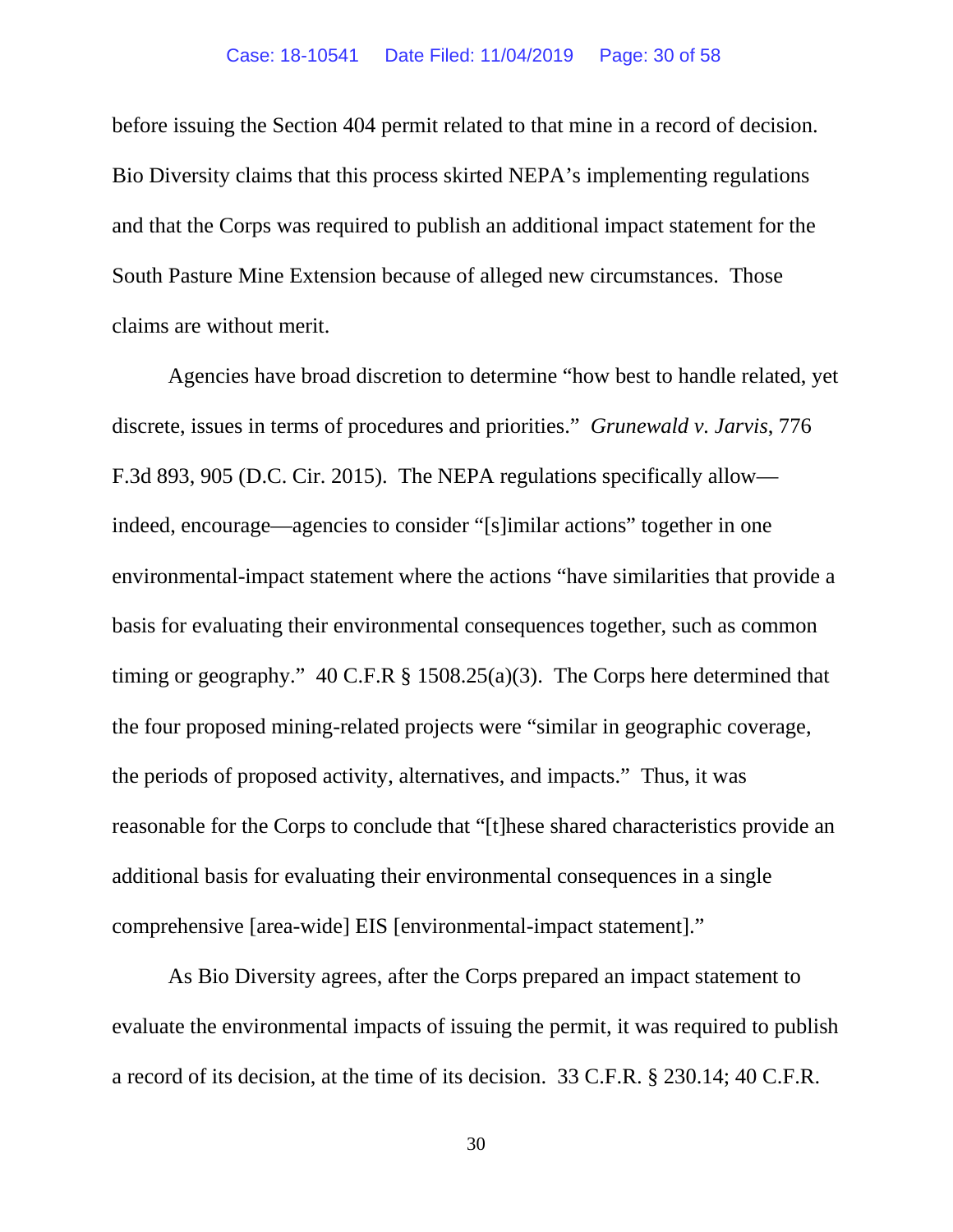§ 1505.2. The Corps did not err by preparing in the interim a supplemental environmental assessment specific to the South Pasture Mine Extension to assist with its permit decision and confirm that its area-wide impact statement was not outdated. The NEPA regulations expressly allow for a "broad environmental impact statement" followed by a "subsequent statement or environmental assessment," which need only summarize and incorporate those earlier discussions by reference. *See* 40 C.F.R. § 1502.20. Indeed, Bio Diversity concedes that the Corps may undertake a "tiered" process, in which case "it must follow the broader—here 'area wide'—EIS [environmental-impact statement] with a subsequent site-specific review that at a minimum ensures the agency address all relevant matters not considered in a previous EIS, and analyzes and substantively considers new or changed circumstances that bear on the proposed action or its impacts." That is precisely what the Corps did here.

Bio Diversity argues also that—even if procedurally proper—the supplemental environmental assessment was substantively insufficient because it (1) did not analyze substantial changes or significant new circumstances that arose after the Corps finalized the area-wide impact statement, (2) identified impacts in the area-wide impact statement which were left for but never analyzed in the supplemental assessment, and (3) never analyzed the impacts of digging out 409 acres of the Payne Creek watershed.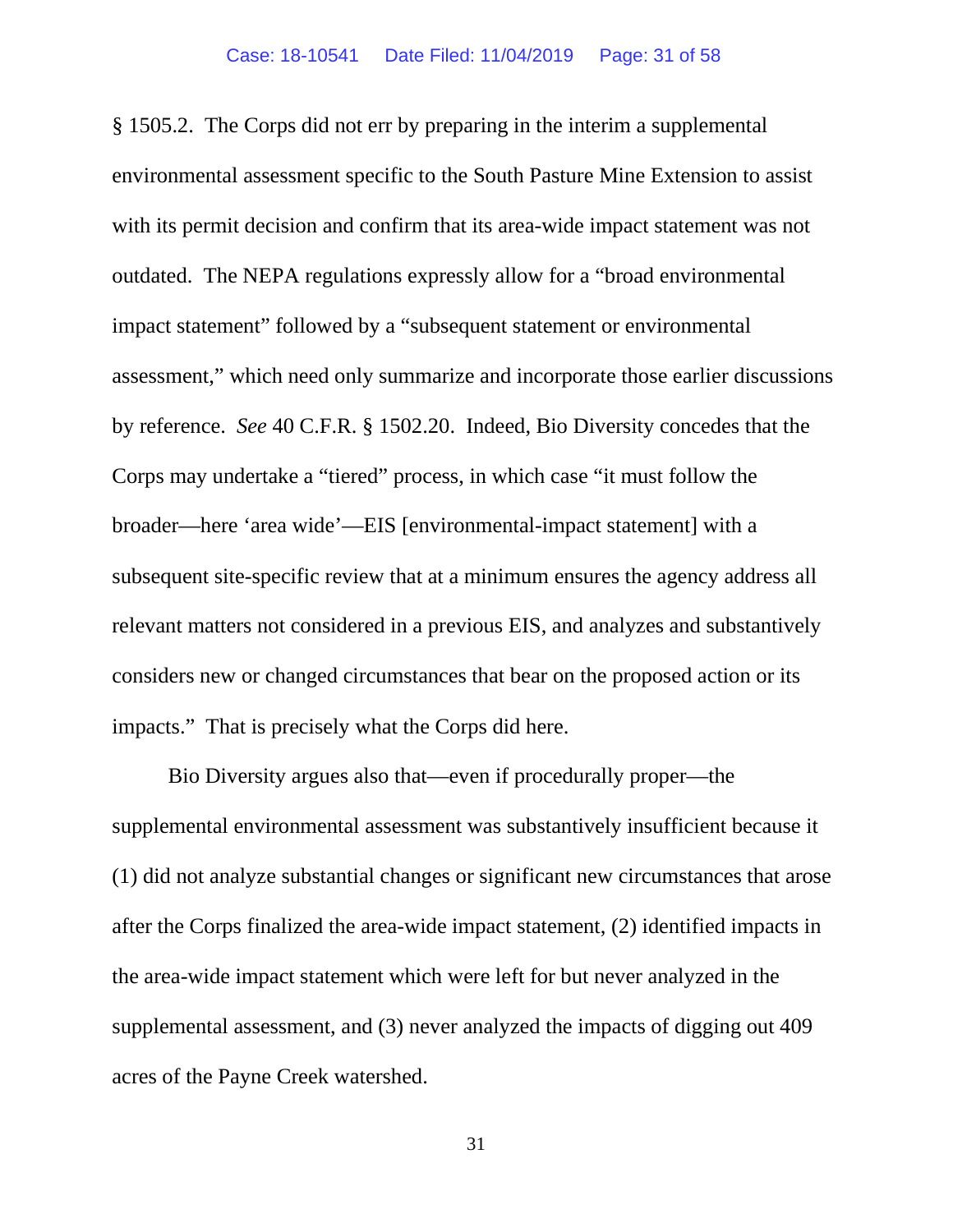As to the purported new circumstances that went unanalyzed between the area-wide impact statement and the supplemental assessment, Bio Diversity points to: (i) changes in ownership of the mine, (ii) revisions to the project design and permit application, (iii) changes to the timing and duration of the mining plan, and (iv) changes to the compensatory mitigation plan. NEPA requires that an impact statement be supplemented if "(i) [t]he agency makes substantial changes in the proposed action that are relevant to environmental concerns; or (ii) [t]here are significant new circumstances or information relevant to environmental concerns and bearing on the proposed action or its impacts." 40 C.F.R § 1502.9. Read in light of the "rule of reason," additional information need only be accounted for if the information would have been useful to the agency's decisionmaking process. *See Pub. Citizen*, 541 U.S. at 767. That is to say, the Corps "need not supplement an EIS [environmental-impact statement] every time new information comes to light after the EIS is finalized," as doing so "would render agency decisionmaking intractable, always awaiting updated information only to find the new information outdated by the time a decision is made." *See Marsh v. Or. Nat'l. Res. Council*, 490 U.S. 360, 373 (1989).

None of the purportedly changed circumstances is significant or would otherwise affect the Corps' decisionmaking process.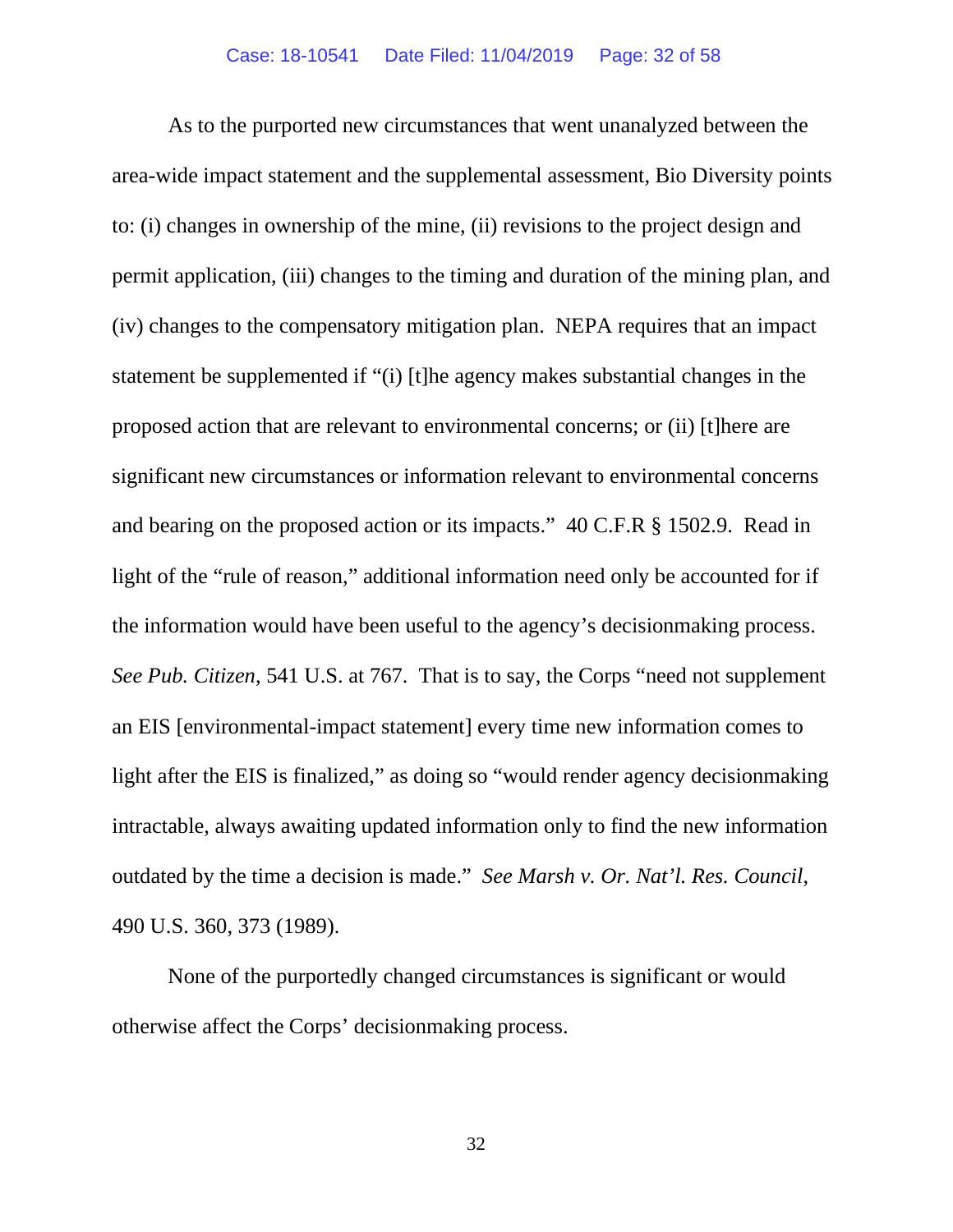*Ownership*. The Corps persuasively argues that Mosaic's acquisition of CF Industries' Florida phosphate operations is of no significance to the environmental impacts of the project, because any owner must comply with the same terms of the permit. The Corps directly acknowledged the change of ownership in the supplemental assessment and explained that it "did not change the basic or overall purposes for [the] project."

*Timing*. Bio Diversity claims that inconsistencies in the stated timing of the project between the area-wide statement and supplemental assessment require additional analysis. But, as the Corps explains, there is no material inconsistency. In the area-wide statement, the Corps estimated that mining would take place over thirteen years; whereas, in the supplemental assessment it approximated fourteen years. Bio Diversity has not explained how these slightly different estimates have any bearing on the Corps' NEPA analysis.

*Revisions to Application*. The only significant revisions to the permit applications that Bio Diversity identifies support, rather than undermine, the Corps' decision to prepare a supplemental assessment rather than an entirely new impact statement. The changes resulted in *less* extensive environmental impacts than originally envisioned. An agency is generally not required to conduct a new environmental analysis when changes result in less harmful environmental effects than originally anticipated. *See Sierra Club v. Van Antwerp*, 526 F.3d 1353, 1360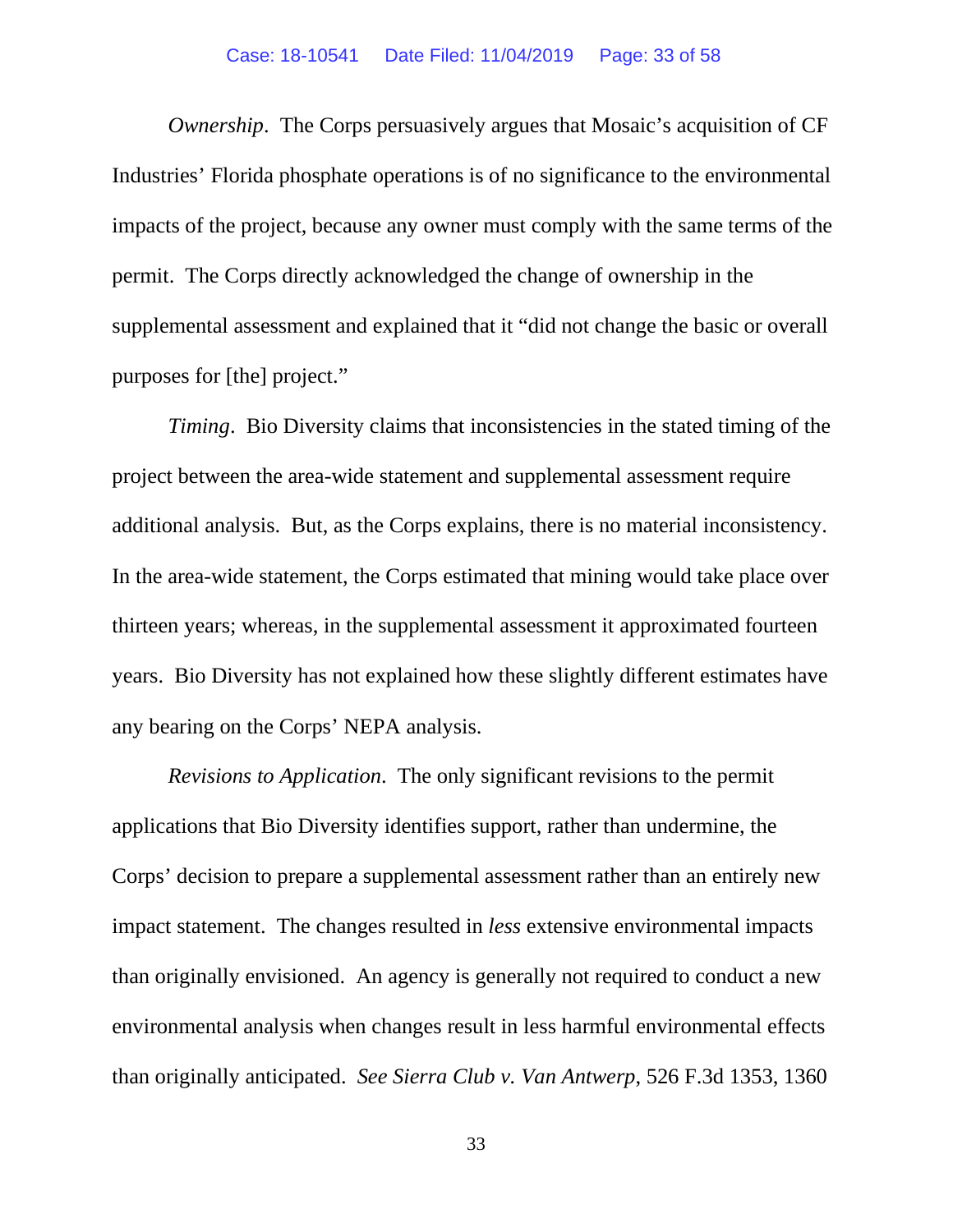(11th Cir. 2008). In any event, the Corps considered the changes and invited public comment before issuing its supplemental assessment.

*Mitigation Plan*. Without offering any specific criticism, Bio Diversity claims that a supplemental statement was required because of significant changes to the compensatory mitigation plan. But, as the Corps explains, the area-wide statement contemplated changes to the mitigation plan for each specific mine, based on review and modification of the applicants' suggested plans in coordination with the EPA. Because these plans are necessarily site-specific, it was reasonable for the Corps to verify and set out the final mitigation plan in the record of decision specific to the South Pasture Mine Extension.

Second, Bio Diversity argues that the Corps failed to meaningfully discuss its mitigation analysis, but Bio Diversity fails to provide support for that assertion. The area-wide statement includes an entire chapter on mitigation, and the Corps is entitled to rely on its own expertise in drawing conclusions within its wheelhouse. Bio Diversity cannot prove an actionable claim under NEPA and the APA by asserting baldly that the Corps' analysis was not meaningful.

Third, Bio Diversity argues that the Corps failed to analyze the effects of mining 409 acres within the Payne Creek watershed. But the Corps expressly relied on its expertise in determining that, given Payne Creek's size and history, "mining this relatively small percentage of the overall subwatershed would [not]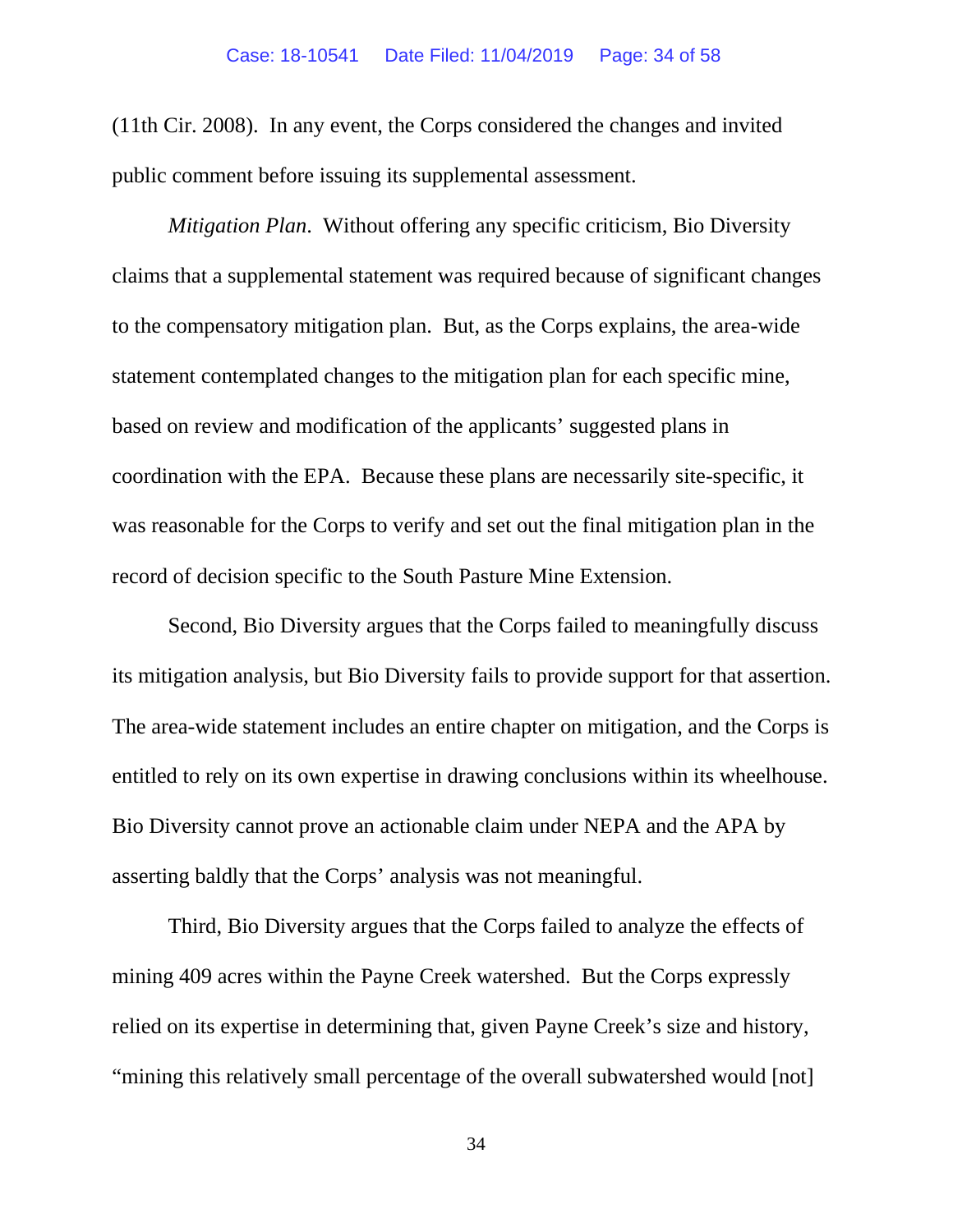have a measurable additional effect on flows within the subwatershed." As Bio Diversity concedes, only significant effects of a proposed action need be analyzed. Thus, Bio Diversity fails to show that the Corps acted arbitrarily and capriciously in determining that mining within the Payne Creek would have little if any measurable effect and need not be analyzed further.

#### **IV.**

Finally, the Corps did not violate § 7(a)(2) of the Endangered Species Act, which requires each agency to consult with the Fish and Wildlife Service before taking an "action" to ensure that such action is not likely to jeopardize the continued existence of any endangered species or its habitat. *See* 16 U.S.C. § 1536(a)(2). The term "action" means "all activities or programs of any kind authorized, funded, or carried out, in whole or in part, by Federal agencies," including the granting of permits or causing indirect modifications to land. *See* 50 C.F.R. § 402.02. Bio Diversity does not dispute that the Corps consulted with the Service and obtained a biological opinion concerning its decision to issue a Section 404 permit for the South Pasture Mine Extension. Rather, Bio Diversity argues that completing the area-wide environmental-impact statement constituted an "agency action"—separate from the permitting decision—that required its own formal consultation under the Act.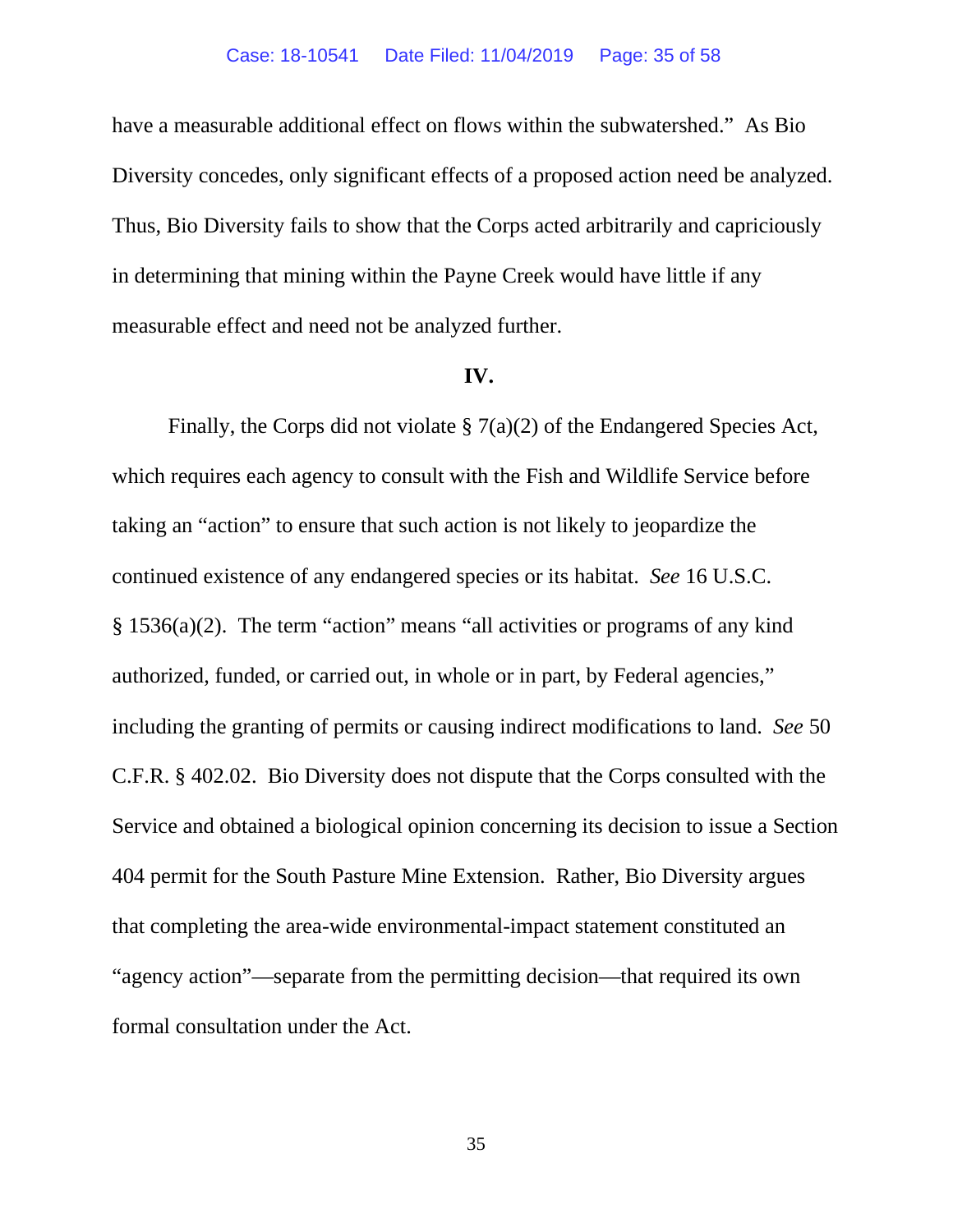### Case: 18-10541 Date Filed: 11/04/2019 Page: 36 of 58

The Corps' area-wide statement did not, however, constitute an "agency action" that required consultation with the Service independent of the Corps' later issuance of the Section 404 permit. An impact statement is the culmination of an agency's NEPA analysis, which is performed in furtherance of some other agency action, here the issuance of a permit. It makes no sense to say the NEPA analysis constitutes an agency action separate and apart from the action that triggers that review in the first place.

Bio Diversity's attempts to characterize the area-wide impact statement as a programmatic agency action are not persuasive. To be sure, an agency's establishment of a program, which binds, funds, or directs subsequent action may constitute an "agency action." For instance, in *Florida Key Deer v. Paulison*, this court held that the Federal Emergency Management Agency's administration of the National Flood Insurance Program was an agency action that triggered § 7(a)(2) review because it set a framework that would direct future land management decisions and thus "effectively authoriz[ed] . . . development that pushed the Key deer to the brink of extinction." 522 F.3d 1133, 1139 (11th Cir. 2008). Similarly, in *Cottonwood* the Ninth Circuit held that the Forest Service's promulgation of standards for permitting activities that could adversely affect Canada lynx qualified as an agency action under the Endangered Species Act. *See Cottonwood Envtl. Law Ctr. v. U.S. Forest Serv.*, 789 F.3d 1075, 1085 (9th Cir.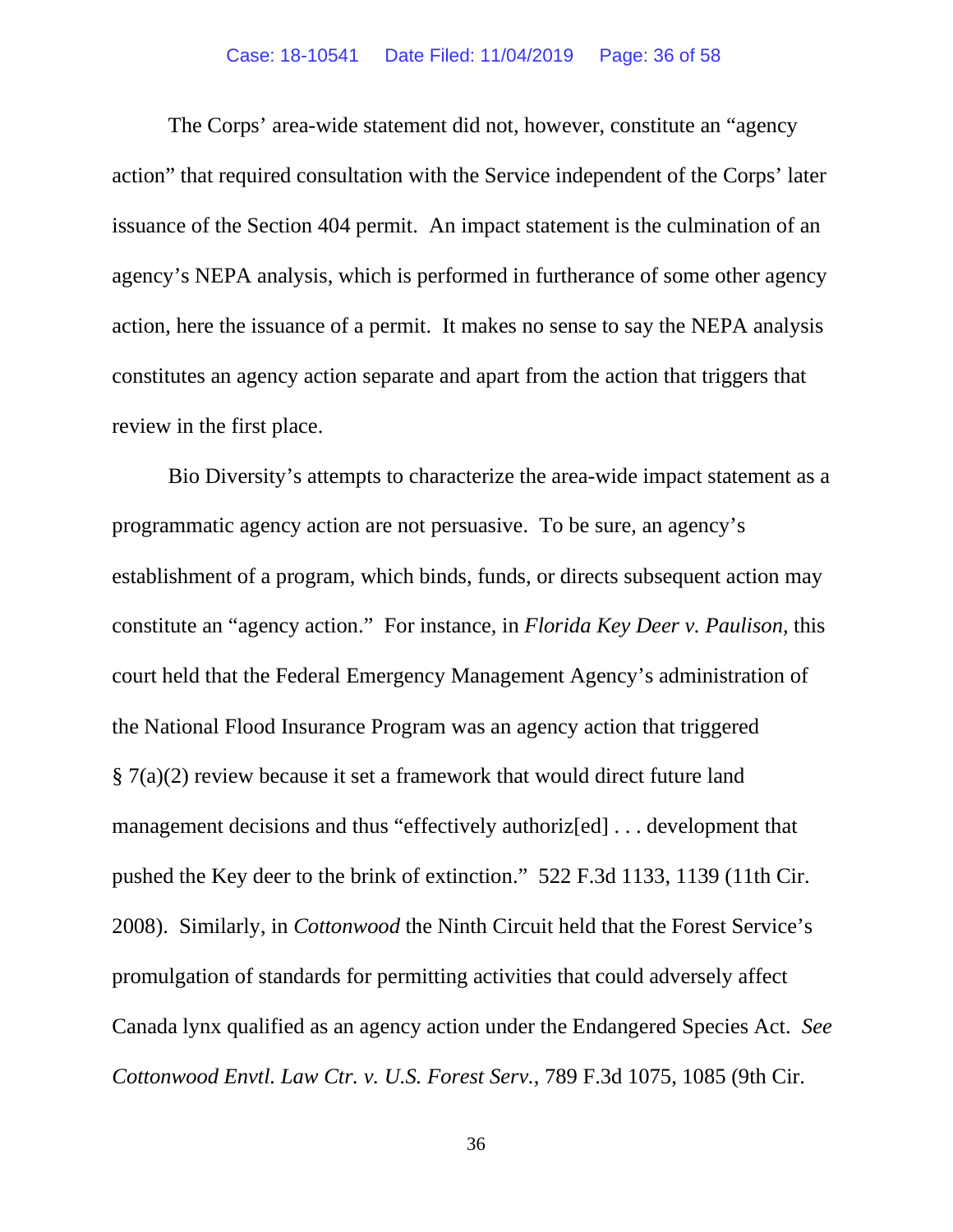2015). These cases, and the others cited by Bio Diversity, hold that setting guidelines to direct or cabin future agency action may constitute a programmatic action that triggers consultation under  $\S 7(a)(2)$ .

But the area-wide impact here did nothing of the sort—it did not direct or authorize the Corps' substantive decision to issue the Section 404 permit under the Clean Water Act or otherwise bind the agency to take any future action. It merely disclosed the Corps' environmental analysis of four proposed permitting actions (each one of which would require its own  $\S 7(a)(2)$  consultation). Thus, the Corps' area-wide environmental-impact statement did not constitute an "agency action" that required consultation under  $\S 7(a)(2)$  of the Endangered Species Act.

## **V.**

For these reasons, the judgment of the district court is affirmed.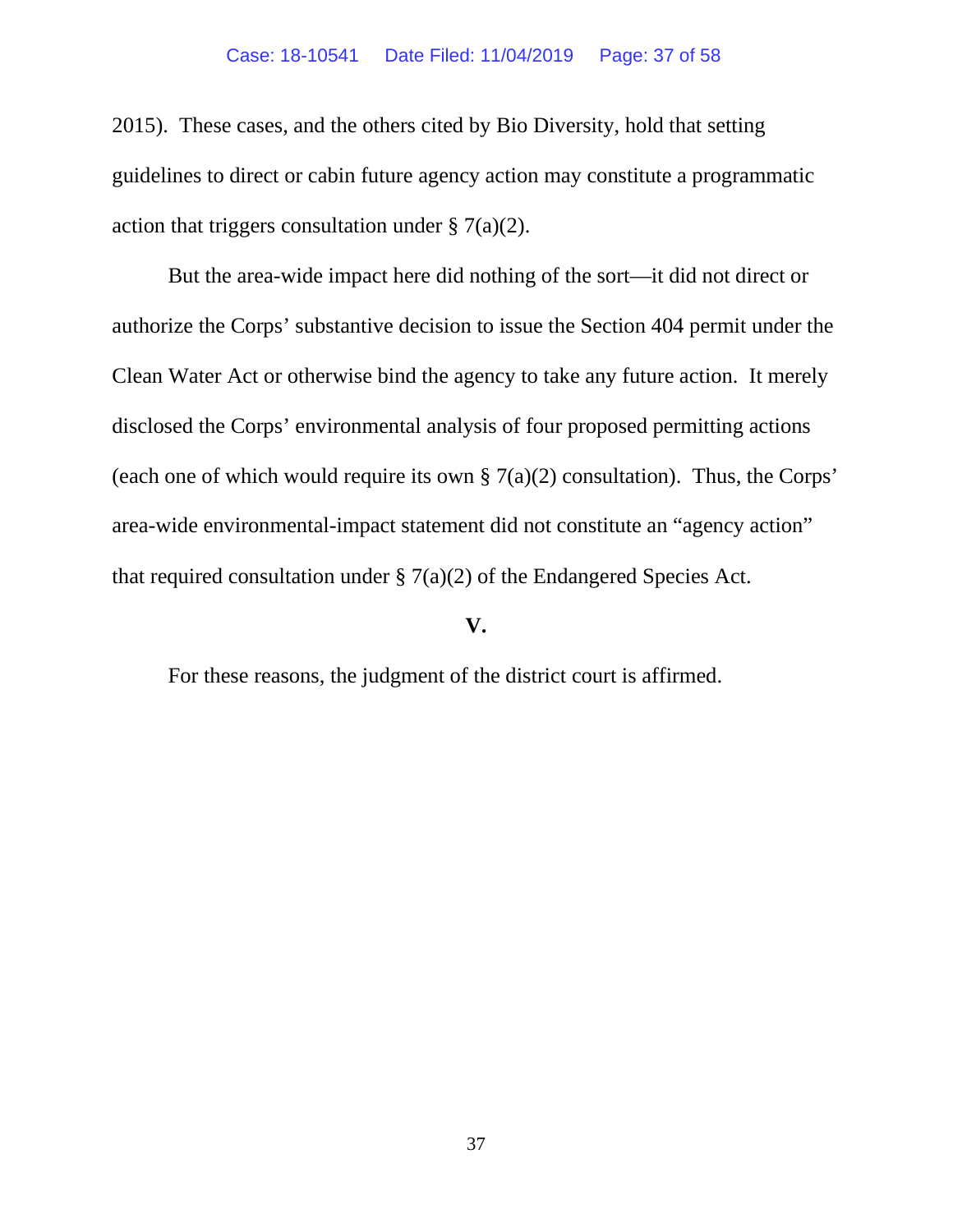MARTIN, Circuit Judge, concurring in part and dissenting in part:

Piles of a radioactive waste product called phosphogypsum lie across 3,200 acres in Bone Valley, Florida. To date, over 1 billion tons of phosphogypsum loom over the flat Floridian landscape. These mountains of waste are a monument to the lasting environmental impact of Florida's phosphate fertilizer industry.

The land in Bone Valley is rich in phosphate. Mosaic, a fertilizer manufacturer, mines 17.1 million tons of phosphate there each year. Mosaic turns this phosphate into fertilizer at four Mosaic fertilizer plants, also located in Bone Valley.

This process generates more hazardous waste than it does fertilizer. The making of one ton of fertilizer-ready phosphate leaves five tons of phosphogypsum byproduct behind. Phosphogypsum has no beneficial use, so Mosaic heaps it in massive outdoor "stacks." These stacks are often built on top of old phosphate mines and wherever else Mosaic owns "unused" land in Bone Valley. To dispose of phosphogypsum, Mosaic pumps gallons of phosphogypsum-water "slurry" into huge reservoirs on top of the stacks. Over time, this slurry hardens into a crust, raising the stack and its basin for wastewater. A fully grown stack is as big as a square mile and as tall as 300 feet high.

In the past 30 years, there have been five "major" spills of phosphogypsumtainted water from stacks in Bone Valley. Tens of millions of gallons of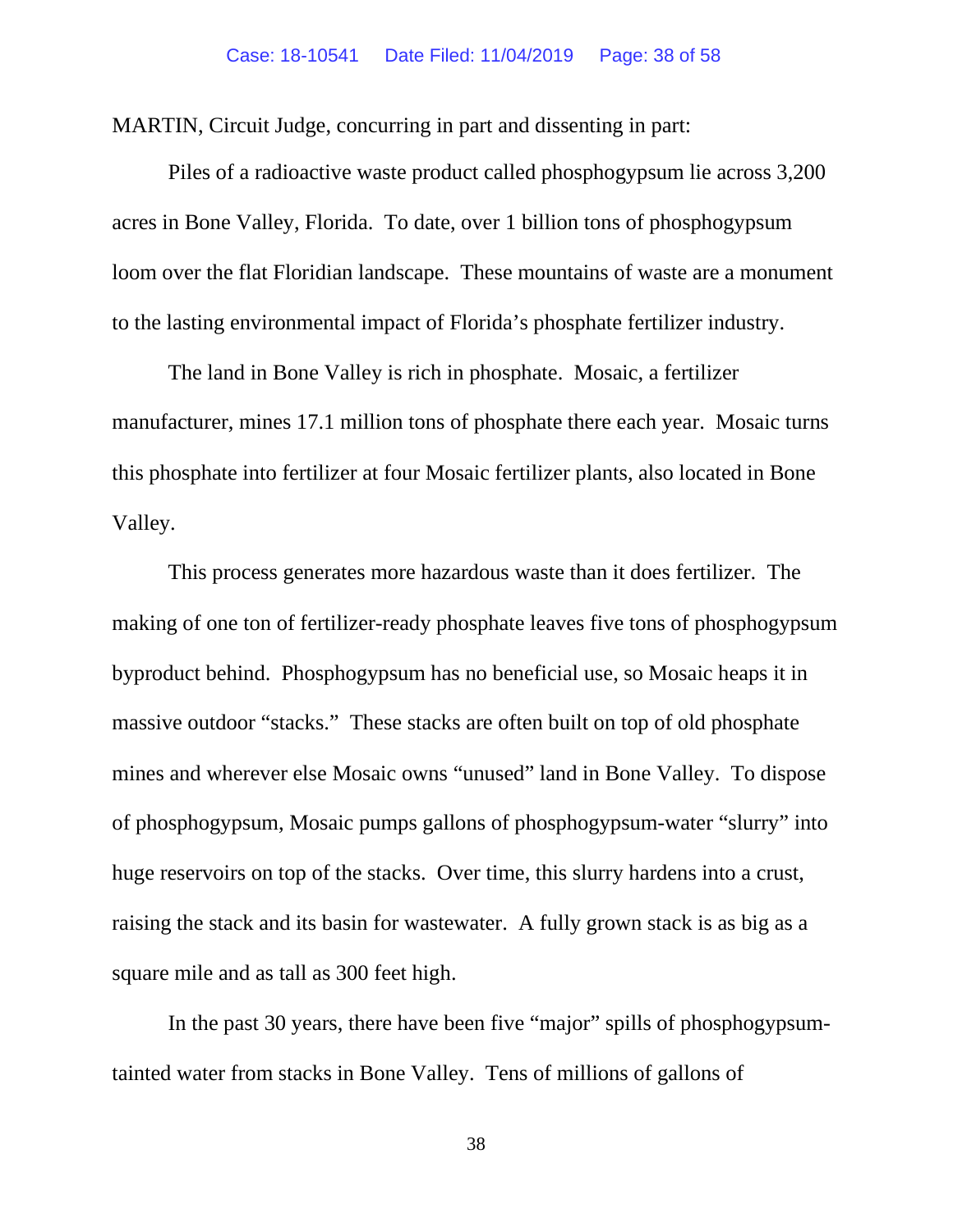#### Case: 18-10541 Date Filed: 11/04/2019 Page: 39 of 58

phosphogypsum-tainted wastewater have gushed into local rivers, creeks, wetlands, and aquifers. In 1997, a phosphogypsum spill into Florida's Alafia River poisoned 42 miles of its water, killing more than one million baitfish and shellfish, 72,900 gamefish, and 377 acres of trees and vegetation.<sup>[1](#page-38-0)</sup>

I dissent today because I believe the Army Corps of Engineers had a duty to consider the environmental impact of Mosaic's phosphogypsum stacks before it granted a permit needed for Mosaic to mine phosphate. Otherwise, I readily join parts III and IV of the majority opinion. The majority correctly concludes that the Army Corps of Engineers ("the Corps") consulted with the Fish and Wildlife Service, as required by the Endangered Species Act. I also agree with the majority that the Corps did not violate the National Environmental Policy Act ("NEPA") when it declined to publish a separate environmental impact statement for the South Pasture Mine Extension.

However, I believe the Corps' environmental impact statement violates NEPA. As a result, I would sustain the challenge to that document. NEPA requires federal agencies to consider indirect environmental effects of major actions. *See* 42 U.S.C. § 4332; 40 C.F.R. § 1508.8(b). Indirect effects are those that are "reasonably foreseeable." 40 C.F.R. § 1508.8(b). This record makes quite

<span id="page-38-0"></span><sup>1</sup> *See* Craig Pittman, *The Clock is Ticking on Florida's Mountains of Hazardous Phosphate Waste*, Sarasota Magazine, Apr. 26, 2017, https://www.sarasotamagazine.com/ articles/2017/4/26/florida-phosphate.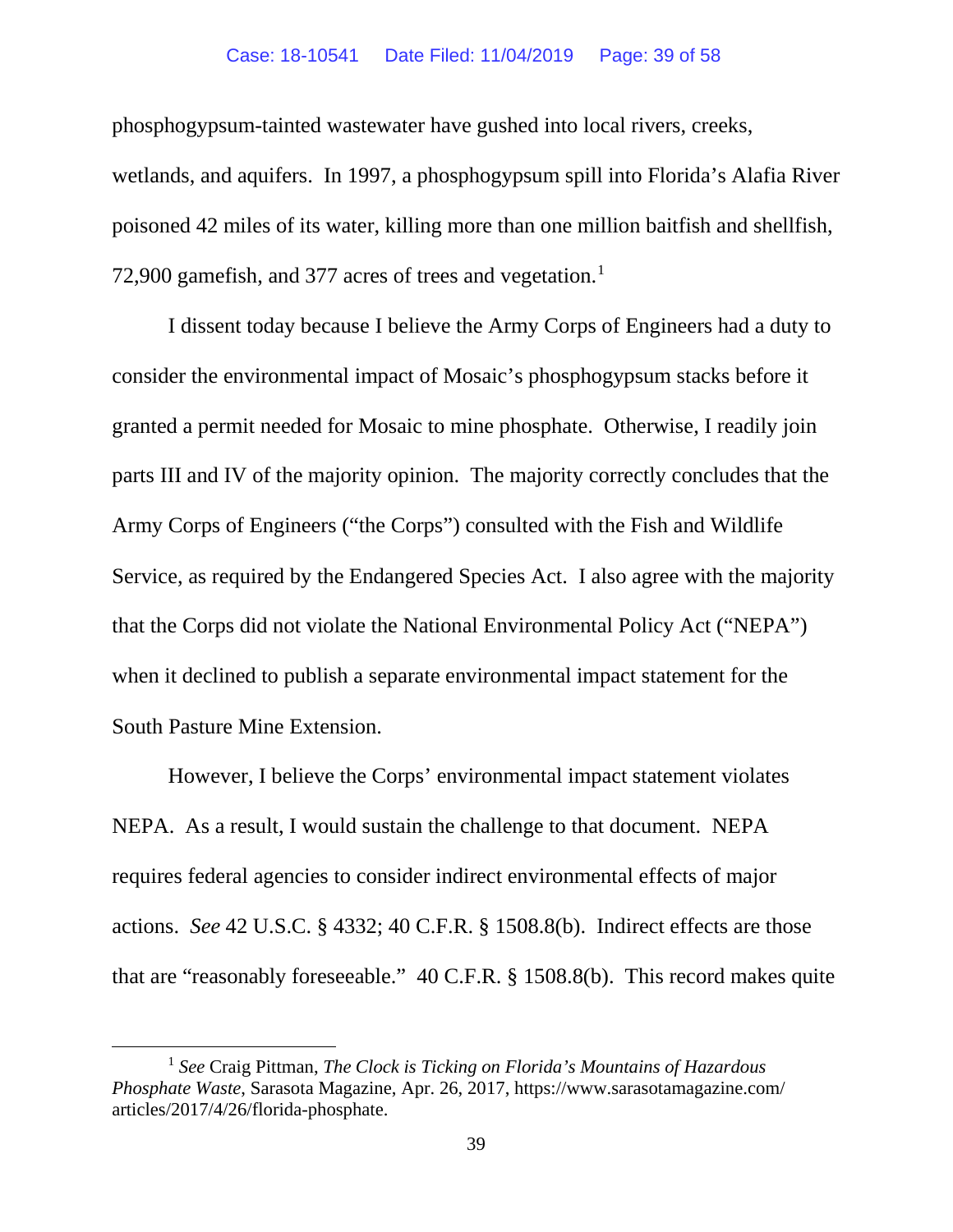clear that it was more than reasonably foreseeable that granting a permit under section 404 of the Clean Water Act to Mosaic would result in the creation of more phosphogypsum. Mosaic told the Corps it needed the § 404 permit to mine phosphate for its fertilizer plant. And again, every single ton of fertilizer-ready phosphate sourced from Mosaic's mines produces five tons of radioactive phosphogypsum. Thus, it is undeniable that issuing a permit to Mosaic's phosphate mine would add to the stacks of phosphogypsum already piled high across central Florida. Yet, the Corps did not consider phosphogypsum as an indirect effect in the environmental impact statement at issue here.

I view the Corps' reasons for failing to consider phosphogypsum as an indirect effect as arbitrary and capricious. *See Marsh v. Or. Nat. Res. Council*, 490 U.S. 360, 377, 109 S. Ct. 1851, 1861 (1989). In order to hold otherwise, the majority opinion turns a blind eye to the record here, and expands upon the argument actually made by the Corps. I part ways with the majority opinion on four points. First, this record makes clear that phosphogypsum production was a reasonably foreseeable effect of the § 404 permit that enabled Mosaic to mine phosphate for fertilizer. Second, the Corps violated its own NEPA procedures when it considered the benefits of fertilizer manufacturing without considering its environmental impacts, including the production of radioactive phosphogypsum. Third, other agencies' oversight of phosphogypsum did not relieve the Corps of its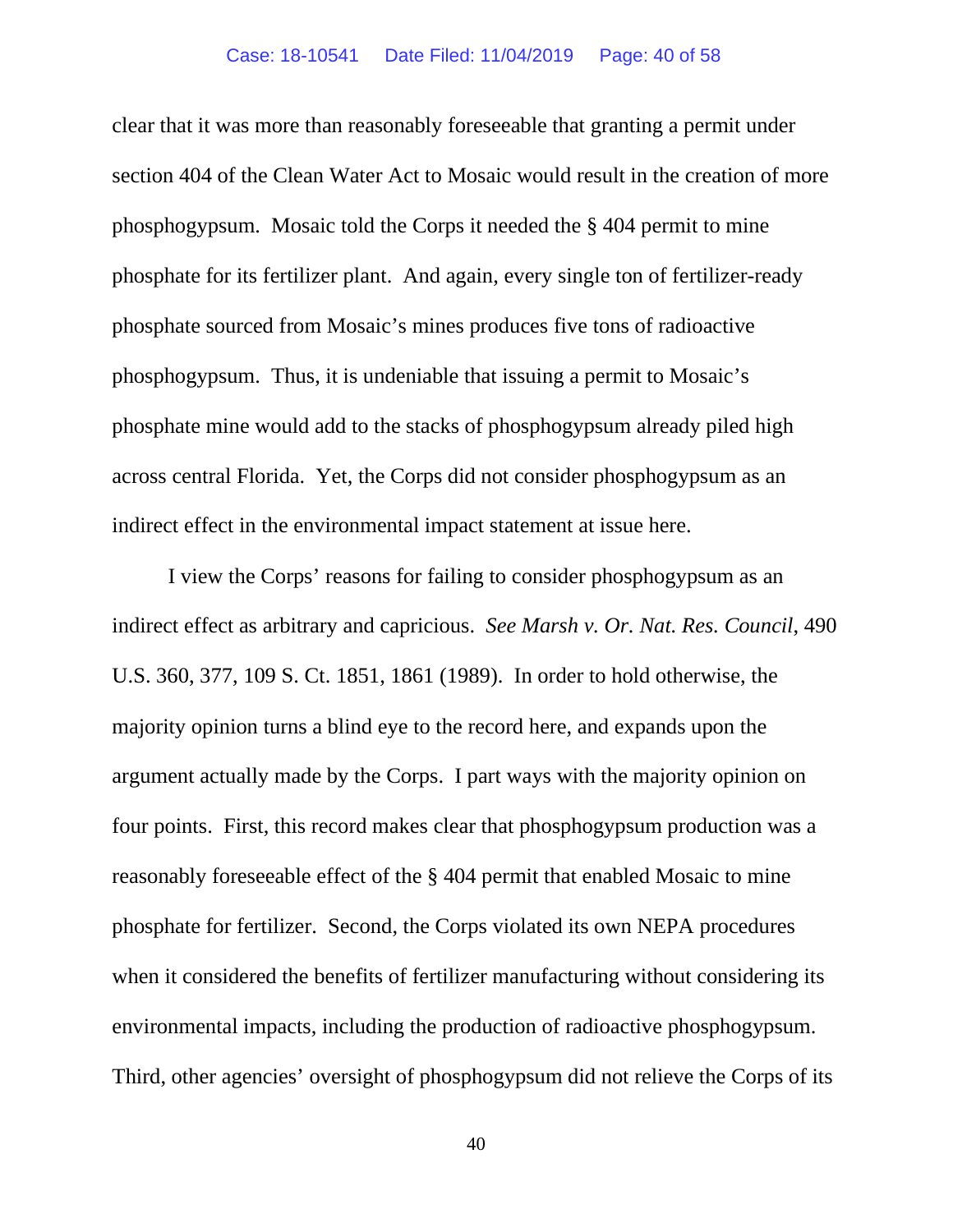obligation to consider the environmental effects. Finally, the Corps has underlying statutory authority to consider phosphogypsum as an indirect effect under NEPA.

## **I.**

The majority opinion is mistaken in concluding that the production of phosphogypsum was not a reasonably foreseeable consequence of granting Mosaic a § 404 Clean Water Act permit, and thus not an "indirect effect" the Corps needed to consider under NEPA. Maj. Op. at 7–10. Aside from being at odds with the record before us, this conclusion could allow agencies to avoid their obligations to address important environmental impacts on projects within their jurisdiction.

To begin, the majority opinion glosses over whether the Corps could reasonably foresee production of phosphogypsum. It first reasons that "fertilizer production takes place far from and long after" Mosaic uses its § 404 permit to mine phosphate. Maj. Op. at 8. But this is exactly how NEPA defines "indirect effects." Indirect effects are "caused by the action and are later in time or farther removed in distance," but still "reasonably foreseeable." *See* 40 C.F.R. § 1508.8(b) (defining indirect effects). The fact that phosphogypsum production occurs after the phosphate has been mined and in a different place does not mean it is not a reasonably foreseeable indirect effect.

Beyond that, the record shows that Mosaic's entire operation—from phosphate mining, to beneficiation, to production of phosphoric acid and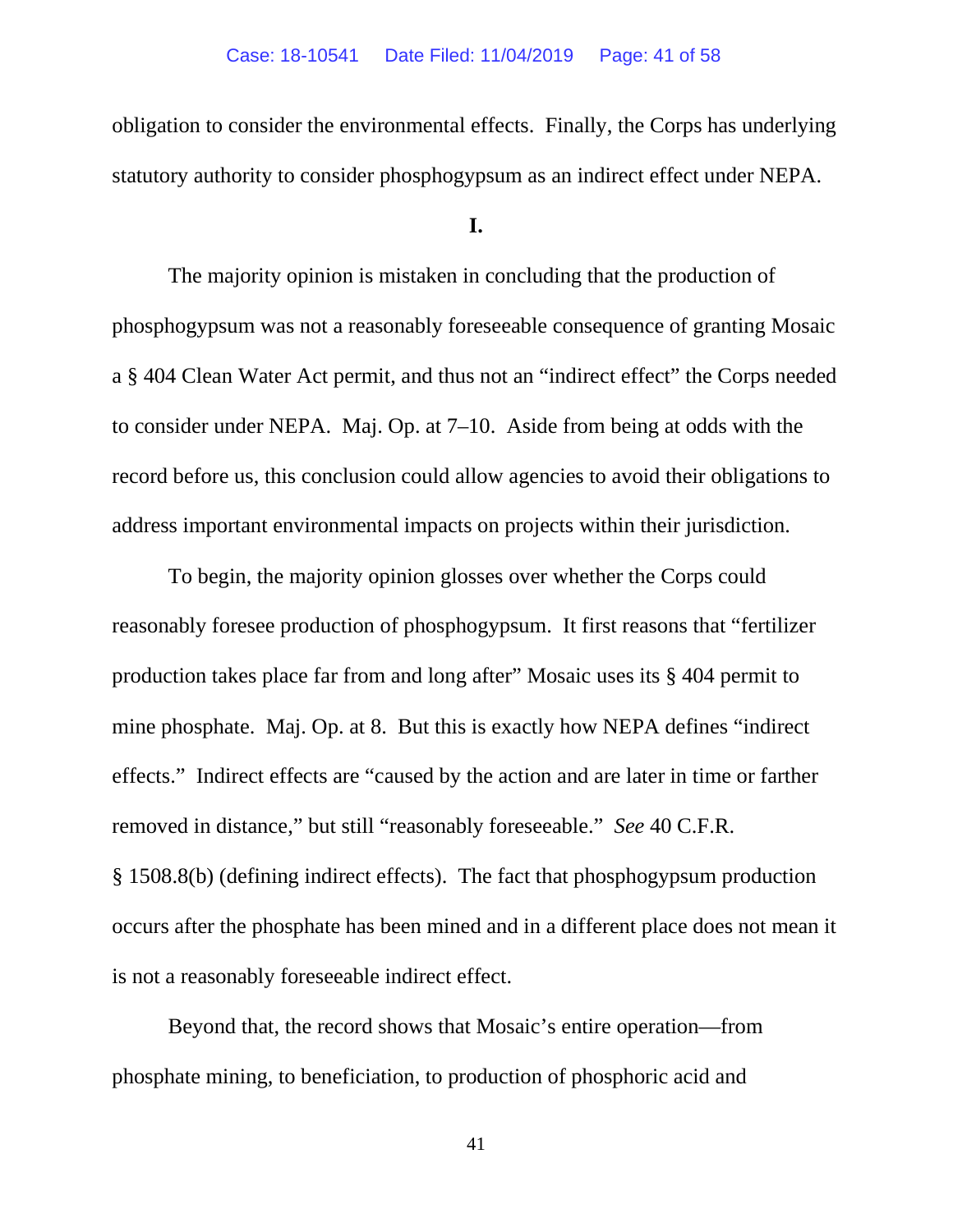phosphogypsum—takes place right in Bone Valley. Granted, Mosaic owns tens of thousands of acres in Bone Valley. But the extraordinary scale on which Mosaic produces fertilizer makes its production of phosphogypsum more foreseeable, not less.

The majority opinion hypothesizes about the fertilizer market, the regulatory landscape, and Mosaic's business plans. *See* Maj. Op. at 10. It predicts that changes in the wider world could distance phosphogypsum from Mosaic's phosphate mining. It supposes that because phosphogypsum stacks would exist without Mosaic producing phosphogypsum, the stacks should not be considered as environmental effects. *See* Maj. Op. at 12. But these hypothesized facts cannot properly relieve the Corps of its obligation to consider environmental effects altogether. For example, the Corps should surely consider environmental effects on fish when a river is dredged and filled, even if those fish might also exist in different waters or if dredging and filling operations ongoing elsewhere would harm them.

The majority opinion is forced to reason based on hypothetical facts because the actual facts cannot support its conclusion. There is overwhelming evidence, acknowledged by the Corps—but not referenced in the majority opinion—that Mosaic would produce millions of tons of phosphogypsum byproduct as a result of the dredging and filling permit for its phosphate mine. The operation of this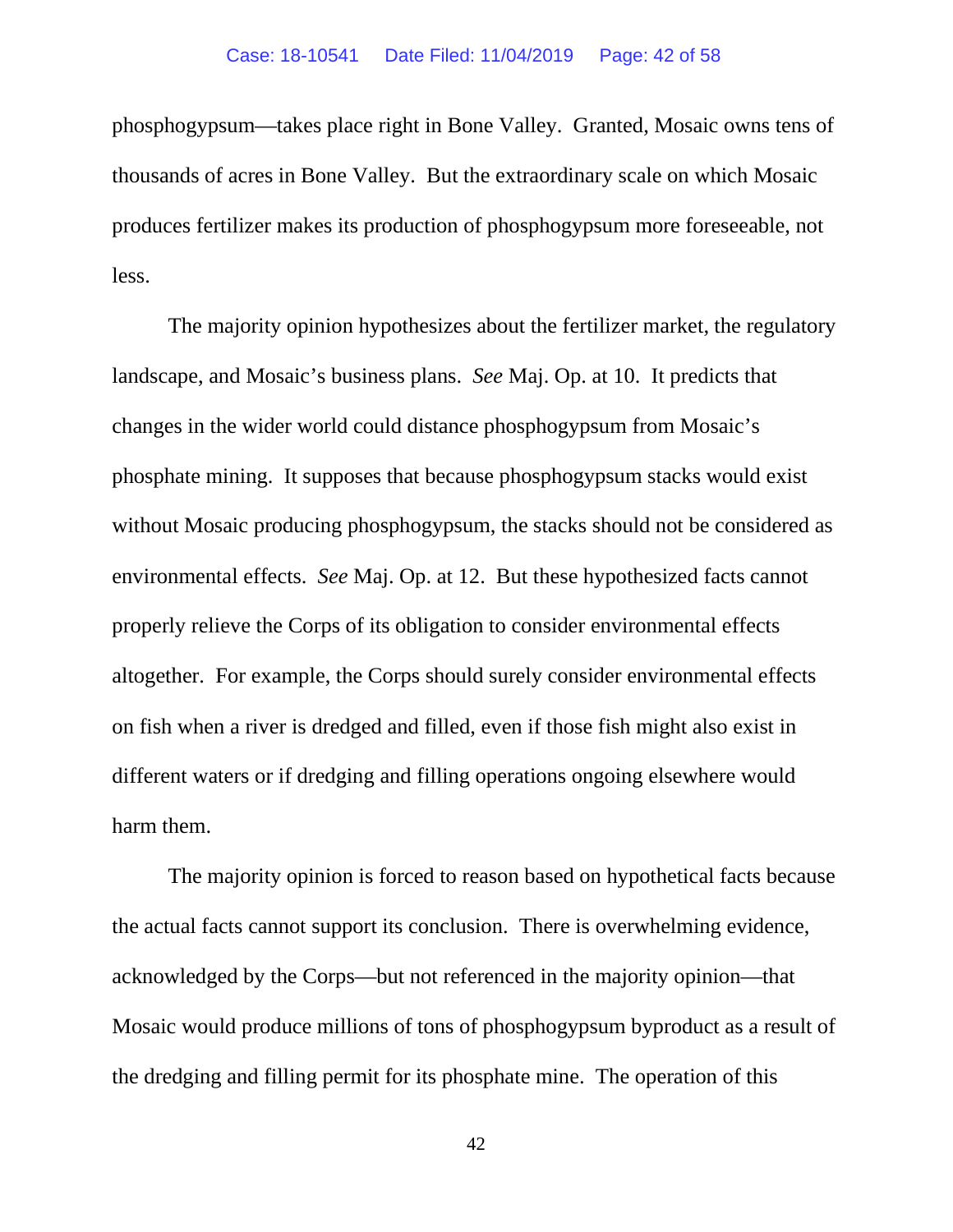#### Case: 18-10541 Date Filed: 11/04/2019 Page: 43 of 58

phosphate mine clearly results in the production of phosphogypsum. Indeed, this fact is more than reasonably foreseeable. It is obvious and certain.

The record undermines the majority opinion's theories that Mosaic's phosphate mining was separate from its fertilizer production. In Mosaic's initial application for a permit, it plainly told the Corps that it would have to "cease operations" at its fertilizer plant "unless it is able to acquire economically viable phosphate rock from some unknown future source in order to continue operating it." It continued: "Mining existing reserves [in Florida] is the only viable longterm solution to meeting this need" for phosphate ore. When Mosaic amended its application some time later, it again acknowledged its dependence on mining to continue its fertilizer production operations. As for the possibility of running the fertilizer plants on imported phosphate, Mosaic's applications made clear that this would not work long-term. Importing phosphate "does not," as Mosaic explained, "provide for a predictable business model or allow for evaluation of risk, as [Mosaic] would have no control of the essential raw material needed for phosphate fertilizer production." As a result, Mosaic said importing rock "is neither reasonable nor practicable" from a business standpoint.

Mosaic told the Corps that its fertilizer plants "would not be able to compete in the phosphate crop nutrient market if they were required to pay for imported phosphate rock." Mosaic explicitly tied its ability to mine to the permit it was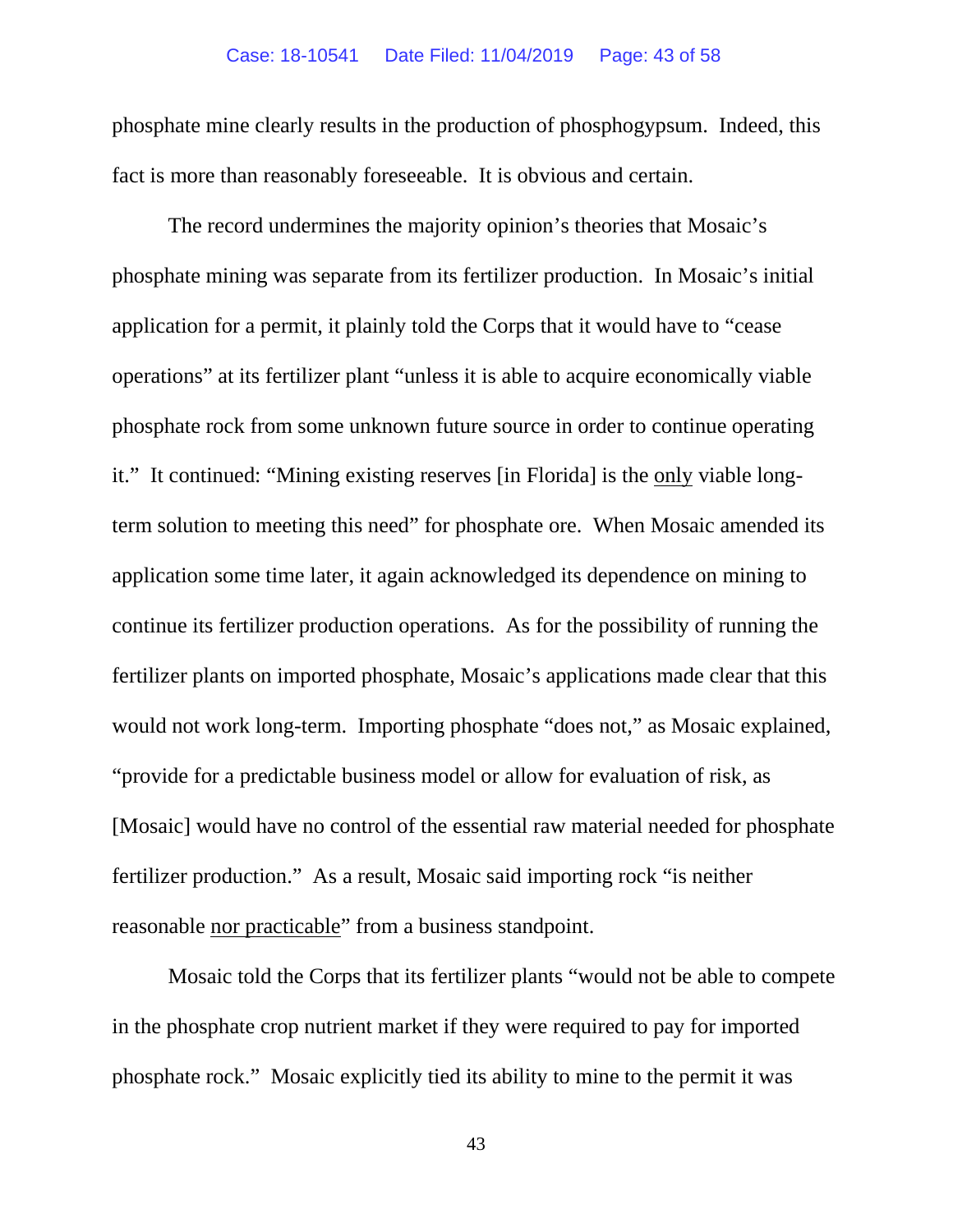#### Case: 18-10541 Date Filed: 11/04/2019 Page: 44 of 58

seeking: "the viability of the remaining four [fertilizer plants] is dependent upon the ability to continue phosphate ore mining and phosphate rock production . . . , which in turn depends on issuance of the pending 404 Permit applications."

Thus, Mosaic's own words belie the conjecture in the majority opinion that Mosaic might stop producing fertilizer with the phosphate it mined. Mosaic's words also deflate the idea that it would not need to mine phosphate, using the § 404 permit, in order to produce fertilizer. Certainly, this record shows that it was at least reasonably foreseeable to the Corps that granting a permit to Mosaic would result in production of phosphogypsum from Mosaic's fertilizer plants. The Corps' decision to ignore the environmental effects of phosphogypsum based on the idea that it did not foreseeably result from granting Mosaic a § 404 permit is simply not supported.

## **II.**

Beyond running counter to the record evidence, the Corps' decision not to account for the indirect effects of phosphogypsum violated its own regulations. The Corps' environmental impact statement sang the praises of the fertilizer industry as a reason to award Mosaic a § 404 permit, yet it failed to consider the industry's known environmental impacts—like phosphogypsum. This, despite the Corps' own regulations that require it to weigh both the benefits and impacts of fertilizer manufacturing equally, without placing its thumb on the scale.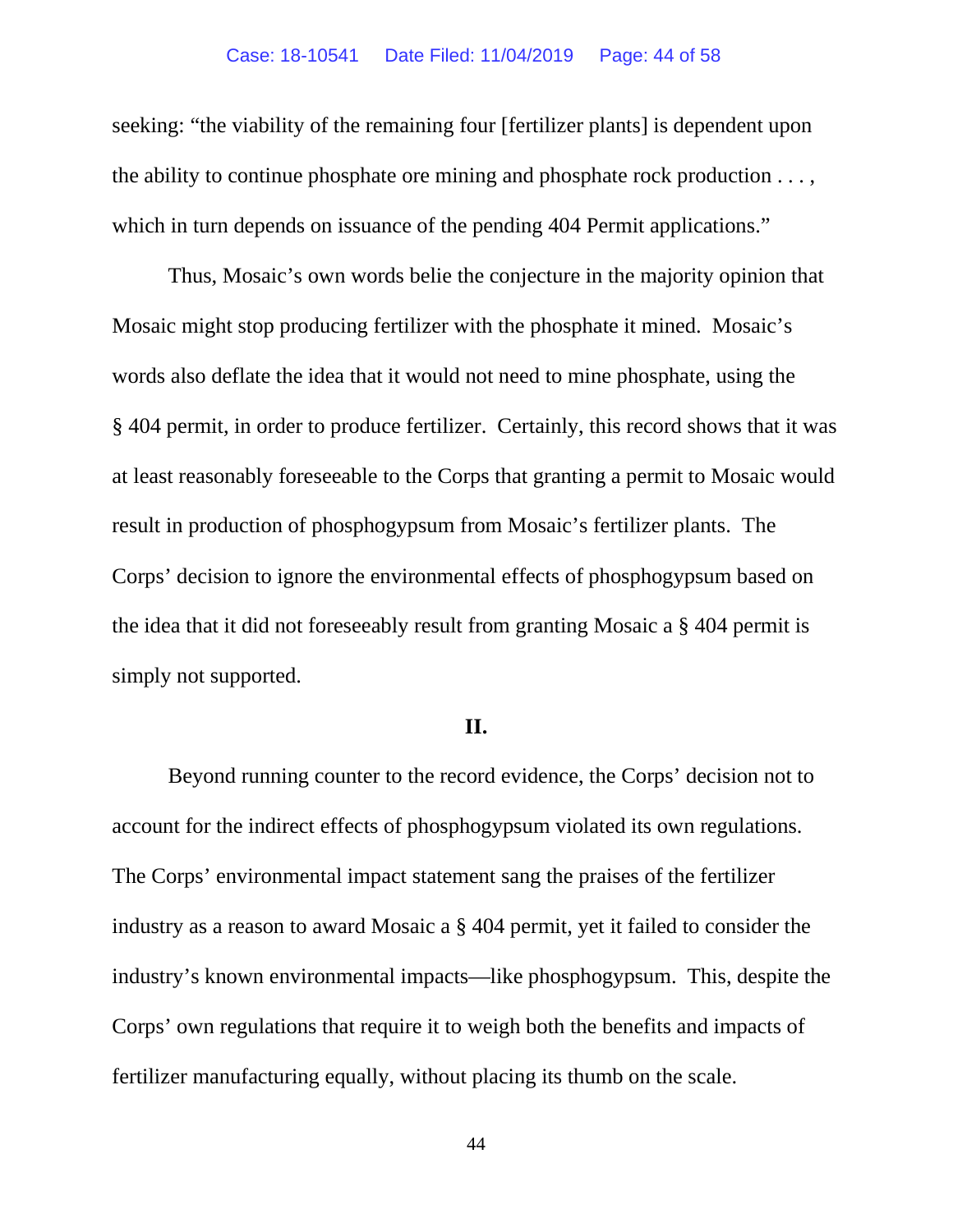The Corps has regulations implementing its NEPA responsibilities. *See* 33 C.F.R. pt. 325, app. B. Those regulations establish certain procedures for considering the environmental effects of granting permits. And these procedures require the Corps "[i]n all cases" to use the same "scope of analysis" for "analyzing both impacts and alternatives" as for "analyzing the benefits of a proposal." 33 C.F.R. pt. 325, app. B(7)(b)(3) (emphasis added). This requirement thus dictates how the Corps must frame the scope of its analysis when making environmental impact statements. *See* 40 C.F.R. § 1508.25 (defining the scope of analysis for environmental impact statements); 33 C.F.R. pt. 325, app. B(7)(b).

The Corps' NEPA implementation procedures require it to conduct an environmental analysis for portions of the project "over which the [Corps] has sufficient control and responsibility to warrant Federal review." 33 C.F.R. pt. 325, app.  $B(7)(b)(1)$ , (2). The procedures offer several examples of what this means. *Id.* app. B(7)(b)(3). For example, the implementation procedures say the Corps need not do a NEPA review of the effects of an electric plant if the only Clean Water Act permit necessary for the project relates solely to a "fill road," and the electric plant will not otherwise impact United States waters. *Id.* B(7)(b)(3). The admonition to use the same scope of analysis for impacts and benefits in all cases follows these examples. *Id.* I understand this admonition to qualify what's come before. *See, e.g.*, *Edison v. Douberly*, 604 F.3d 1307, 1310 (11th Cir. 2010)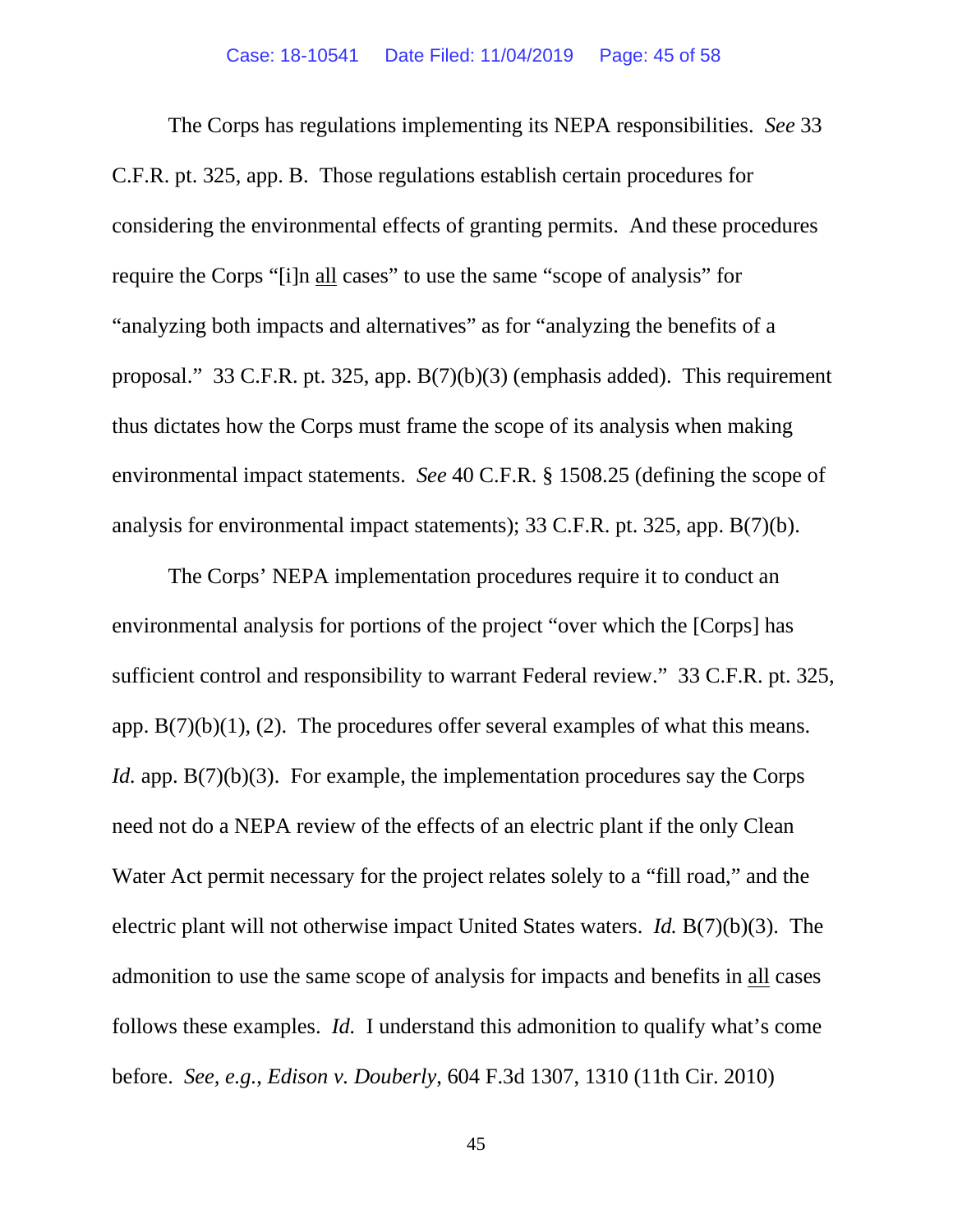(interpreting words "in a manner consistent with their plain meaning and context"). The regulations thus call for the Corps to use a broader scope of review for environmental impacts whenever it uses that same broader scope of review for benefits. This is so even if its regulations would not otherwise require consideration of those impacts.

The Corps was required to consider phosphogypsum here. It framed the public benefits of the phosphate mine in terms of its importance to fertilizer production. It noted that nearly all the phosphate rock mined in the United States—more than 95% of it, to be precise—is used to make wet phosphoric acid, which has phosphogypsum as a byproduct. And it factored in economic impacts on the phosphate industry far removed from mining as part of the public's need for the project. For example, as one "substantial indirect effect of the mining," the Corps pointed to benefits related to "the export of finished phosphate products and fertilizer through the Port of Tampa each year, [which] contribut[e] significantly to making the port the state's largest in tonnage shipped and about the 10th largest in the nation."

The majority opinion concludes the Corps did not violate its own regulations because it simply "explained why phosphate ore is mined in the first place." Maj. Op. at 24. But the Corps went much further: it analyzed the economic benefits of fertilizer production as an indirect effect of granting Mosaic a § 404 permit. Yet in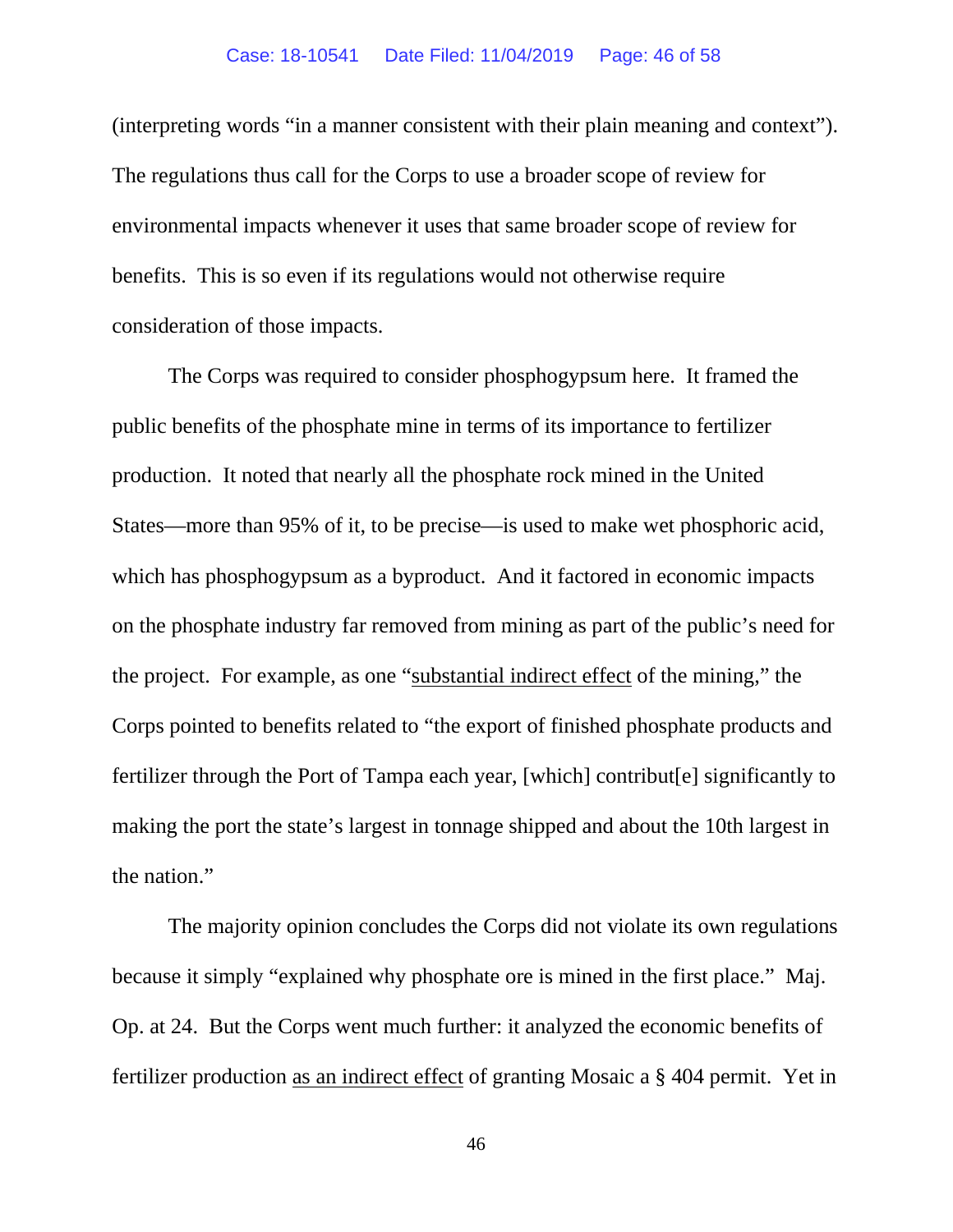### Case: 18-10541 Date Filed: 11/04/2019 Page: 47 of 58

the same document it refused to analyze the impact of phosphogypsum, a byproduct of the fertilizer, as an indirect effect. The NEPA implementation regulations do not allow the Corps to have it both ways. That is, it cannot consider the broad downstream economic benefits of mining and fertilizer production, and then ignore the environmental impacts associated with those benefits. Its own regulations require it to do more. *See* 33 C.F.R. pt. 325, app. B(7)(b).

The majority opinion says it defers to the Corps' decision to overlook phosphogypsum as an interpretation of its own regulations. However, the Corps itself gave no official interpretation of its own regulations that would warrant this deference. *See Auer v. Robbins*, 519 U.S. 452, 461, 117 S. Ct. 905, 911 (1997) (holding that an agency's interpretation of its own regulations is "controlling" unless "plainly erroneous or inconsistent with the regulation" (quotation marks omitted)). Without an agency interpretation, not even one offered "in the form of a legal brief," *see id.* at 462, 117 S. Ct. at 912, the Corps' failure to analyze environmental impacts of fertilizer manufacturing does not merit deference.

The majority opinion goes on to insist that the Corps did not exercise "sufficient control and responsibility" over Mosaic's manufacturing of phosphatebased fertilizer, so the Corps did not have to consider any effects of fertilizer production. Maj. Op. at 21–27. I agree the Corps is not required to analyze the impacts of activities over which it lacks "sufficient control and responsibility."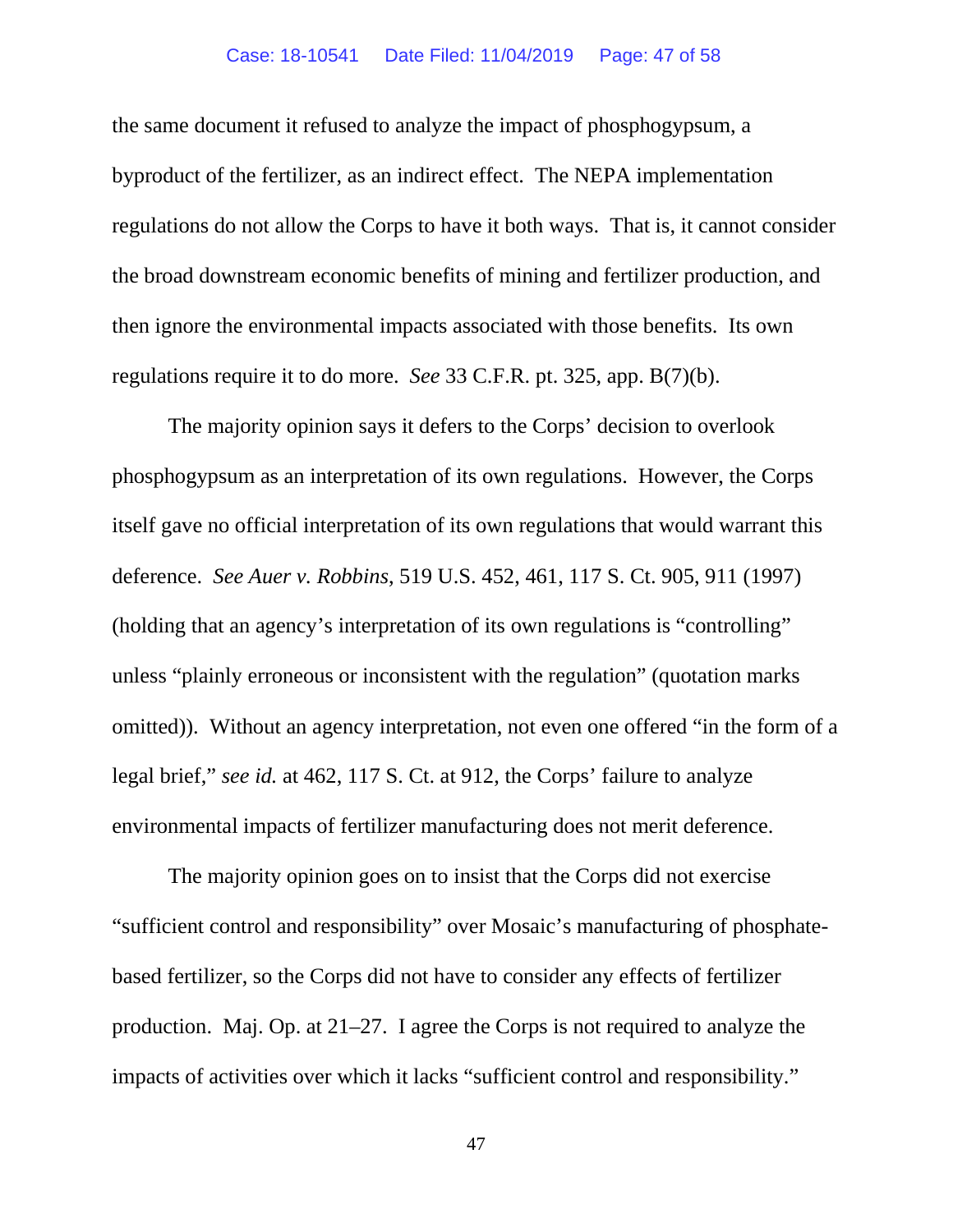But it must home its analysis in on the "specific activity requiring a" permit. 33 C.F.R. pt. 325, app. B(7)(b)(1). And it is not free to disregard the impacts of activities over which it has no control when it chooses to count the benefits of those same activities. This required balance effectuates NEPA's purpose of ensuring informed decision-making. *See Marsh*, 490 U.S. at 371, 109 S. Ct. at 1858. The majority's approach, which allows consideration of endless benefits without concomitant consideration of the impacts associated with those benefits, thwarts this purpose.

In short, this record does not support the majority's conclusion that the Corps followed its own procedures. The Corps did not do its job when it failed to consider phosphogypsum as an indirect environmental effect of Mosaic's § 404 permit.

## **III.**

The majority opinion not only sanctions the Corps' wayward decision to overlook phosphogypsum's environmental effects for the reason that fertilizer production was somehow unforeseeable. The opinion also holds that the Corps could not have considered phosphogypsum because it altogether lacked the statutory authority to do so. Maj. Op. at 12–18. But this exceeds any disclaimer the Corps made on its own behalf. Instead, the Corps initially said it did not consider phosphogypsum because other state and federal agencies regulate it and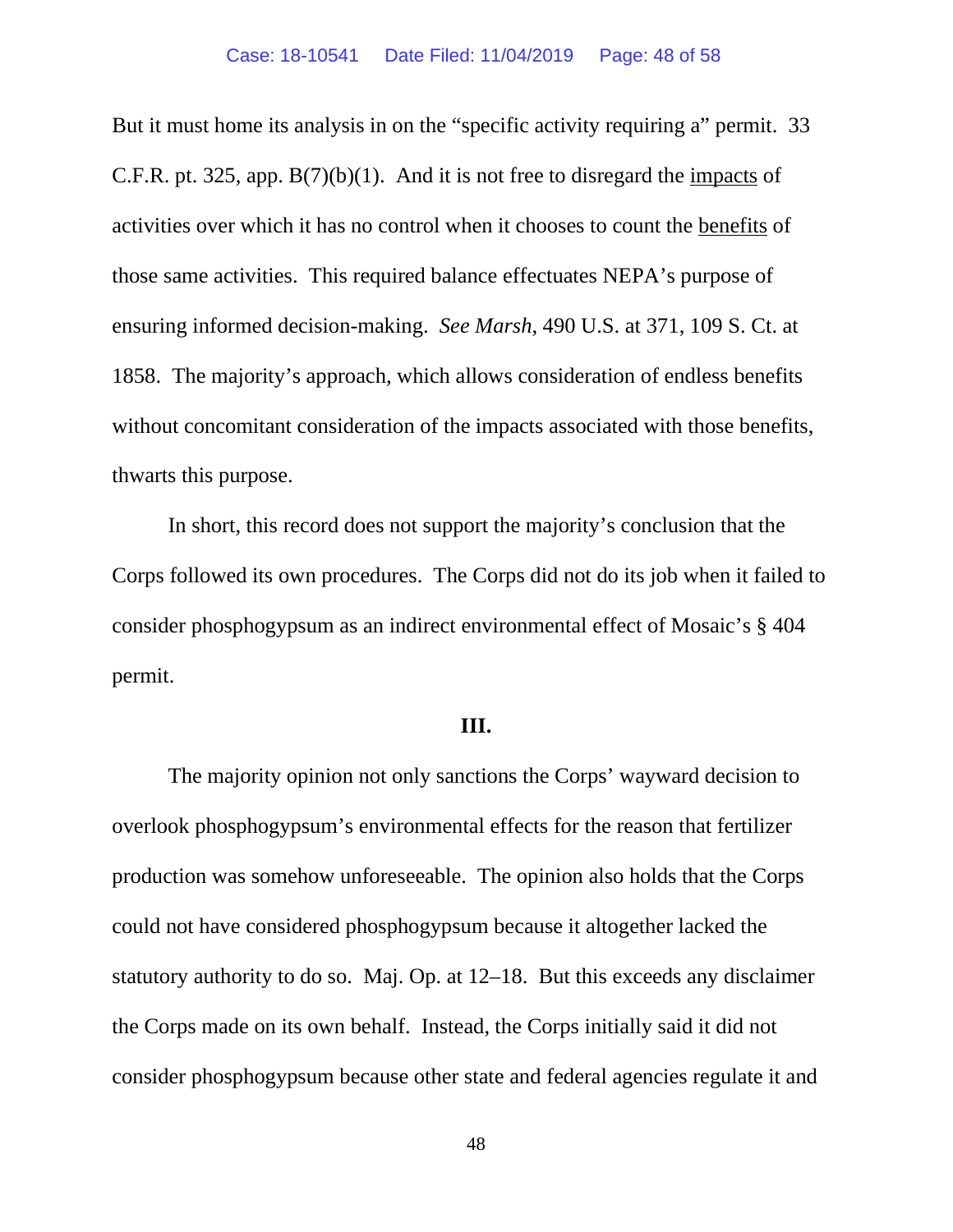those agencies therefore more directly cause the environmental effects of phosphogypsum.

Thus, when the majority opinion holds that the Corps had no statutory authority at all to consider phosphogypsum, it transforms the argument made by the Corps, and at the same time deals a blow to NEPA. I discuss each aspect of the majority opinion in turn.

## A.

The Corps decided it need not account for environmental effects of phosphogypsum because other agencies more directly regulated these environmental effects. As I understand it, the Corps is assigning responsibility for the effects of pollution not to the polluter, but to other agencies that regulate the polluter. The idea is that the manner in which other agencies regulate the polluter ultimately delivers the pollution. But this notion ignores the Corps' own responsibility to monitor and regulate polluters. And the fact that other agencies have regulatory responsibilities in this area does not mean the Corps is relieved of its own duties. *See Sierra Club v. Fed. Energy Regulatory Comm'n* ("*Sabal Trail*"), 867 F.3d 1357, 1375 (D.C. Cir. 2017) ("[T]he existence of permit requirements overseen by another federal agency or state permitting authority cannot substitute for a proper NEPA analysis."). NEPA requires the Corps to answer the question of whether some downstream impact should count as an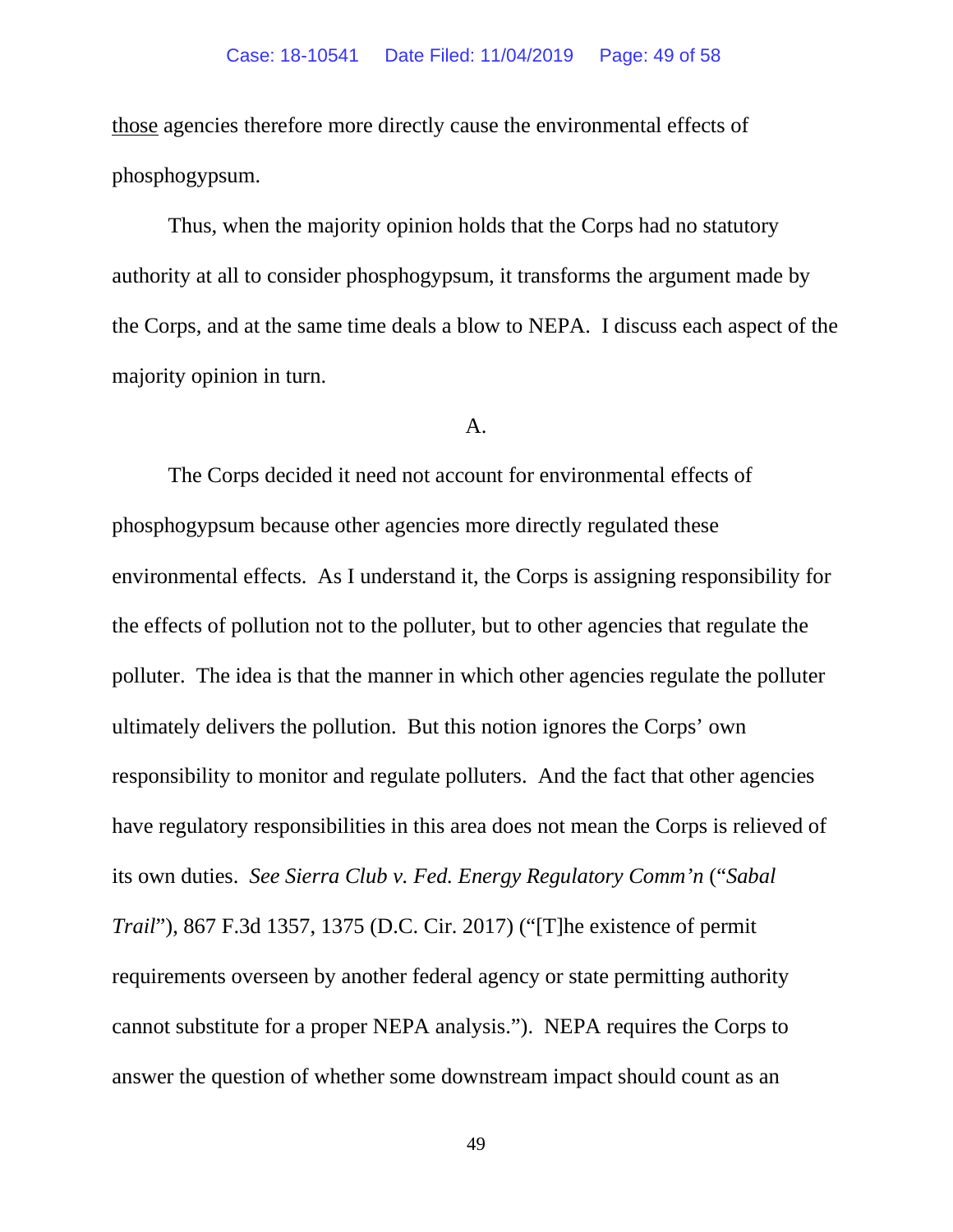#### Case: 18-10541 Date Filed: 11/04/2019 Page: 50 of 58

indirect effect, and the answer turns on whether it is "reasonably foreseeable." 40 C.F.R. § 1508.8(b). Another agency's jurisdiction over an effect does not make the effect unforeseeable. *Cf. Sabal Trail*, 867 F.3d at 1375.

The majority opinion concludes "the existing regulatory landscape over phosphogypsum," overseen by the EPA and the state of Florida, sets phosphogypsum out of the Corps' reach. Maj. Op. at 12. But this conclusion puts NEPA entirely out of business. Given our robust "administrative state with its reams of regulations," there will always be another agency regulating a potential environmental harm. *See Alden v. Maine*, 527 U.S. 706, 807, 119 S. Ct. 2240, 2291 (1999) (Souter, J., dissenting). NEPA does not ask agencies to consider only novel environmental effects that are not otherwise addressed by the administrative state. NEPA requires agencies to consider direct, indirect, and cumulative environmental effects, full stop. *See* 40 C.F.R. §§ 1508.7, 1508.8.

The majority relies on *Department of Transportation v. Public Citizen*, 541 U.S. 752, 124 S. Ct. 2204 (2004), and *Ohio Valley Environmental Coalition v. Aracoma Coal Co.*, 556 F.3d 177 (4th Cir. 2009), to support its conclusion that Florida and the EPA's regulation of phosphogypsum means it is not a foreseeable environmental effect that the Corps must consider. *See* Maj. Op. at 13–17, 26–28. These cases do not support this conclusion. *Public Citizen* and *Aracoma Coal* address unique factual contexts that implicate federalism and constitutional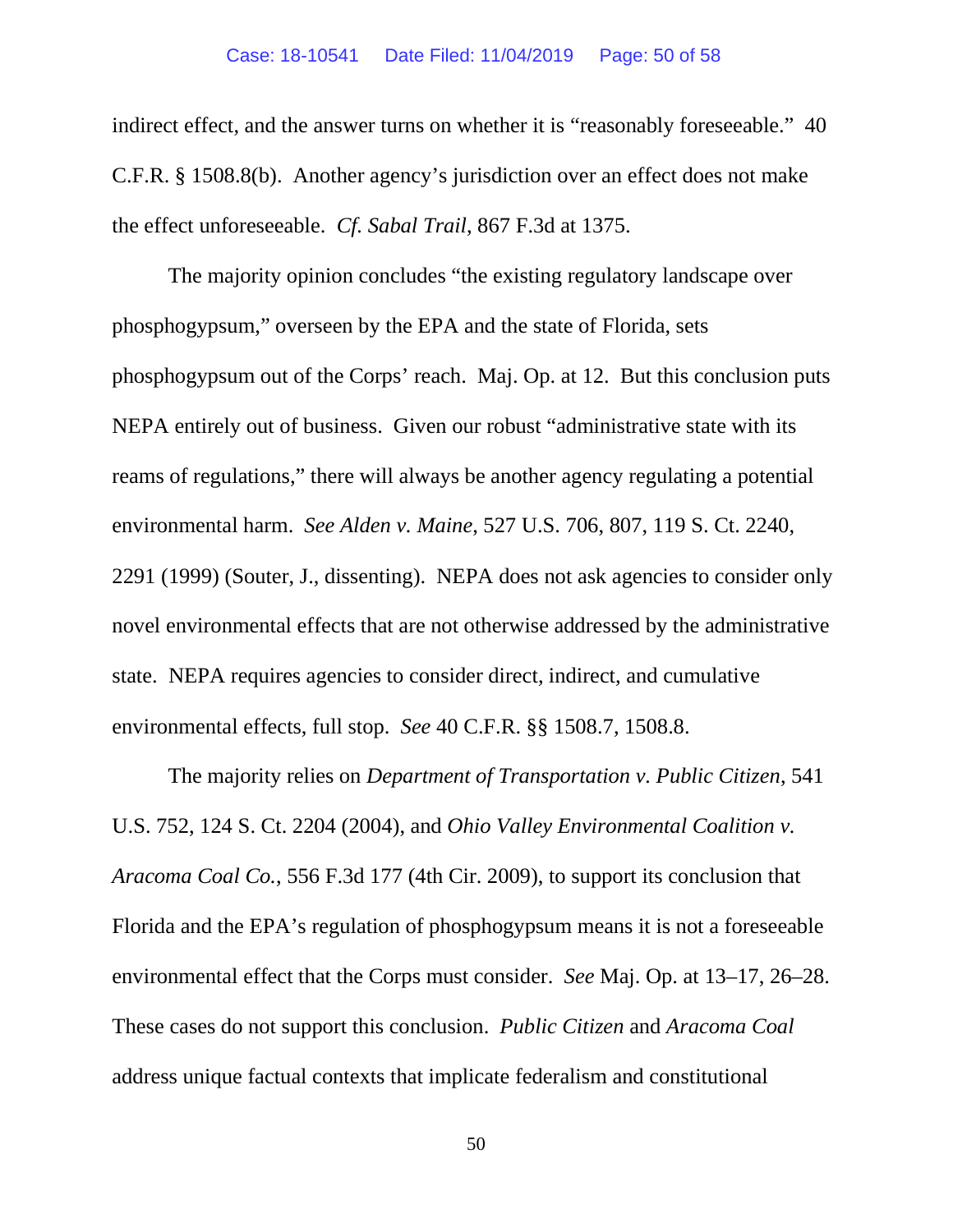presidential power. Those facts are not at issue in our more run-of-the-mill case here.

*Public Citizen* held that the Federal Motor Carrier Safety Administration ("FMCSA") did not violate NEPA when it did not consider the environmental effects of the President's decision to honor treaty obligations and allow Mexican motor carriers into the United States. 541 U.S. at 766, 773, 124 S. Ct. at 2214, 2218. The North American Free Trade Agreement ("NAFTA") required the United States to admit trucks from Mexico, despite American concerns that those trucks were unsafely regulated. *Id.* at 759–60, 124 S. Ct. at 2211. To comply with NAFTA, the President directed the FMCSA to set new safety standards and admit Mexican trucks that met those standards. *Id.* at 760, 124 S. Ct. at 2211. *Public Citizen* thus addressed the circumstance in which the decision whether to admit Mexican trucks was entirely out of the FMCSA's control. *Id.* at 772–73, 124 S. Ct. at 2218. Even if the FMCSA considered the environmental impacts of allowing trucks from Mexico, this data could not have changed its duty to comply with NAFTA and the President's order to admit the trucks. *See id.* at 768, 124 S. Ct. at 2216.

*Public Citizen* does not control here. The EPA and the state of Florida's primary oversight of phosphogypsum stacks is a far cry from the unilateral authority a president has to enter into binding treaties. Also, in contrast to the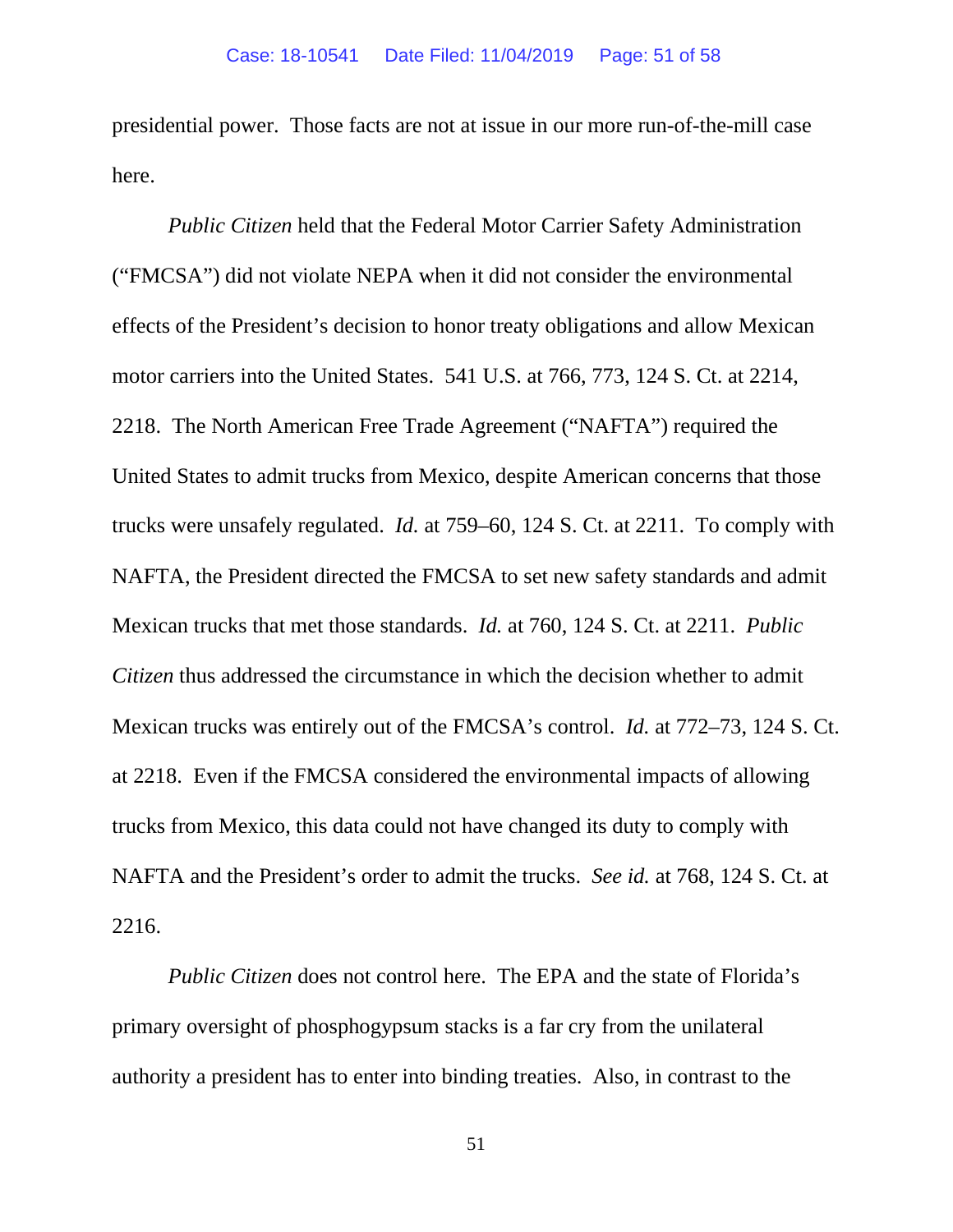FMCSA, the Corps is charged with undertaking a public-interest review of § 404 permits and it enjoys discretion to grant or deny those permits based on environmental concerns. *See* 33 C.F.R. § 320.4(a) (prescribing public-interest review of permits issued by the Corps); *Sabal Trail*, 867 F.3d at 1380 (Brown, J., concurring in part and dissenting in part) (concluding *Public Citizen* does not apply where the agency has "broad discretion" under public-interest review to account for environmental impacts). The Corps is empowered to deny § 404 permits if it determines the permit's impact on "general environmental concerns," "water quality," or "the needs and welfare of the people" would be against "the public interest." 33 C.F.R. § 320.4. The power of the FMCSA to deny entry to Mexican motor carriers for environmental reasons had been bargained away by treaty. *See Public Citizen*, 541 U.S. at 770, 124 S. Ct. at 2217. In contrast, the Corps has the power to, and must, consider environmental effects when issuing Clean Water Act permits.

Neither does *Aracoma Coal* support the majority's holding. In *Aracoma Coal*, the Fourth Circuit held that NEPA did not require the Corps to assess the environmental impact of a mining project seeking a § 404 permit to fill stream waters. 556 F.3d at 197. The court was faced with reconciling NEPA and the Surface Mining Control and Reclamation Act of 1977, a federal statute that gave states "exclusive jurisdiction over the regulation of surface coal mining and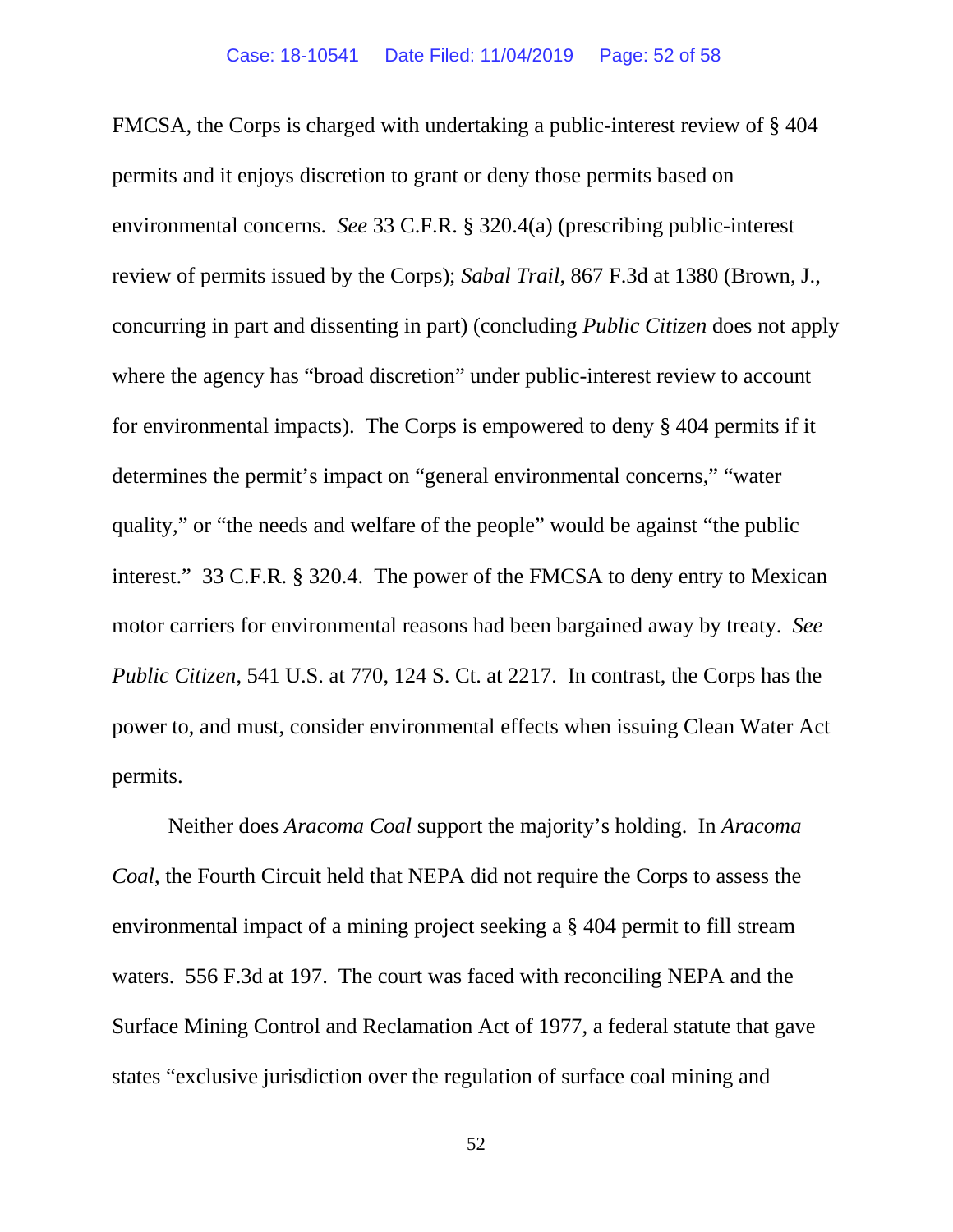#### Case: 18-10541 Date Filed: 11/04/2019 Page: 53 of 58

reclamation operations on non-Federal lands . . . ." *Id.* at 189 (quotation marks omitted). Thus, *Aracoma Coal* addressed an "environmental review process that has already been delegated to federally approved state programs." *Id.* at 196. We do not address a program under the Surface Mining Act here, and Florida does not have "exclusive jurisdiction" to regulate phosphogypsum.<sup>[2](#page-52-0)</sup> See id. at 195.

To the contrary, here there is no comprehensive scheme of state regulation that would remove the Corps' power to consider broad environmental effects of phosphate mining, fertilizer production, and phosphogypsum. As it must, the majority opinion recognizes that Florida and the EPA regulate phosphogypsum concurrently. Maj. Op. at 15. Thus, the Corps would not trample on a careful federalist balance, like the one addressed in *Aracoma Coal*, by considering the environmental impact of phosphogypsum.

Neither *Public Citizen* nor the mere fact that another agency has jurisdiction changes the reality that Mosaic's phosphate mine will create more phosphogypsum to feed the existing stacks in Bone Valley. The Corps' refusal to analyze

<span id="page-52-0"></span><sup>2</sup> The majority also relies on *Kentuckians for the Commonwealth v. U.S. Army Corps of Engineers*, 746 F.3d 698 (6th Cir. 2014), authored by our visiting colleague on his home court. *See id.* at 701; Maj. Op. at 26–27. Like *Aracoma Coal*, *Kentuckians* does not bear on this case. *Kentuckians* holds that NEPA did not require the Corps to consider the environmental impact of a surface mining project. *See* 746 F.3d at 709, 713–14. Like *Aracoma Coal*, the *Kentuckians* decision hinged on the federalist balance struck in the Surface Mining Act. *See id.* at 713 ("Congress has granted exclusive jurisdiction over the regulation of surface mining [to] Kentucky . . . . The Corps, in light of the entire project's approval under the more comprehensive [Surface Mining Act], did not abuse its discretion in limiting the scope of its NEPA review.").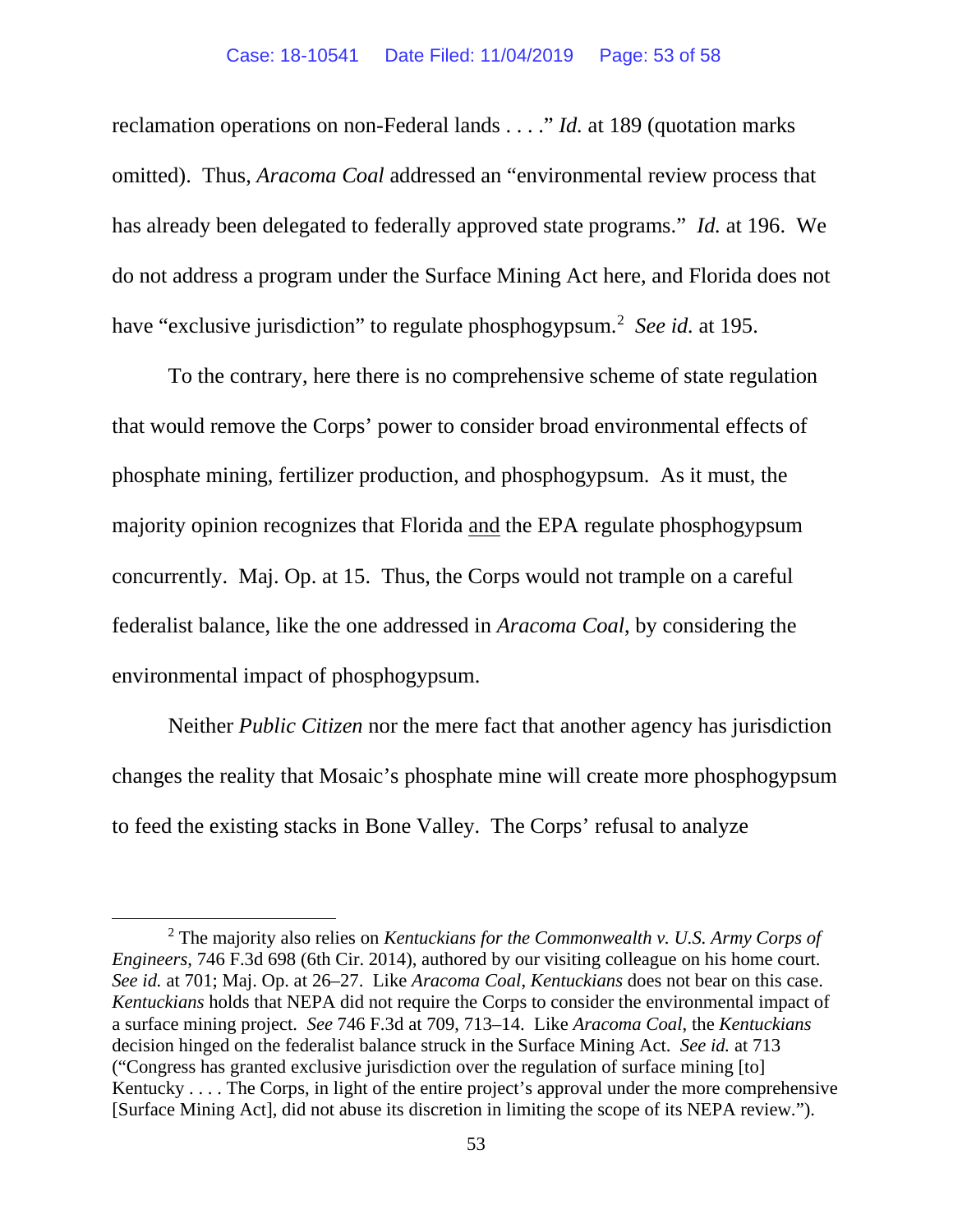phosphogypsum as an indirect effect cannot be excused by other agencies' ability to oversee it.

### B.

I now turn to the majority's conclusion that the Corps altogether lacked statutory authority to consider phosphogypsum as an indirect effect of enabling Mosaic's phosphate mining. *See* Maj. Op. at 12–18. To start, this holding provides an explanation for the Corps' actions that the Corps did not give itself. *See Motor Vehicle Mfrs. Ass'n of U.S., Inc. v. State Farm Mut. Auto. Ins. Co.*, 463 U.S. 29, 43, 103 S. Ct. 2856, 2867 (1983) ("We may not supply a reasoned basis for the agency's action that the agency itself has not given." (quotation marks omitted)). But setting aside that the Corps did not advance the argument made in the majority opinion, the argument cannot withstand scrutiny in any event.

The majority says the Clean Water Act allows the Corps to deny a § 404 permit for one reason only: environmental effects from dredged and fill material discharged into U.S. waters. Maj. Op at 12, 16–17 (citing 33 U.S.C. § 1344(c) (giving the Corps authority over § 404 permits)). To arrive at this conclusion, the majority relies on *Public Citizen*'s holding that an agency is not required to consider environmental effects where the agency "has no ability to prevent a certain effect due to its limited statutory authority." 541 U.S. at 770, 124 S. Ct. at 2217. Thus the majority opinion reasons that since the Corps could not deny a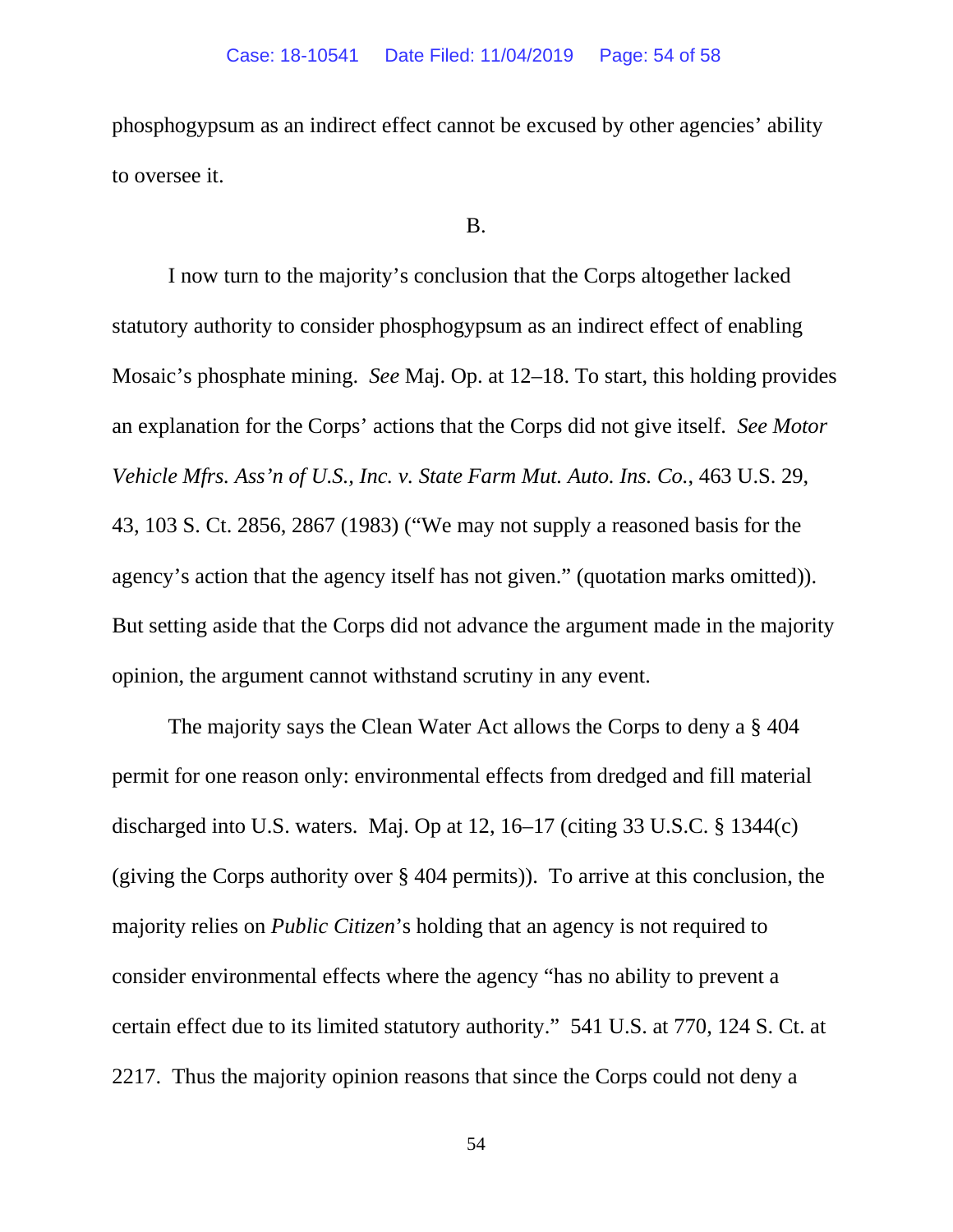§ 404 permit for any reason other than dredging and filling, it did not have to consider any environmental effects beyond dredging and filling. Maj. Op. at 16– 17. This logic continues: phosphogypsum is not a dredged and fill material discharged into U.S. waters, so the Corps had no statutory authority to consider its environmental effects. Maj. Op. at 15–16.

Again, I reject this justification. Certainly, the Corps has authority to consider the environmental effects of phosphogypsum. It can even deny dredging and filling permits based on the production of phosphogypsum. That is because the implementing regulations of the Clean Water Act give the Corps the power to deny a dredging and filling permit when potential impacts on "general environmental concerns," "water supply and conservation," and "water quality" outweigh "[t]he benefits which reasonably may be expected to accrue" from the proposed activity. 33 C.F.R. § 320.4(a)(1) (guiding the Corps' "decision whether to issue a permit"). This record shows that radioactive phosphogypsum stacks tower above Florida water sources, and these stacks have spilled waste into the surrounding waters. Production of more phosphogypsum is a clearly foreseeable result of Mosaic's phosphate mining and fertilizer operation. The Corps should have assessed the environmental impact that leaky phosphogypsum stacks might have on U.S. waters and the environment at large before granting Mosaic its permit.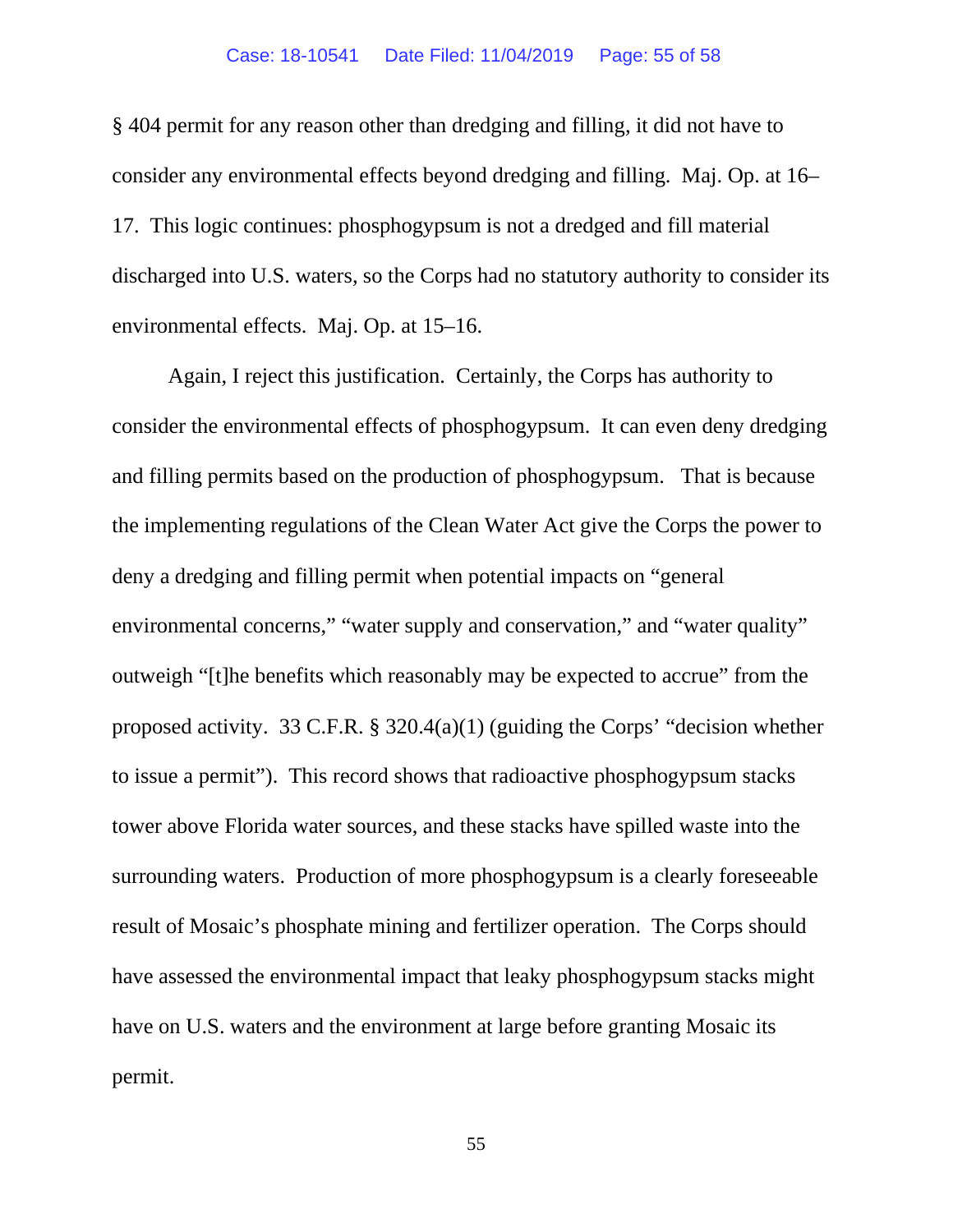I fear the majority's holding does damage to the Clean Water Act's implementing regulations. In support of its conclusion, the majority opinion says these implementing regulations improperly "manufacture additional agency power." Maj. Op. at 17. Despite the clear statement in the regulations that the "decision whether to issue a permit will be based on" factors like "conservation" and "general environmental concerns," *see* 33 C.F.R. § 320.4(a)(1), the majority says this regulation does not empower the Corps to deny a permit for general environmental reasons. This cannot be right.

Even if I were to accept the majority's premise that the Corps' authority to issue § 404 permits under the Clean Water Act must turn only on considerations of dredging and filling, *see* Maj. Op. at 16, the text of the Clean Water Act still requires the Corps to give a "hard look" under NEPA to the broader effects of the dredging. "Courts have consistently held that the Corps' NEPA obligations when issuing a § 404 dredge and fill permit . . . extend beyond consideration of the effects of the discharge of dredged or fill material in jurisdictional waters." *Sierra Club, Inc. v. Bostick*, 787 F.3d 1043, 1063 (10th Cir. 2015) (McHugh, J., concurring); *see also O'Reilly v. U.S. Army Corps of Eng'rs*, 477 F.3d 225, 232–34 (5th Cir. 2007) (holding that NEPA required the Corps to consider the environmental effects of increased auto traffic when authorizing dredging and filling to construct a residential subdivision); *Save Our Sonoran, Inc. v. Flowers*,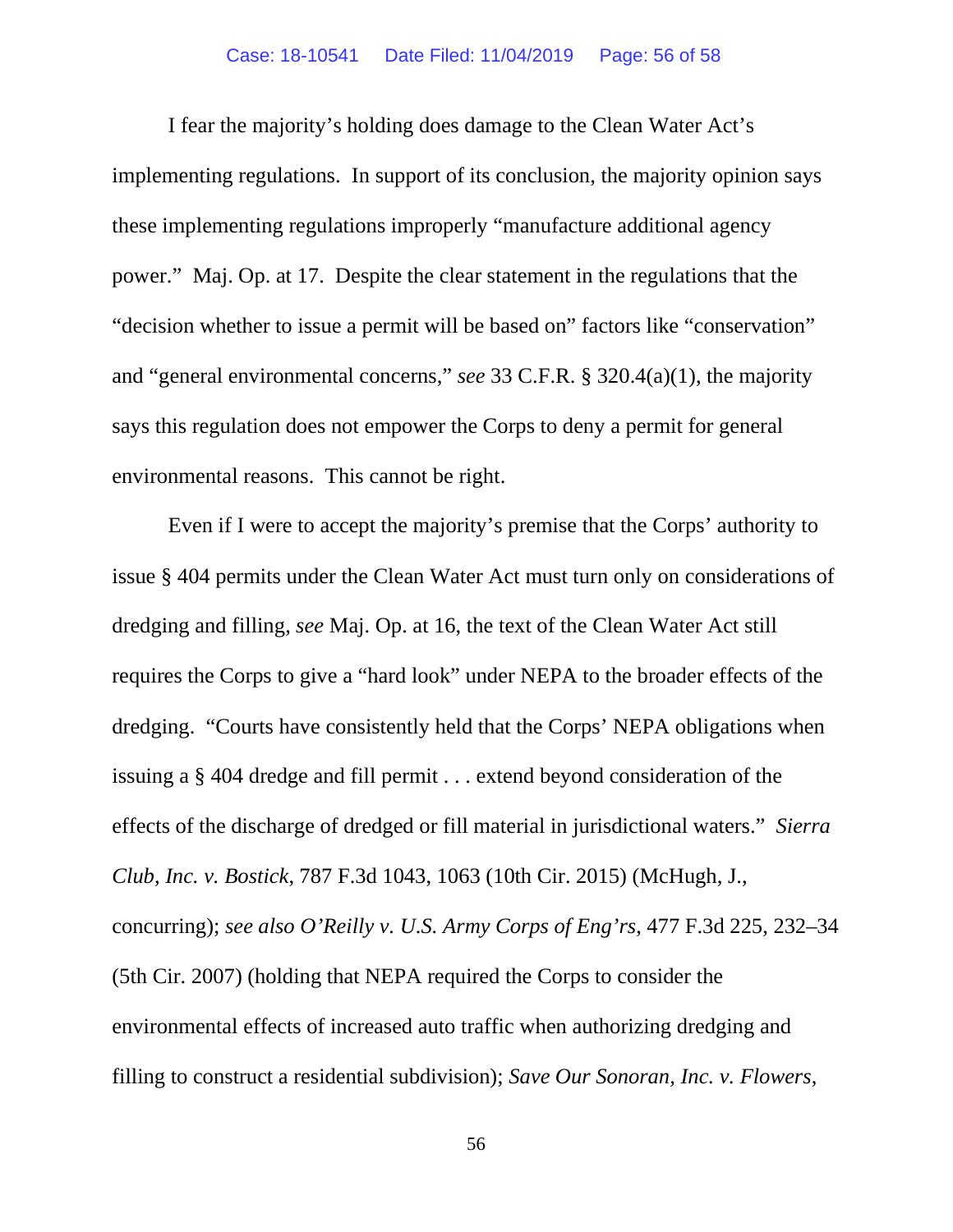408 F.3d 1113, 1118, 1122 (9th Cir. 2005) (holding the Corps must consider the environmental impact of an entire residential subdivision before granting a permit to fill natural waterways running through the subdivision). Simply put, "[a]lthough the Corps' permitting authority is limited to those aspects of a development that directly affect jurisdictional waters, it has responsibility under NEPA to analyze all of the environmental consequences of a project. . . . The Corps' responsibility under NEPA to consider the environmental consequences of a permit extends even to environmental effects with no impact on jurisdictional waters at all." Sonoran, 406 F.3d at 1122.

Requiring the Corps to consider the environmental implications of the underlying project benefited by dredging and filling is true to NEPA and the realities of our "human environment." *See* 42 U.S.C. § 4332(C) (explaining agencies' NEPA obligations). Considering the entire project preserves NEPA's "information-forcing" purpose by airing the environmental consequences of the entire endeavor. *See Sabal Trail*, 867 F.3d at 1367. This approach recognizes that environmental consequences do not occur in a vacuum. *See, e.g.*, Erin E. Prahler et al., *It All Adds Up: Enhancing Ocean Health by Improving Cumulative Impacts Analyses in Environmental Review Documents*, 33 Stan. Envtl. L.J. 351, 354 (2014) ("The environmental effects caused by human activities do not occur independently of one another."). And evaluating the entire project is consistent